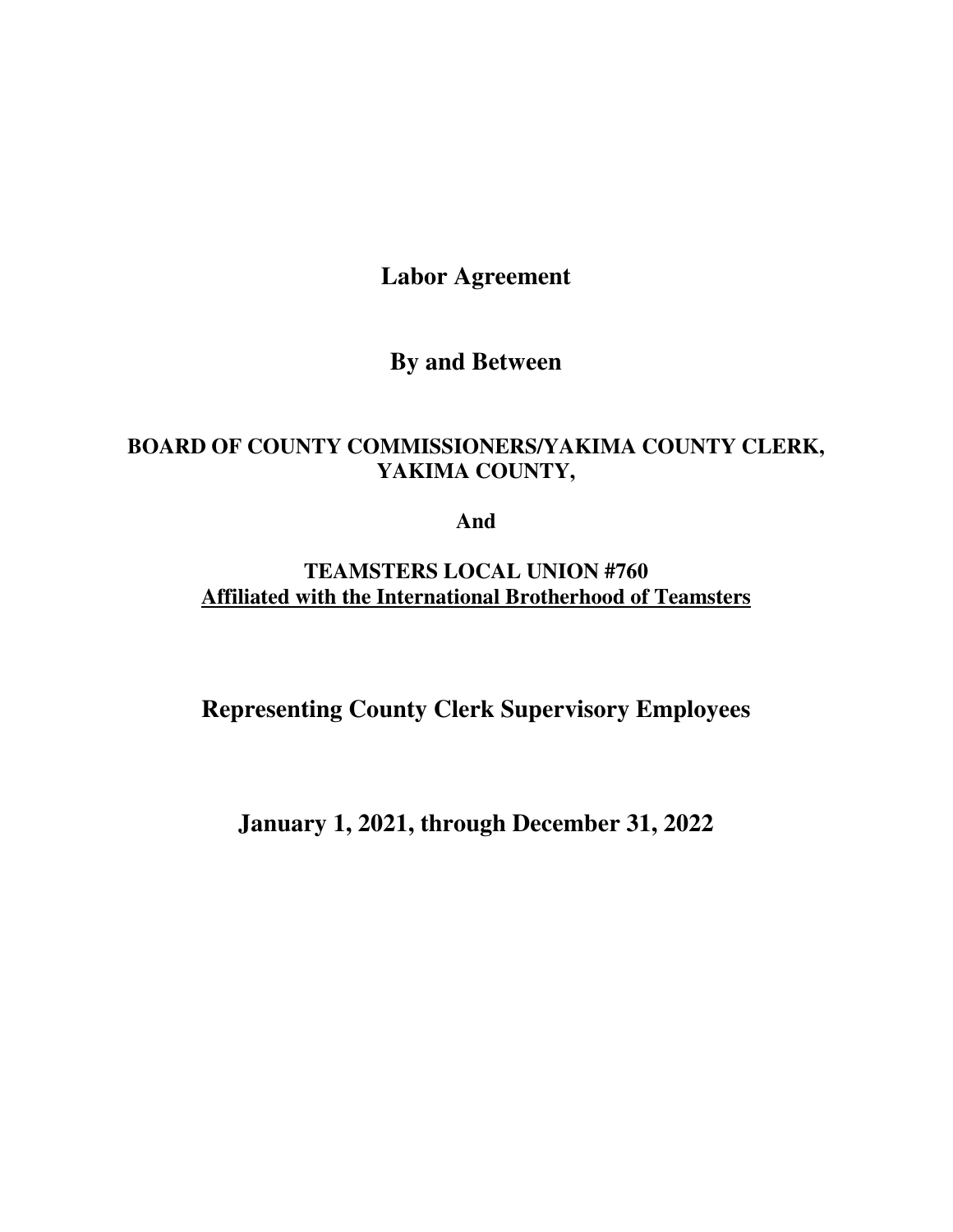# **TABLE OF CONTENTS**

| ARTICLE 23 - RETIREMENT - INDUSTRIAL ACCIDENT INSURANCE37    |  |
|--------------------------------------------------------------|--|
|                                                              |  |
|                                                              |  |
|                                                              |  |
|                                                              |  |
|                                                              |  |
|                                                              |  |
|                                                              |  |
| ARTICLE 31 - SUPERVISOR RESPONSIBILITIES AND EXPECTATIONS 39 |  |
|                                                              |  |
|                                                              |  |
|                                                              |  |
|                                                              |  |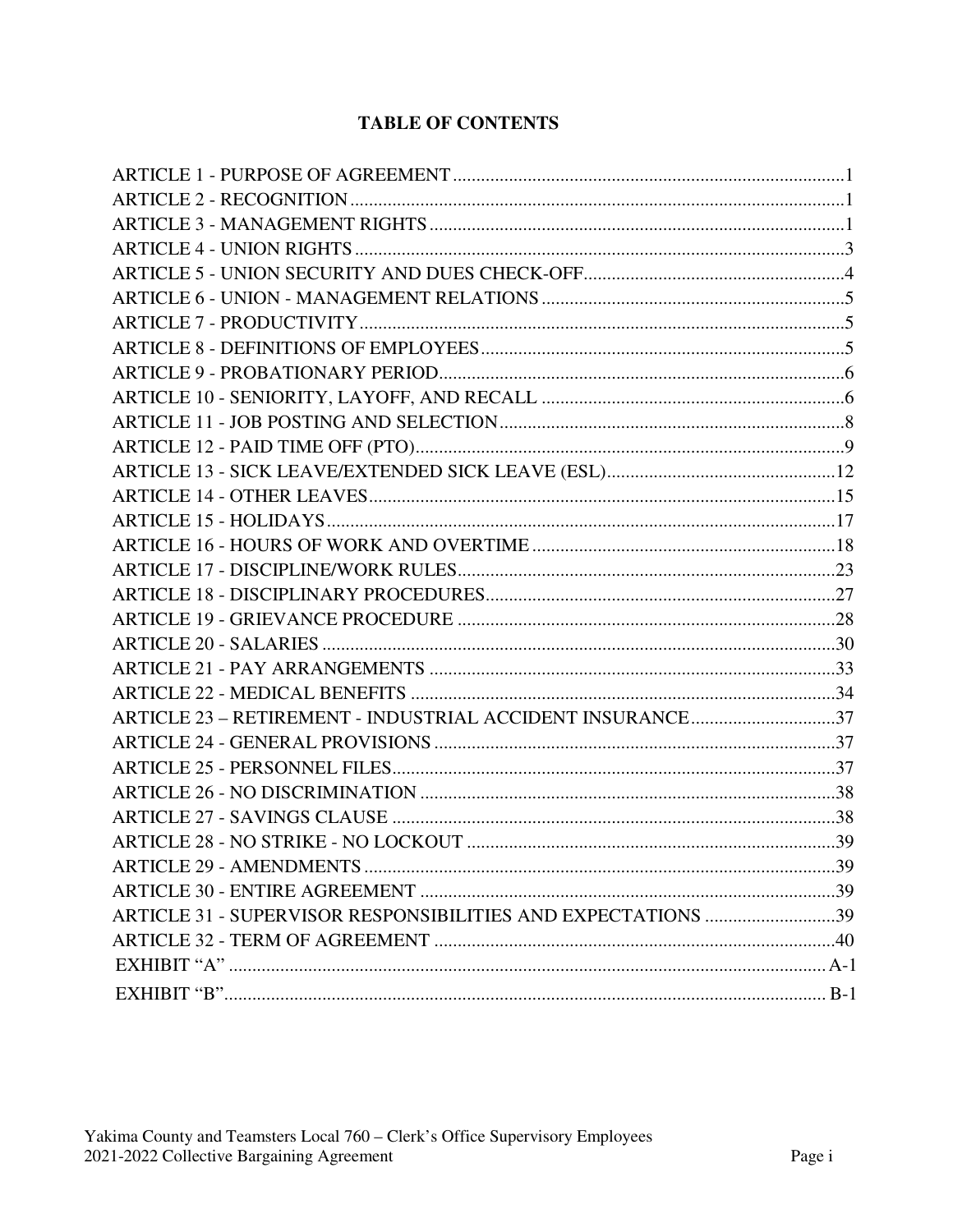#### **ARTICLE 1 - PURPOSE OF AGREEMENT**

- 1.1 This Agreement is made and entered into by and between the BOARD of COUNTY COMMISSIONERS of YAKIMA COUNTY, WASHINGTON, hereinafter referred to as the "County," YAKIMA COUNTY CLERK'S OFFICE, both of whom are the "Employer," and TEAMSTERS LOCAL NO. 760, hereinafter referred to as the "Union," for the purpose of fixing the wages, hours, and working conditions affecting the employees.
- 1.2 This Agreement also serves the purpose of increasing the general efficiency of Yakima County Clerk's Office and maintaining harmonious relations between the County, its employees, and the Union. To accomplish the foregoing, the parties hereto agree to the following articles within this Agreement.

## **ARTICLE 2 - RECOGNITION**

2.1 The Employer recognizes the Union, as certified by PERC Decision 12358-PECB (2015), Case 27167-E-15-3935, as the sole and exclusive collective bargaining representative of all supervisory employees of the Yakima County Clerk's Office, excluding the elected Clerk, non-supervisory employees, confidential employees, Extra Help employees, and all other employees.

#### **ARTICLE 3 - MANAGEMENT RIGHTS**

- 3.1 The Union recognizes the prerogatives of the Employer to operate and manage the Clerk's Office and the services provided thereby in all respects in accordance with its responsibilities, lawful powers, and legal authority. All matters not expressly covered by the language of this Agreement, and/or mutually agreed upon written agreements executed subsequent to the date of signature of this labor agreement, shall be administered by the Employer in accordance with such policies and/or procedures as the Employer, from time to time, may establish and implement. The Employer's prerogatives and rights to operate and manage the Clerk's Office and the services provided thereby without bargaining about the decisions, include but are not limited to, the following:
	- a. The right to establish and implement reasonable work rules, procedures, and work performance standards, including the right to complete written performance evaluations of bargaining unit employees.
	- b. The right to schedule work and overtime work and the methods and processes by which said work is to be performed in a manner most advantageous to the Employer and consistent with this labor agreement.
	- c. The right to hire, transfer, promote, demote, change work locations, suspend, discharge, lay off, recall, or discipline employees as deemed necessary by the Employer as provided by this Agreement and/or as provided by the General Rules, Regulations, Policies, and Procedures of Yakima County.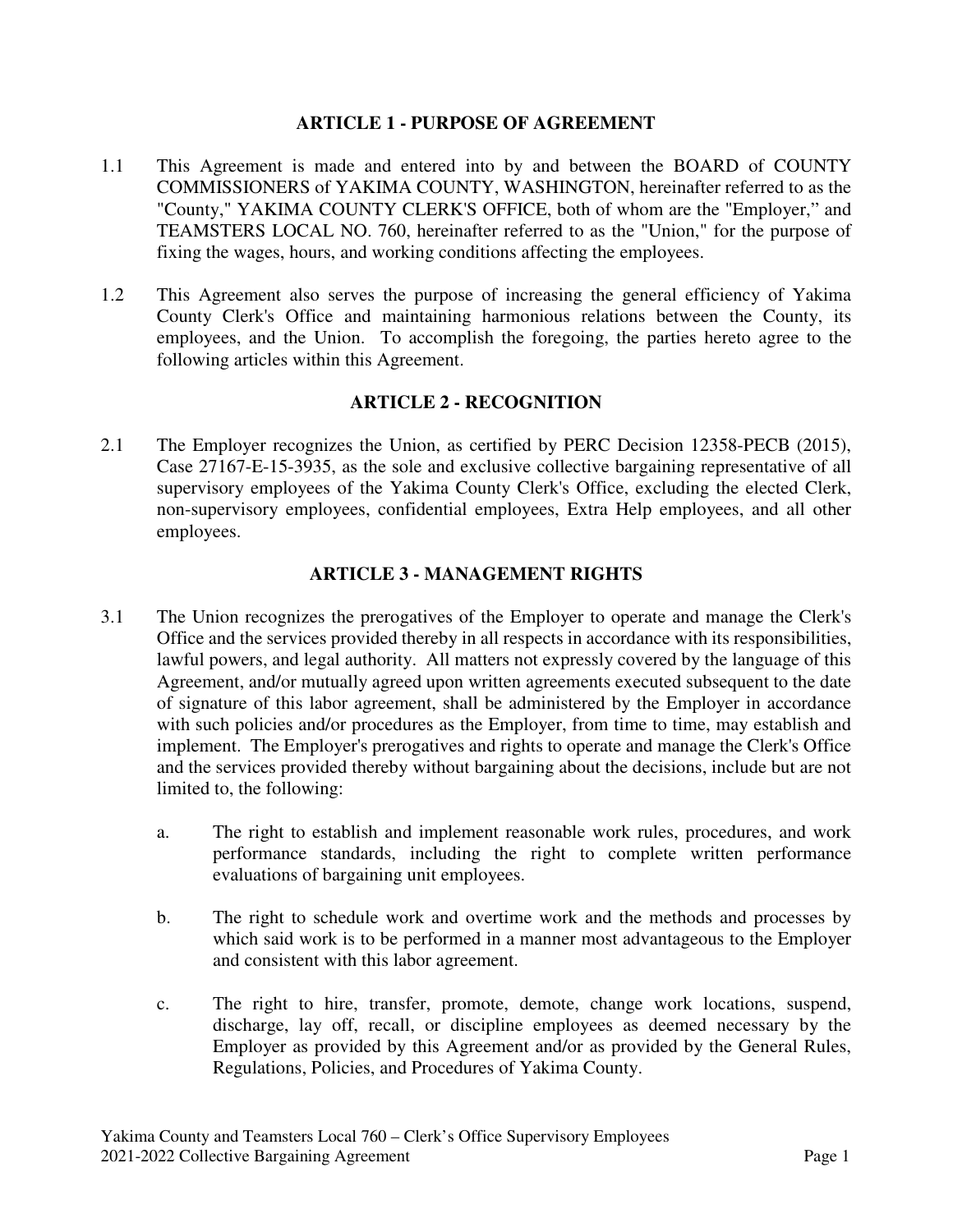- d. The right to determine the size and composition of the work force, modify job responsibilities, and assign employees to work locations and shifts.
- e. The right to determine what duties shall be performed by various personnel.
- f. The parties understand that incidental duties connected with operations, not enumerated in job descriptions, shall nevertheless be performed by the employee when requested by a supervisor.
- g. The right to take actions as may be necessary to carry out Employer's services in emergencies.
- h. The right to make any and all decisions pertaining to budgetary and fiscal matters;
- i. The right to take actions necessary to comply with the Americans with Disabilities Act.
- 3.2 Nothing in this Agreement shall be interpreted to limit the authority placed in the Board of Yakima County Commissioners and the elected County Clerk or designee and the rights and obligations owed thereby to the electorate in conformity with statutory law.
- 3.3 Past Practices: The Employer may change a past practice after providing the Union with written notice. If the Union wishes to bargain about the change to past practice, then it will so indicate in writing to the Employer within fifteen (15) working days of receipt of the Employer's notice. Bargaining shall conclude within thirty (30) working days of the Union's request to bargain. If no written request is submitted by the Union or if no settlement is reached within the thirty (30) working days' time period, then the Employer may proceed with the change to past practice so long as the change does not affect the specific terms and conditions of the Collective Bargaining Agreement. In the event of a bona fide emergency, no notice or bargaining is required before implementing the change.
- 3.4 It is the intent of the Employer to continue to utilize its employees to perform work; provided, however, the Employer has the right to contract out work. If the Employer determines it necessary to contract out work performed by bargaining unit members, the Employer will provide the Union with written notice. If the Union wishes to bargain about the effects, it shall provide the Employer with a written request to bargain within fifteen (15) working days of receipt of the Employer's notice. Bargaining about the effects shall conclude within thirty (30) working days. If no written request is submitted by the Union or if no settlement is reached within the thirty (30) working day time period, then the Employer may proceed with its decision. The Union may continue to bargain the effects of the decision beyond the 30 day time period. In the event of a bona fide emergency, no notice or bargaining is required before contracting out.
- 3.5 The Employer has implemented the Workday programs and continues to implement additional phases of Workday. During said implementations, the Employer may need to modify provisions of this CBA to conform to Workday procedures and processes. The Union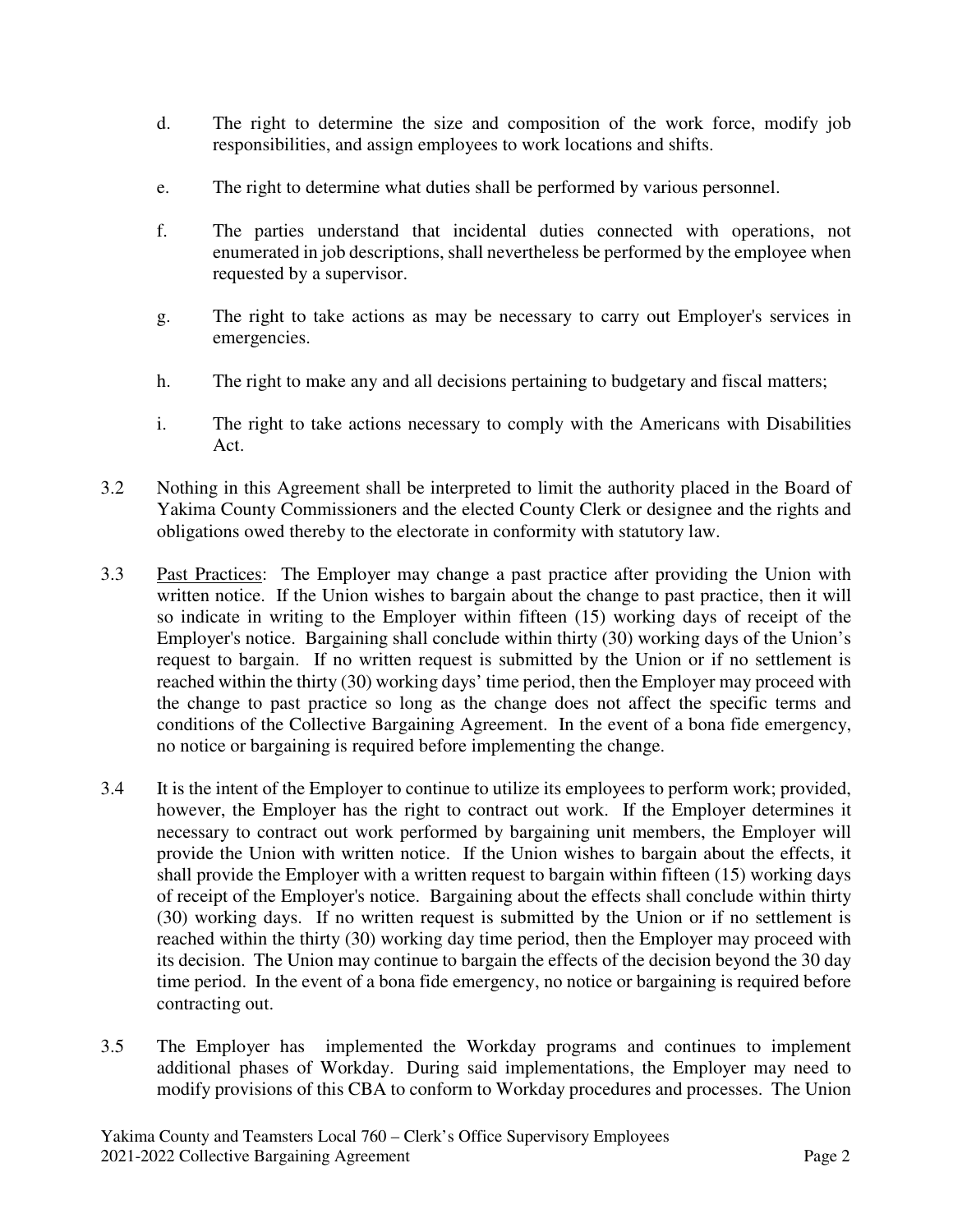Representative(s) and the bargaining unit employees agree to fully cooperate with the Employer's implementation of these programs and phases.

## **ARTICLE 4 - UNION RIGHTS**

- 4.1 The Union does not waive its rights under applicable State Laws except as those rights are affected or set forth within the terms and conditions of the Collective Bargaining Agreement, such as in Article 3.
- 4.2 The Union will have the right to have a shop steward within the bargaining unit. The shop steward shall first communicate with the Business Representative for Teamsters Local 760 if there is a concern with respect to the supervisors' Agreement. Only the Teamsters Business representative has the right to investigate supervisors' concerns with respect to the Agreement, and such investigation shall occur during non-regularly scheduled work hours and will not interfere with the necessary operation of the Clerk's Office services. An employee has the right to have a shop steward present at any meeting with management involving an investigation that could result in discipline (Weingarten rights). The Union will advise the Employer of the identity of the aforementioned shop steward on an annual basis. Meetings with employees for investigations or on-site visitations shall be limited to breaks, lunch periods. and/or non-work times.
- 4.3 Union Investigation and Visitation Privileges: The Business Representative of the Union will provide reasonable prior notification to the Employer or designee and coordinate investigation or on-site visitations with the Employer. The representative shall limit his or her activities to matters relating to this Agreement; provided, however, he/she will not unduly interfere with the normal operations of the Clerk's Office. Meetings with employees for investigations or on-site visitations shall be limited to breaks, lunch periods, and/or non-work hours. Representation of Union members during Loudermill meetings does not require reasonable prior notice, nor is such activity limited to employee breaks, lunch periods, and/or non-work hours
- 4.4 Teamsters Local No.760 shall be entitled to the use of an employee bulletin board in the Clerk's Office. Said use shall be limited to official Union business notifications, such as meeting dates and times. Said use shall not include political statements or postings, personal announcements, items for sale, etc. This includes postings at the first floor offices, the third floor offices, and divisional office at the juvenile justice center.
- 4.5 The Employer agrees not to enter into any Agreement with employees within the bargaining unit, on an individual or collective basis, which conflicts with the terms and provisions of this Agreement.
- 4.6 Collective Bargaining: Recognizing that the parties are mutually served by effective collective bargaining, the Employer will allow two (2) bargaining unit employees to attend scheduled collective bargaining sessions on work time if negotiations are conducted during the employees' work time. If negotiations are conducted during non-work time, then such activity shall be unpaid. The Employer may approve additional staff to attend, if necessary.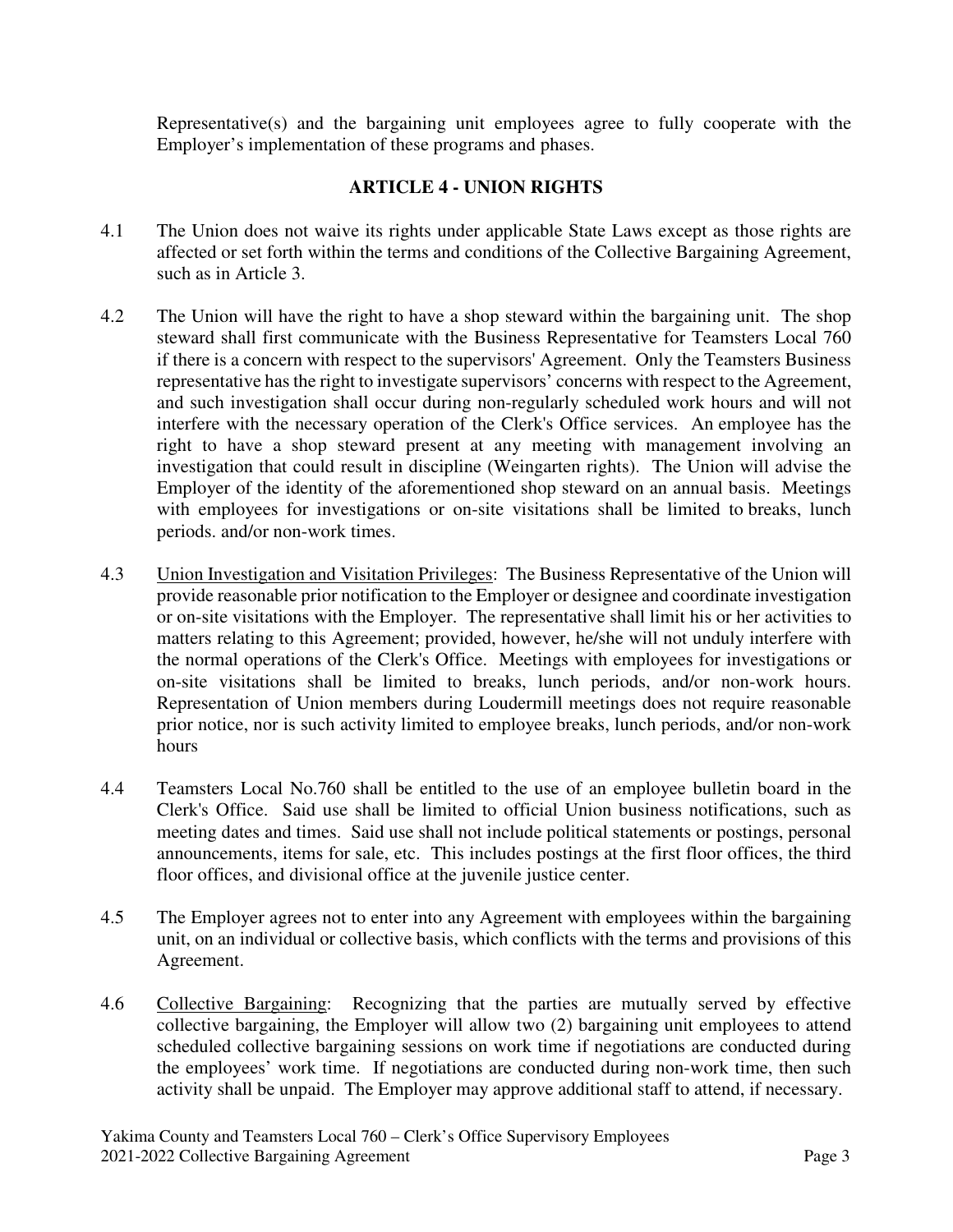## **ARTICLE 5 - UNION SECURITY AND DUES CHECK-OFF**

5.1 Signed Union Dues Deduction Authorization: For those employees who choose to join the Union, the Employer agrees to deduct once each month the appropriate Union dues from the pay of the bargaining unit employee who provides written authorization to the Employer to do so. When Workday is implemented, the dues will be divided between two (2) pay dates each month. A signed payroll deduction authorization is necessary for this action. The signed payroll deduction authorization shall be submitted to the Employer's Human Resources Department. The deduction will begin within the payroll period the authorization is received or as soon as administratively possible.

If an Employee chooses to discontinue union membership and payment of dues, the Employee must provide written notification to the Employer and the Union. The Employer will discontinue deductions within the appropriate payroll period that aligns with the date notification is given or as soon as administratively possible. The Employer is not a party to the dues authorization for payroll deduction as that is between the Employee and the Union.

- 5.2 **Amounts Deducted:** The amounts deducted shall be certified to the Employer by the Union, and payment shall be remitted to the Union together with monthly reports. When Workday is implemented, dues will be deducted if work is performed for more than one-half of each pay cycle. If an employee terminates employment, dues will be deducted for the month of termination and appropriately accounted for in accordance with the dues authorization and any applicable Union bylaws as soon as administratively possible.
- 5.3. Monthly Reports: Employer will provide the Union with monthly electronic reports of dues activity and payments. Reports and payments received during current month represent activities from previous months.
	- As an example, reports and payment received in March represent activities that transpired in February.
- 5.4. Hold Harmless: The Union will defend and hold the County harmless against all claims, demands, lawsuits, ordered losses, judgments, other forms of liability, including amounts of dues and fees withheld, and/or expenses associated with the County making a good faith effort in the implementation of this Article.
- 5.5. New Employee Orientation: These provisions shall be carried out in conformity with RCW 41.56.037. Each December, the Employer will provide the Union with the upcoming year's monthly new hire orientation calendar. The Union will contact the Human Resources Department at (509) 574-2210 every month to obtain information on new hires scheduled to attend orientation appropriate to their group. A Union Representative shall be granted up to thirty minutes to provide each new employee a basic overview of the employees' rights and responsibilities regarding Union membership and dues authorizations.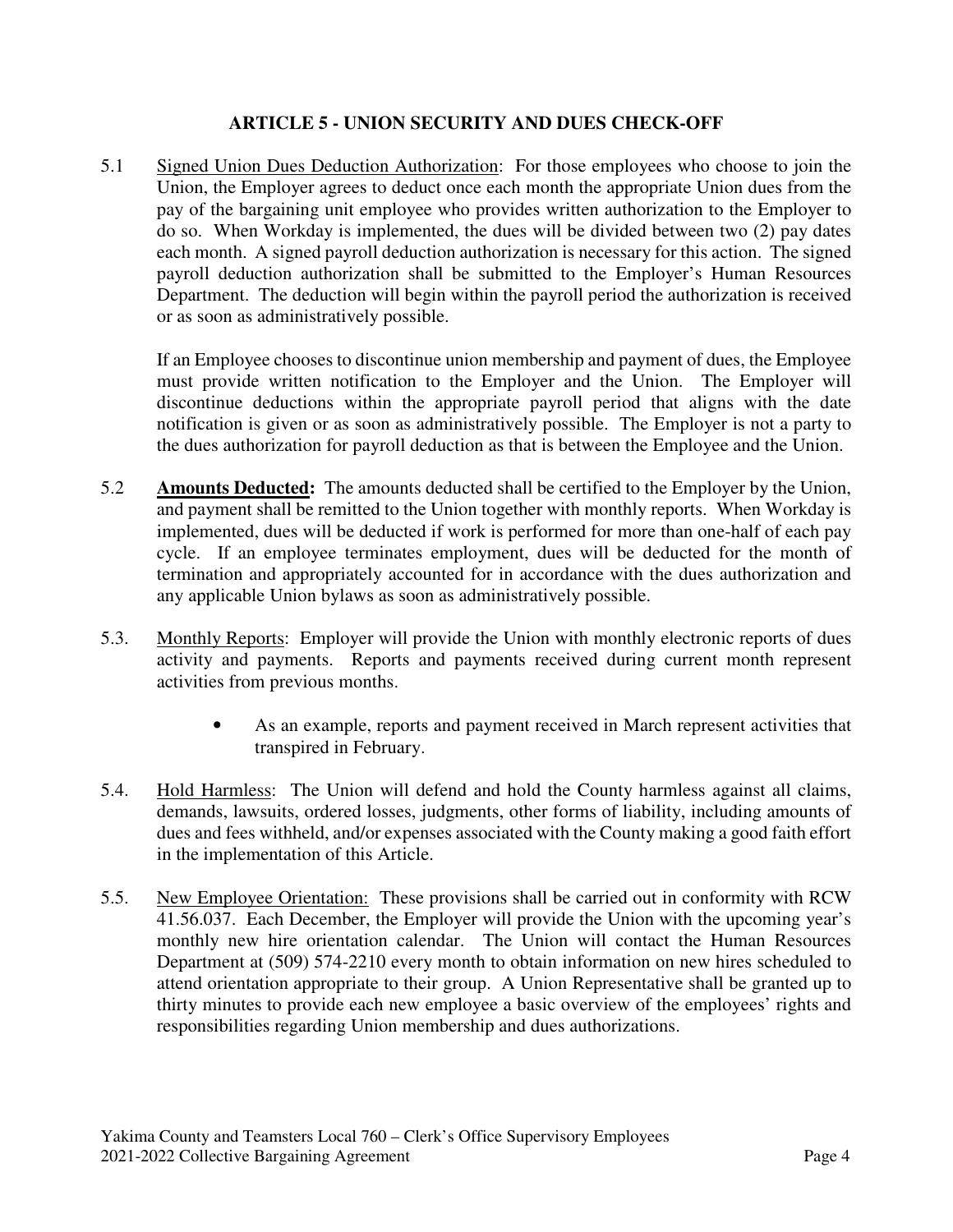## **ARTICLE 6 - UNION - MANAGEMENT RELATIONS**

- 6.1 All collective bargaining with respect to wages, hours, and general working conditions shall be conducted by authorized representatives of the Union and authorized representatives of the Employer.
- 6.2 Agreements reached between the parties to this Agreement shall become effective only when signed by designated representatives of the Union and the Employer.
- 6.3 Labor/management meetings may be scheduled at which time matters involving wages, hours, and working conditions affecting employees covered by this Agreement will be discussed.
	- a. Meetings may be scheduled at a mutually agreeable time but not later than fifteen (15) working days, unless otherwise agreed, from the date of a request by either party for a meeting. Such requests shall be in writing and contain the items at issue. The request shall be sent to the Clerk or designee and the Human Resources Director. The meeting shall include a Human Resources Department representative or management labor attorney, or both.
	- b. Prior to the meeting, a written agenda shall be prepared by the party requesting the meeting and may be supplemented by additions made by the other party.
	- c. Disposition of matters covered in a labor management meeting shall not contradict, add to, or otherwise modify the terms and conditions of this Agreement.
	- d. Meetings shall be held during hours most convenient to the participants and Union members shall experience no loss of salary if the meeting is held during normal work hours, provided that no more than one (1) Union member shall be paid for such meetings. If the meetings are held during non-working time, then said employees shall be unpaid except if the Union wishes to compensate said employees.
	- e. The Clerk or designee may require that the meeting be held during non-working hours.

## **ARTICLE 7 - PRODUCTIVITY**

7.1 It is mutually agreed that the Employer and the Union shall work together individually and collectively to meet the production requirements of the Department, to provide the County and public with efficient and courteous service, to encourage good attendance of employees, and to promote a climate of labor relations that will aid in achieving a high level of efficiency in all departments of County government.

## **ARTICLE 8 - DEFINITIONS OF EMPLOYEES**

8.1 Regular Full-time Employee: A full-time employee is one who works a thirty-seven and one half (37.5) hour or forty (40) hour schedule per week, who has served his or her probationary period, and is employed on a regular basis.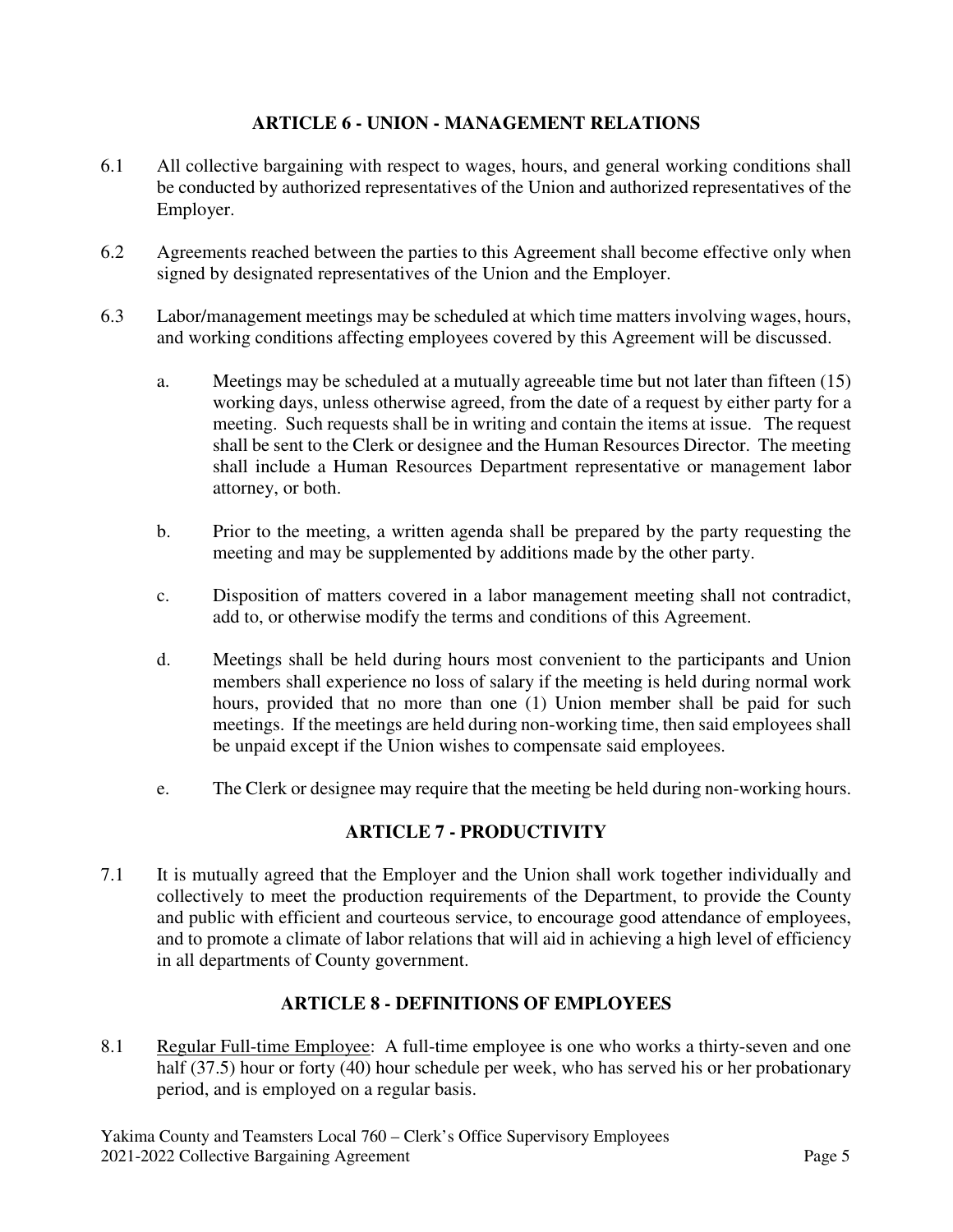- 8.2 Probationary Employee: A probationary employee shall be defined as a new hire who has not completed a probationary period in a position covered by the bargaining agreement. A probationary employee shall work under the provisions of this Agreement but shall be only on a trial basis, during which period he/she may be discharged without just cause and without any recourse.
- 8.3 Regular Part-Time Employee: A regular part-time employee is one who has served his or her probationary period and who works at least twenty (20) hours per week but fewer than thirtyseven and one-half (37.5) hours per week. Regular part time employees who work at least fifty percent (50%) of the normal forty (40) hour work week will receive a pro-rated employer medical contribution. The percentage of hours worked and pro-rated contribution shall be established by budget.
- 8.4 Extra Help: Employees who work for a period of fewer than five (5) months during a calendar year, fewer than 650 hours per calendar year intermittently, or in a temporary assignment up to a year in projects with an end in sight, during the absence of a regular employee or employment necessitated by work-load peaks. This category is inclusive of student, casual, and seasonal employees.

# **ARTICLE 9 - PROBATIONARY PERIOD**

- 9.1 New Hires: Each newly hired employee of the Clerk's Office shall satisfactorily complete a minimum twelve (12) month probationary period. Probationary employees may be discharged or terminated at any time without just cause and without recourse.
- 9.2 Work Performance Trial Period: Employees who are promoted must satisfactorily complete a six (6) month work performance trial period. The Employer is vested with the sole authority to determine satisfactory completion of the work performance trial period.

# **ARTICLE 10 - SENIORITY, LAYOFF, AND RECALL**

#### 10.1 Seniority:

- a. "Bargaining Unit Seniority" or similar terms used in this Agreement means all service within the bargaining unit.
- b. For purposes of PTO leave accrual, seniority is determined by an employee's continuous service as an employee of Yakima County.
- c. The County will provide the Union with copies of the seniority list on July 1 of each year or at other mutually agreed-upon dates.
- d. Employees shall lose all seniority in the event of voluntary termination, lay-off beyond the recall period, and/or discharge. Employees shall continue to accrue seniority for periods of workers' compensation illness or injury, military leave of absence of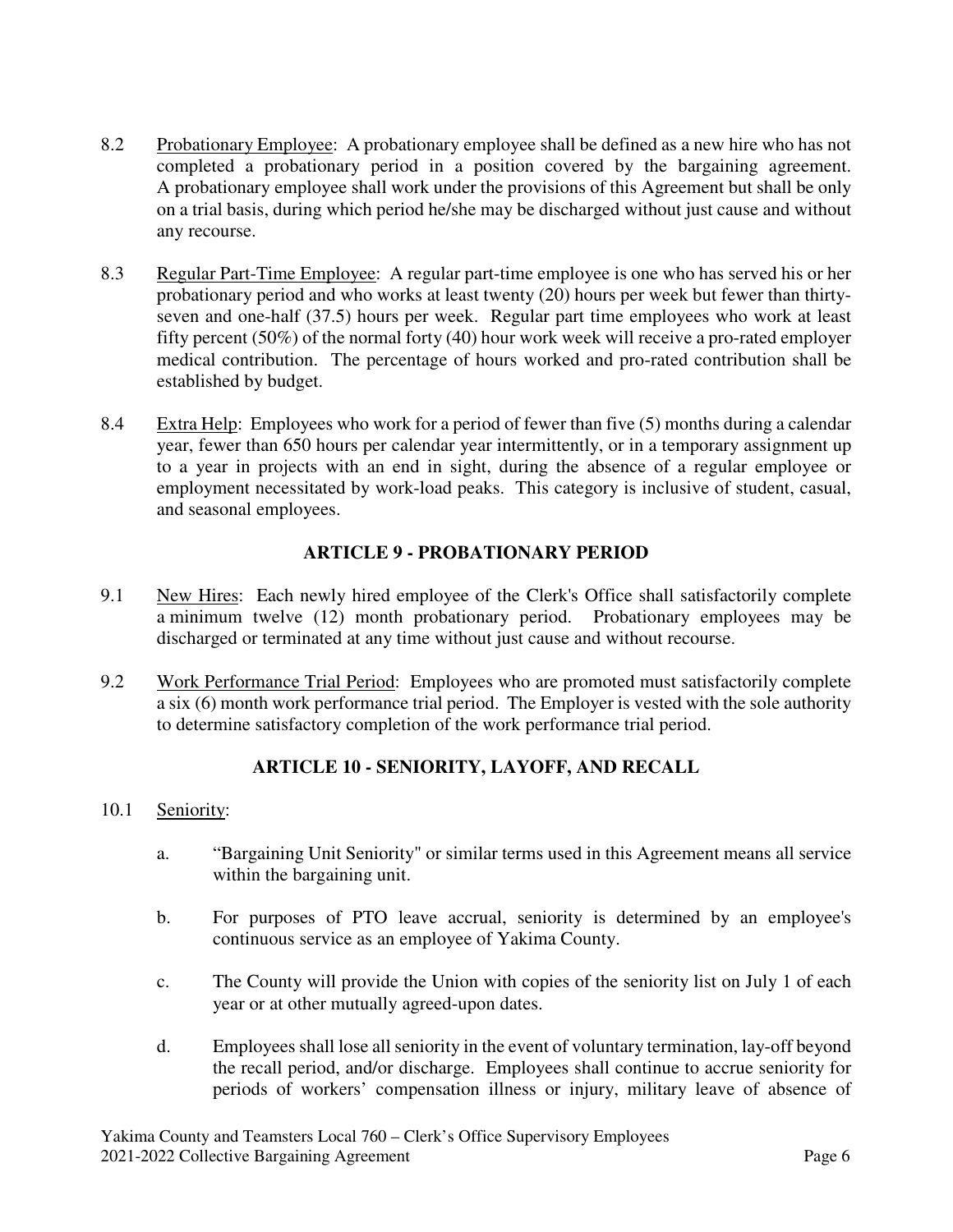twenty-one (21) days or less, and all time on paid leave status. Employees shall not accrue seniority for periods of unpaid leaves of absence in excess of fifty percent (50%) of their normally scheduled work hours, layoff, or disciplinary suspension; however, employees in such categories shall not lose seniority accrued prior to the commencement of the unpaid status.

e. Ties in seniority shall be broken by lot in a manner mutually agreeable to the parties.

# 10.2 Layoff:

- a. The Clerk or designee and/or the Board of County Commissioners shall be the sole determiners of when layoffs within the Clerk's Office are necessary. The Employer may lay off employees when such action is determined to be necessary by reason of lack of work, lack of funds, or reorganization of the Clerk's Office. The Clerk shall have the right to determine by job classification the number of employees to be reduced within the Clerk's Office. The Union will be notified of the specific job classifications in which layoffs will take place and the number of employees in those job classifications who are designated for layoff status.
- b. If the Clerk or designee and/or the Board of County Commissioners determines that a layoff is necessary within certain job classifications within the Clerk's Office, then and in that event, employees in the affected job classification shall be laid off in the following order:
	- 1) Temporary, seasonal, or casual employees;
	- 2) Probationary employees;
	- 3) Regular part time and regular full time employees Regular part time and regular full time employees will be laid off from the affected job classifications, giving consideration to seniority; provided, however, consideration shall also be given to employee work history and the ability of the remaining employees to perform the variety of tasks required of that classification without further training. When two or more employees have relatively equal work history, skill, and ability to do the work without further training, as determined by the Clerk or designee, the employee(s) with the least seniority will be laid off first.
	- 4) Employees on leave are subject to layoff procedures.
- c. The person targeted for layoff shall have a one-time option to "bump" the employee with the least bargaining unit seniority in the department who is at the same or lower pay band, provided that the retained employee has the necessary minimum qualifications for the position. The retained employee shall have his or her salary set at the highest step in the applicable pay band that does not result in a pay increase.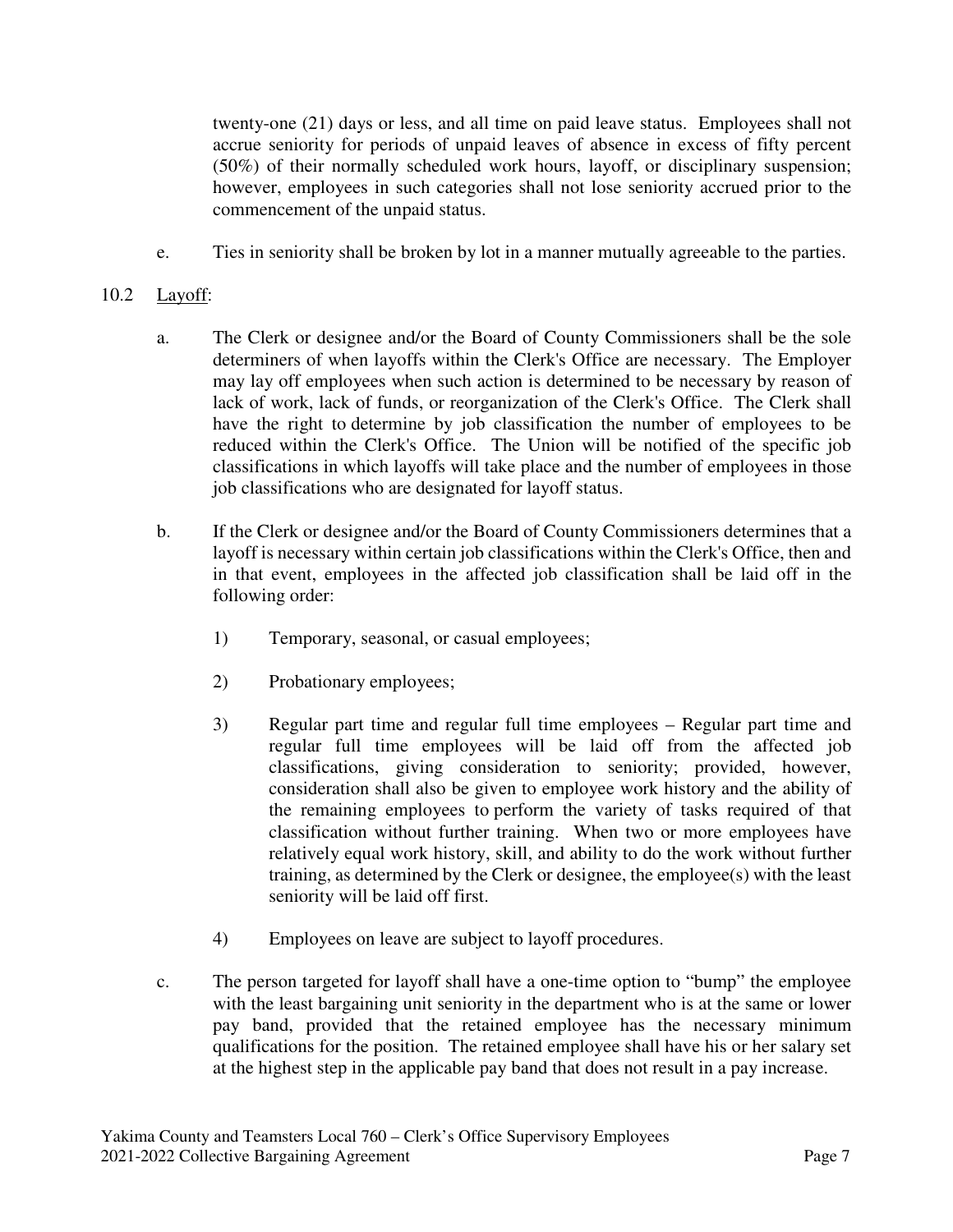- d. Recall: In the recall of employees, the last person laid off in the job classification will be recalled first, provided that said employee is qualified to perform the work needed in a satisfactory manner. Employees laid off will be eligible for recall for a period of one (1) year from the date of lay off. Employees shall notify the Employer, in writing, of their current address. An offer of recall shall be in writing and sent by certified mail to the last known address of the employee. A copy of the offer of recall shall be provided to the Union. The employee shall have been deemed to have received notice within three (3) working days after the County mailed said notice. An employee so notified must indicate, in writing, his or her acceptance of said recall within ten (10) calendar days of receipt of notice, and shall be back on the job within five (5) calendar days of acceptance of the offer or forfeit all recall rights under this article.
- e. An employee recalled within twelve (12) months after layoff will have his previously accrued seniority prior to layoff restored; however, no time will accrue during the period in which the employee was in a layoff status.
- f. Employees shall be provided with two (2) weeks' notice of their layoff status.

# **ARTICLE 11 - JOB POSTING AND SELECTION**

- 11.1 Job Posting: The Clerk or designee shall be the sole determiner as to the need or necessity to fill any vacancy or new position.
	- a. If management determines the need to fill a vacancy or new position, said opening shall be posted by the Human Resources Department for seven (7) calendar days, with copies to be electronically posted on the County website and physically posted on the central employee notice bulletin board in the Courthouse. A copy of the announcement will also be mailed or e-mailed to the Union and employees on layoff status. Additionally, the Union steward shall be e-mailed the posting and is entitled to post a copy of the announcement on each of the Union bulletin boards.
	- b. All employees covered by this Agreement are eligible to apply for any posted position. Applications must be completed and submitted to the Human Resources Department on or before the closing date.
	- c. The Clerk or designee shall have the right to make a selection of the applicant for the position based on skill, ability, past performance, experience, and competence. If, in the Clerk's or designee's judgment, the ability and qualifications of a bargaining unit employee and another applicant are equal, the bargaining unit employee shall be selected. If, in the Clerk's or designee's judgment, the ability and qualifications of two (2) or more Clerk's Office employees are equal, the senior employee shall be selected.
	- d. If a vacancy occurs in a position within the same job classification and minimum requirements of a prior job announcement, the Clerk or designee may select a candidate from the applicant pool from the previous recruitment. The vacancy must occur within ninety (90) days of the closing date of the previous job announcement.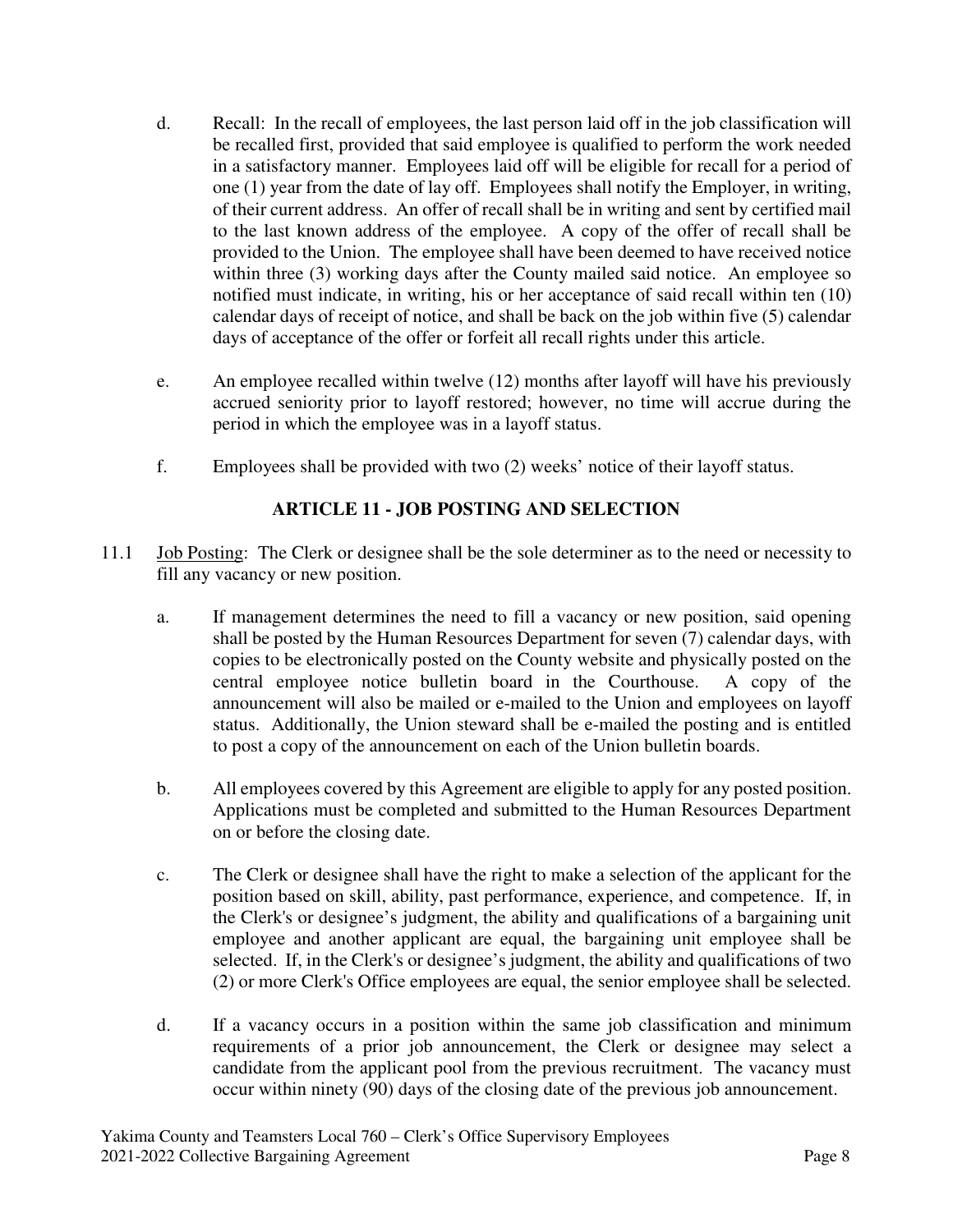#### 11.2 Promotions:

- a. An employee who is promoted within the Clerk's Office and fails to satisfactorily complete the six (6) month work performance trial period shall be returned to a vacant position, if available, in the former classification. If there is no position available, said employee shall be placed on recall status in accordance with the provisions of the layoff article.
- b. Any employee, regular or probationary, who is promoted to a position in a class with a higher pay range shall receive either:
	- 1) The rate of pay associated with the allowable hiring increment for the position; or
	- 2) If the allowable hiring increment does not provide at least a five percent  $(5\%)$ increase, the lowest increment in the higher pay grade that provides at least a five percent (5%) increase above the employee's current salary.
- c. During the first thirty (30) days of the work performance trial period, employees will be permitted to return voluntarily to their former position.

# **ARTICLE 12 - PAID TIME OFF (PTO)**

- 12.1 PTO leave is earned by employees of Yakima County as described below for each month of completed service. With the implementation of Workday, PTO Leave is administered by the pay period/pay cycle. Regular part-time employees earn PTO leave on a pro-rated basis according to the number of hours worked. PTO leave is not available to the employee until after having served thirty (30) consecutive days of employment.
- 12.2 Accrual: Employees earn PTO leave on a prorated basis based on their date of hire following the chart below in 12.5.
- 12.3 Terminating employees earn PTO leave on a prorated basis based on their date of termination.
- 12.4 PTO leave may be accumulated to a maximum of the equivalent of forty (40) working days (320 hours), after which time, if not taken, shall lapse pay period by pay period. Part-time employees accrue PTO leave on a pro-rated basis.
- 12.5 PTO shall be accumulated and credited in the following manner: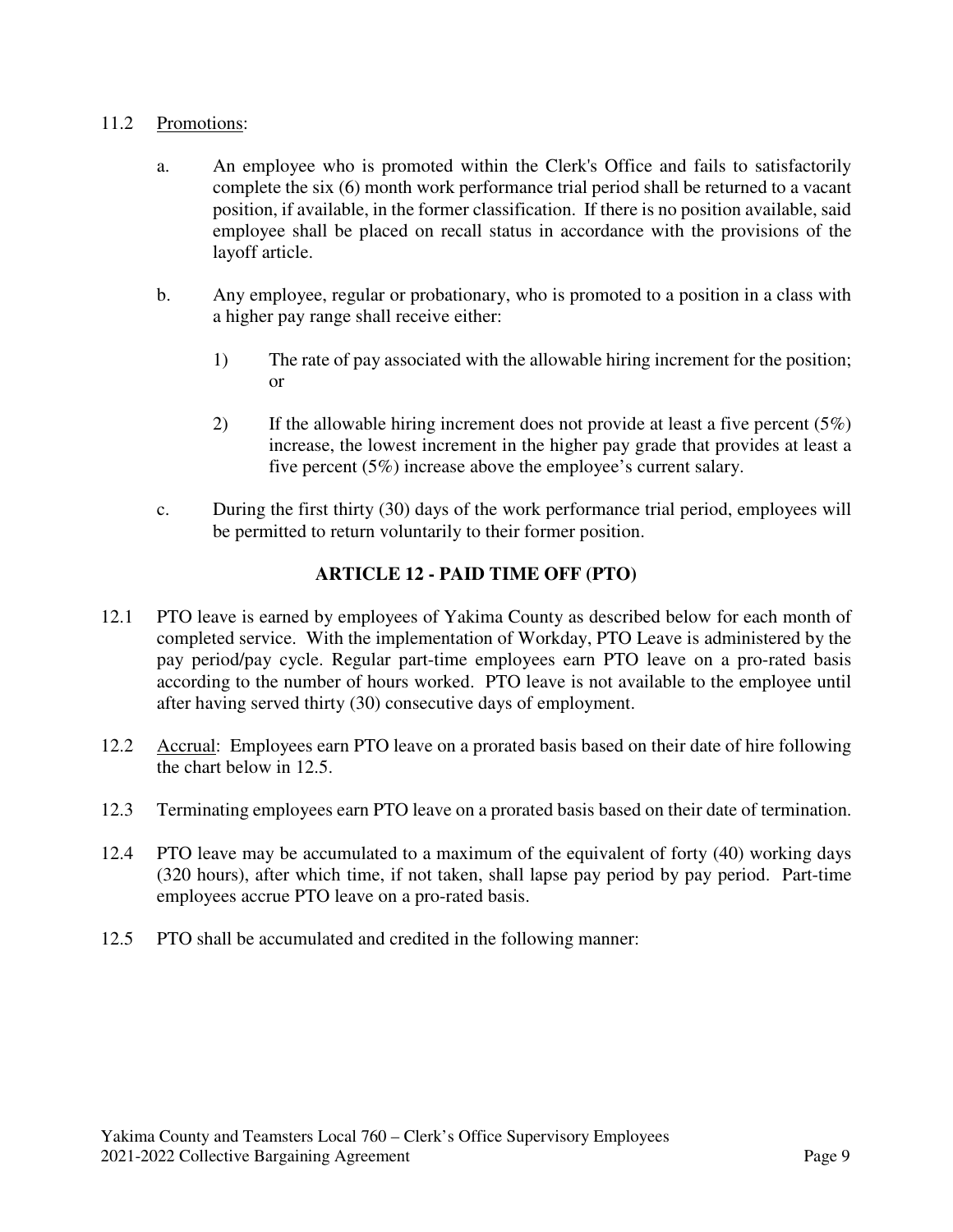|                                     |                | <b>Accrual Rate</b>                      | <b>Accrual Rate</b>   |
|-------------------------------------|----------------|------------------------------------------|-----------------------|
| <b>Continuous Service</b>           |                | (40 hour week)                           | $(37.5$ hour week)    |
| Less than 2 years service           | $0-24$ months  | 10.00 hours per month                    | 9.38 hours per month  |
| Two (2) years service               | 25-36 months   | 12.00 hours per month                    | 11.25 hours per month |
| Three (3) years service             | 37-60 months   | 13.34 hours per month                    | 12.50 hours per month |
| Five (5) years service              | 61-120 months  | 14.67 hours per month                    | 13.75 hours per month |
| Ten (10) years service              | 121-180 months | 16.67 hours per month                    | 15.63 hours per month |
| Fifteen (15) years service          | 181-240 months | 18.00 hours per month                    | 16.88 hours per month |
| More than twenty (20) years service |                | 241 or more months 20.00 hours per month | 18.75 hours per month |

12.6 Employees whose leave is covered under FMLA or Workers Compensation will continue to accrue paid leave banks and neither their accrual dates nor accruals will be adjusted. Employees not on a leave covered by FMLA or Workers Compensation will not accrue paid leave banks and their accrual dates will be adjusted if the employee is in leave without pay status and the leave without pay status exceeds fifty percent (50%) of their regularly scheduled hours for the pay period.

## 12.7 Computation of Payment:

a. All accumulated PTO leave is paid when an employee leaves employment of Yakima County in good standing for any reason, provided the employee has served six (6) consecutive months of employment and adequate notice has been given. Adequate notice for employees resigning from County employment is defined as written notice submitted at least fourteen (14) calendar days prior to termination of employment. In case of death, accumulated leave is paid to the estate of the employee. Payment of the accumulated PTO leave is paid by multiplying the employee's base hourly rate, at the time of termination, times the total number of accumulated PTO leave hours.

## 12.8 Use:

- a. PTO leave must be taken at such time as the employee can best be spared, but employees will be allowed to take leave, if at all possible, when desired. Therefore, it will be necessary to schedule planned absences as far in advance as possible and notify the Employer of unplanned absences as early as possible in order to receive approval by the Clerk or designee.
	- 1) With the approval of the Clerk or designee, an employee may take all or any portion of the PTO leave at any time, provided that the total continuous working days of PTO leave taken shall not exceed forty (40) days. Employees are not permitted to use PTO leave in excess of their accrued balance. Leave may not be taken before it is accrued. Any leave taken prior to accrual of such leave shall be considered a leave of absence without pay and deducted from the employee's monthly pay check.
	- 2) PTO leave may be used for any purpose; however, employees must comply with the leave request/reporting requirements for leave used in conjunction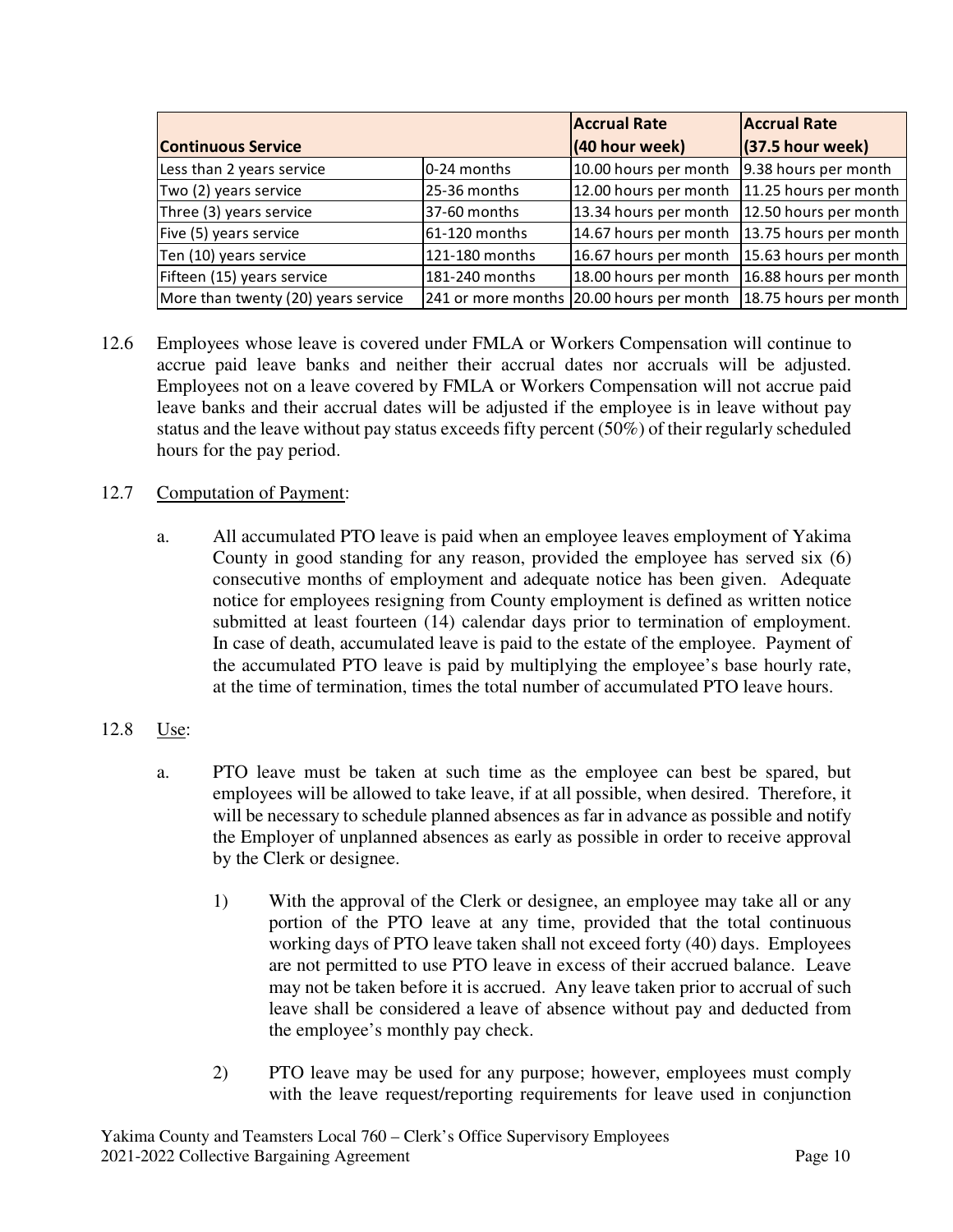with state and federal family medical leave laws. If possible, an employee requesting PTO must make a written request in advance. The supervisor shall consider the request and shall approve or deny it within five (5) work days, except when there is an emergency or absence of employee due to sick leave or similar circumstances. A medical release may be required before the employee is permitted to return to work if the employee has been absent more than three (3) consecutive days due to the employee's injury or illness. All medical releases will be presented to the Human Resources Department.

- 3) PTO leave use will be approved when conditions of the Federal Family and Medical Leave Act, Washington Family Leave Act, and/or Washington Family Care Act are met.
- 12.9 PTO Leave Sharing Program for Catastrophic Illness: A leave contribution program is established to permit employees to transfer a specified amount of PTO leave to another employee of Yakima County.

The recipient employee must:

- a. Have an extraordinary or serious illness or injury, or
- b. Have a parent, spouse, registered domestic partner, or child who has an extraordinary or serious illness or injury which requires the employee's attendance or direct care; and
- c. Have depleted or shortly will deplete all leave reserves (PTO leave, sick leave, or compensatory time); and
- d. Have diligently attempted to accrue PTO leave; and
- e. Not be eligible for industrial insurance or County-sponsored disability benefits.

 PTO leave contributions made to an employee under sub-paragraph b., above, shall not exceed the actual amount of contribution necessary to cover any unpaid leave of absence while the employee is on FMLA leave.

 The donating employee may not request a transferred amount that would result in his or her leave balance falling below ten (10) days. This provision shall be administered by the Human Resources Department.

- 12.10 Paid Time Off (PTO) Leave. Subject to Workday implementation, this provision shall be inclusive of PTO, Extended Sick Leave (ESL), and Sick Leave (SL).
- 12.11 Pro-rated Accruals. Effective beginning July 1, 2020, and consistent with the semi-monthly (twice per month) pay schedule, accruals for the above-mentioned leave banks will be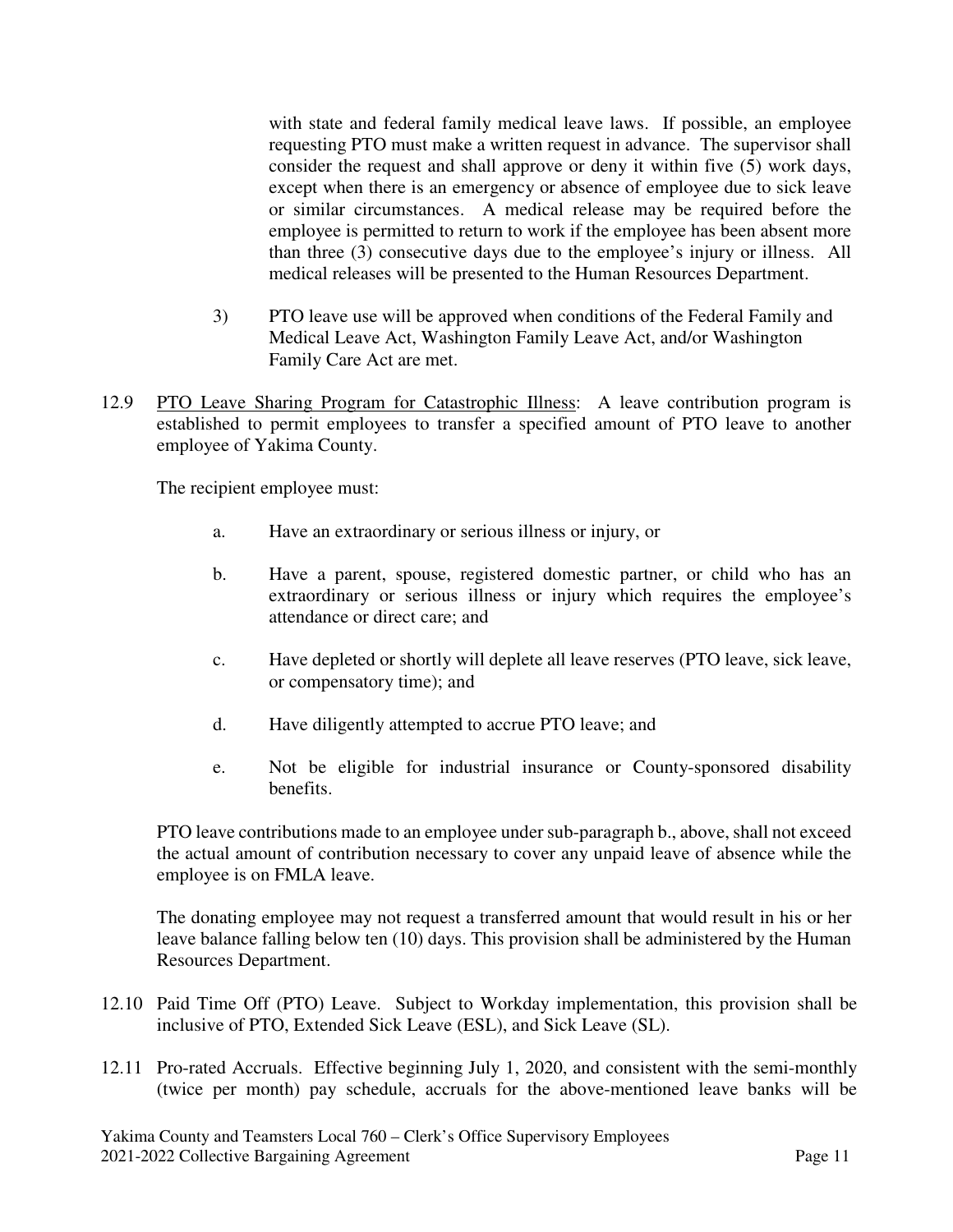calculated in two equal parts: One-half of the accrual in the first pay cycle, and the second one-half of the accrual in the second pay cycle. The employee's accrual rate will determine the two halves.

**Example:** Monthly PTO accrual = 10 hours **First pay cycle:** 5 hours (earned at end of pay cycle  $= 15<sup>th</sup>$  of the month) **Second pay cycle:** 5 hours (earned at end of pay cycle = last day of the month)

# **ARTICLE 13 - SICK LEAVE/EXTENDED SICK LEAVE (ESL)**

- 13.1 Sick Leave: Effective January 1, 2013, sick leave ceased to accrue.
- 13.2 Old Sick Leave Bank Balance: An employee with a sick leave balance as of December 31, 2012, will retain his or her sick leave bank balance. The employee may choose to use sick leave from the bank for any reason specified under Article 13.5 below.
- 13.3 Eligibility: Sick leave is available for use by employees after having served one (1) month of employment. Accumulated sick leave is cancelled automatically upon separation from employment, except upon retirement or death. See 13.4 b.
- 13.4 Computation of Payment: Sick leave may be charged in quarter (1/4) hour increments. Sick leave absences are charged at the rate of one quarter (1/4) hour of sick leave for each quarter hour (1/4) of absence.
	- a. Part day sick leave shall commence at the time the employee leaves the work area and shall end at the time the employee returns to the work area.
	- b. Upon separation from employment, any unused sick leave shall be forfeited and will not be paid as separation pay, except in the case of death or retirement under the County's PERS, PSERS, or LEOFF retirement systems. Upon retirement, twenty-five percent (25%) of the employee's accumulated sick leave shall be paid to the employee. Upon death, twenty-five percent (25%) of the employee's accumulated sick leave shall be paid to his or her estate. Payment of accumulated sick leave is calculated by multiplying the employee's base hourly rate times twenty-five percent (25%) of the employee's accumulated sick leave hours. All payments of accumulated sick leave are based on the employee's April 1, 2017, base hourly rate.
- 13.5 Use: Sick leave may be taken for any of the following reasons:
	- a. Illness or injury or temporary disability (such as during pregnancy) which incapacitates the employee to the extent that work can no longer be performed.
	- b. Doctor appointments for employees or dependents under the age of eighteen (18).
	- c. When the employee's attendance is required to care for the employee's spouse, registered domestic partner, child, step-child, parent, parent-in-law, or grandparent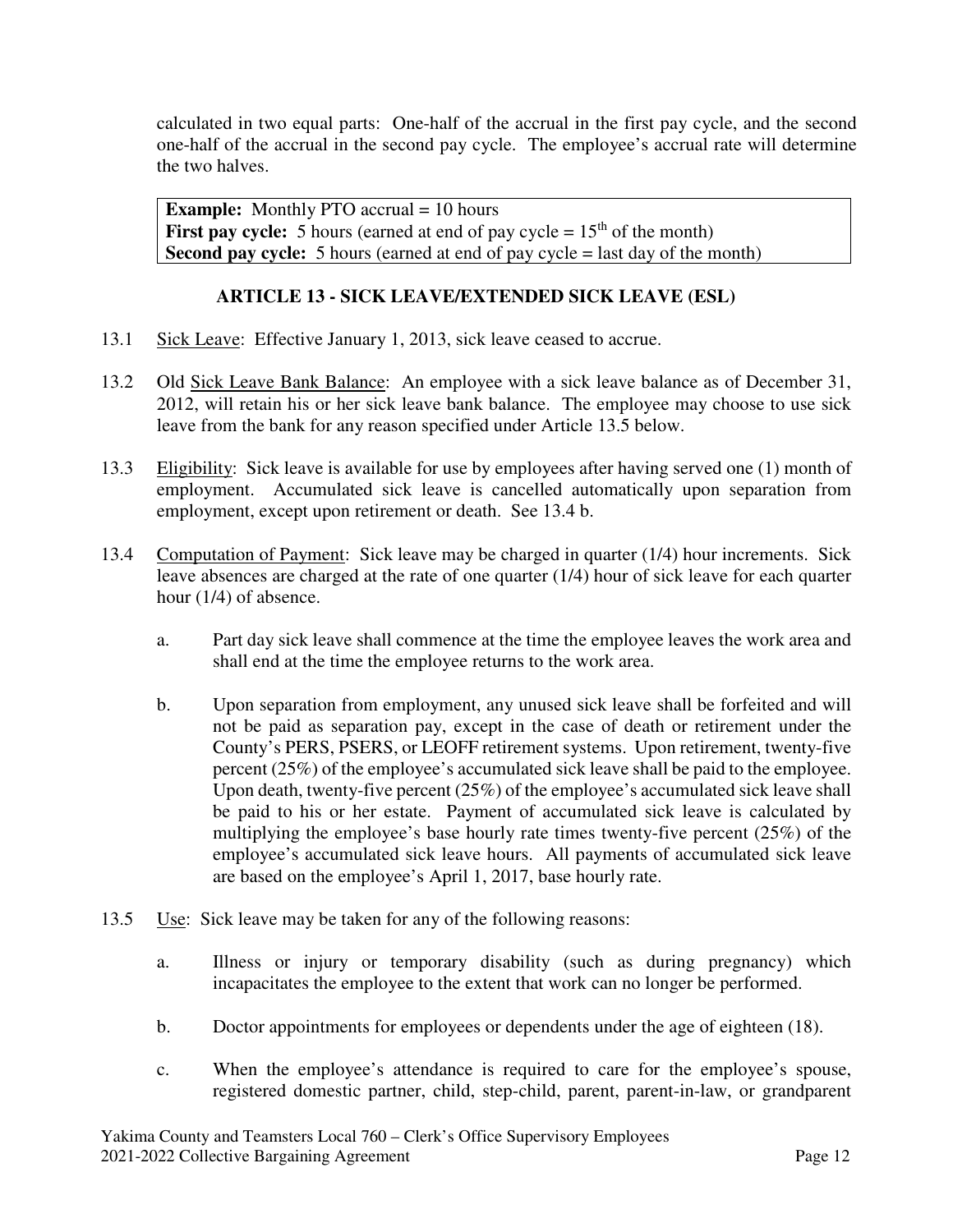with a health condition requiring treatment or supervision, or for medical emergency purposes.

- d. An employee may use accrued sick leave if the employee's attendance is required to care for a brother, sister, grandparent, grandchild, or step-grandchild, which leave shall be limited to three days in any one instance. Sick leave may not be used to care for an aunt, uncle, cousin, niece, or nephew, unless living in the employee's household, in which case the three-day limitation would apply.
- e. Employees may only use the actual number of hours of sick leave accumulated.
- f. Sick leave cannot be claimed for the employee on PTO leave or compensatory time, unless the employee immediately notifies the Employer of the illness. Upon return to work, the employee may be required by the Employer to present a written doctor's certification stating the nature, extent, and length of the illness.
- g. Employees may use five (5) days of sick leave for bereavement leave for death in the immediate family. "Immediate family" includes only persons related by blood or marriage or legal adoption, specifically and limited to wife, husband, registered domestic partner, parent, parent-in-law, grandparent, brother, sister, child, stepchild, grandchild, or step-grandchild of the employee; not aunt, uncle, cousin, niece, or nephew, unless living in the employee's household.
- 13.6 Reporting: Any employee who, for any reason, must take sick leave shall, as soon as possible, notify the Clerk or designee. A doctor's certification of illness may be required of the employee at the time the employee returns to work when absent because of illness or injury for more than three (3) consecutive days.
- 13.7 Extended Sick Leave (ESL): Effective January 1, 2012, the ESL bank will be implemented.
	- a. ESL is earned by regular full-time employees of Yakima County at the rate of four (4) hours (3.75 hours for a 7.5 hour employee) for each month of completed service. With the implementation of Workday, ESL hours earned will be shown as two (2) hours each pay period/pay cycle. Regular part-time employees earn ESL on a pro-rated basis according to the hours budgeted for the position.
	- b. An employee is eligible to use ESL when the employee has:
		- An extended illness or injury lasting more than ten (10) consecutive work days (cannot be used for intermittent absences);
		- A qualified family member with an extended illness or injury lasting more than ten (10) consecutive work days (cannot be used for intermittent absences);
		- Served thirty (30) consecutive days of employment; and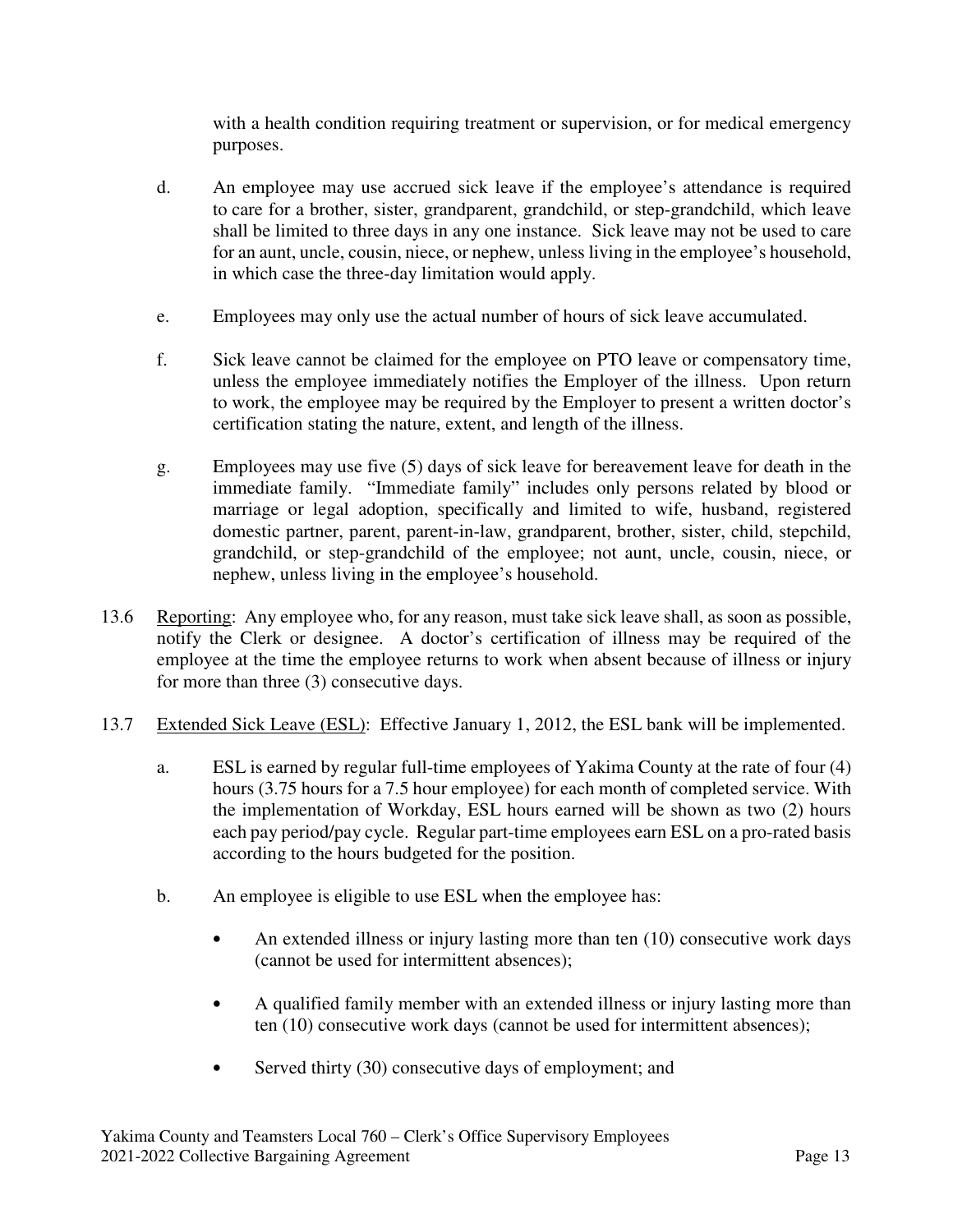Used five (5) work days or forty (40) hours of PTO, SL, CT, or LWOP.

The changes became effective beginning in the payroll period following signature of the 2020 CBA by the last signing party.

- c. Upon separation from employment with Yakima County, any unused ESL is forfeited without payment.
- d. All re-employed persons whose continuous service has been interrupted by termination shall be considered new employees and shall be subject to the applicable qualifying period of employment. Exception: Employees rehired within the layoff period after a reduction in force will have their accumulated ESL and Sick Leave bank hours restored.
- e. Accumulation of Leave. ESL is cumulative to a maximum of thirty (30) working days (240 hours), after which time no additional leave may be earned until the leave balance is reduced through use of leave hours. An employee cannot have more than 240 hours of ESL credit in the bank at any time. The maximum ESL balance shall be pro-rated for employees who regularly work fewer than forty (40) hours per week.
- f. Computation of Payment. ESL shall be charged in quarter hour increments. ESL is charged at a rate equal to the number of work hours absent from the normally assigned shift.
- g. Use. ESL may be taken under the following conditions:
	- 1) With the approval of the Clerk or designee, an eligible employee may take all or any portion of the employee's available ESL. Employees are not permitted to use ESL in excess of their available balance. Leave may not be taken before it is accumulated.
	- 2) ESL may only be used for the employee's own illness or injury or for the following family members: spouse, registered domestic partner, child, parent, parent-in-law, or grandparent. The employee must comply with the leave request/reporting requirements for leave used in conjunction with state and federal family medical leave laws. If possible, an employee requesting ESL must make a written request in advance. The supervisor shall consider the request and shall approve or deny it. A medical release may be required before the employee is permitted to return to work.
- 13.8 Industrial Insurance: An employee receiving industrial insurance time loss payments due to on-the-job injury can use PTO leave during the period covered, or the employee may request sick leave or ESL (if eligible) to compensate for the difference between industrial insurance compensation and full pay, upon submitting evidence of amount of industrial insurance payment received.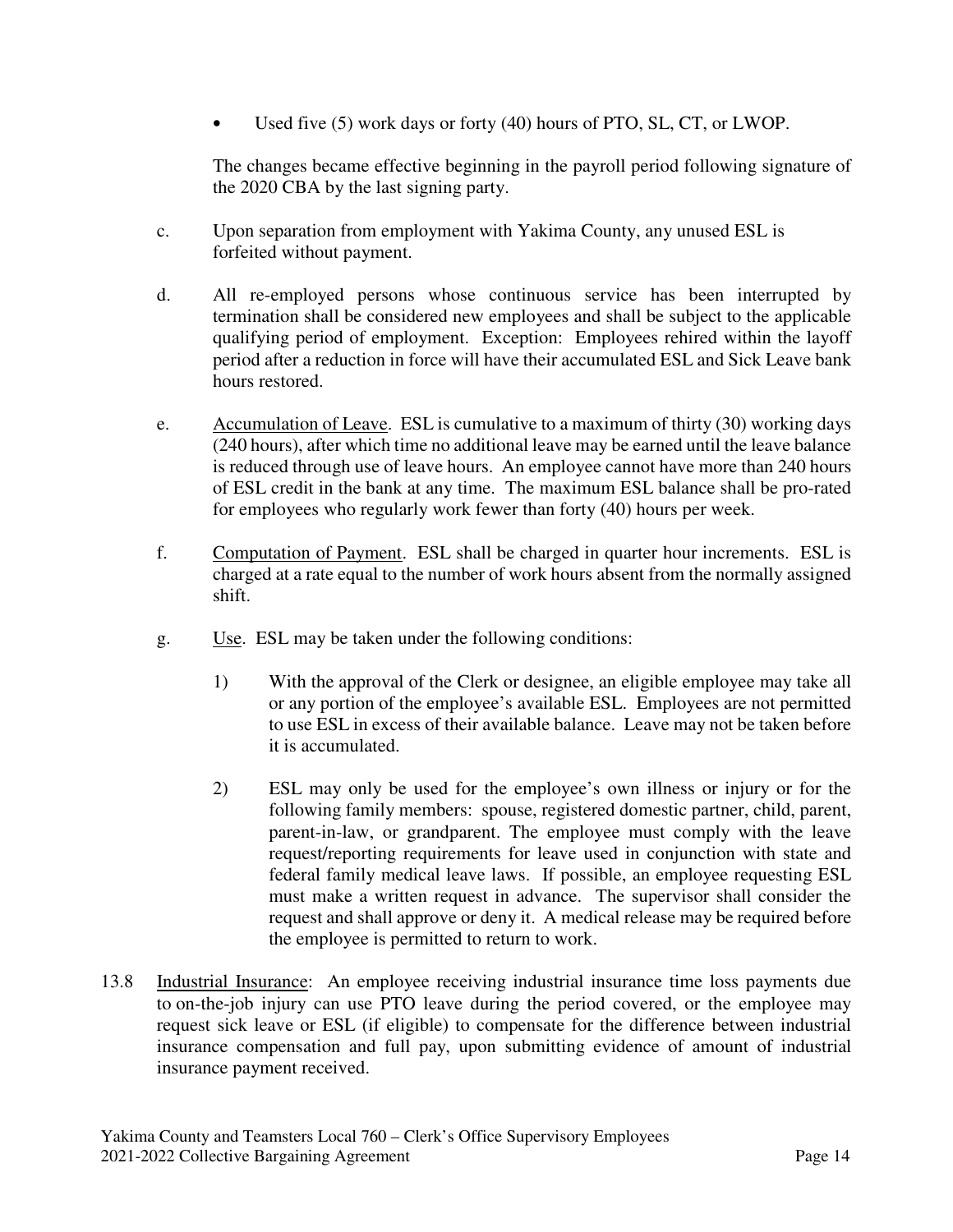- 13.9 The Employer reserves the right to change provisions of this Article to assure compliance with the Federal Family Medical Leave Act, which became effective August 5, 1993.
- 13.10 Subject to Workday implementation, this provision shall be inclusive of PTO, Extended Sick Leave (ESL), and Sick Leave (SL).
- 13.11 Pro-rated Accruals. Implemented July 1, 2020, and consistent with the semi-monthly (twice per month) pay schedule, accruals for the above-mentioned leave banks will be calculated in two equal parts: one-half of the accrual in the first pay cycle, and the second one-half of the accrual in the second pay cycle. The employee's accrual rate will determine the two halves.

**Example:** Monthly ESL accrual = 4 hours **First pay cycle:** 2 hours (earned at end of pay cycle  $= 15<sup>th</sup>$  of the month) **Second pay cycle:** 2 hours (earned at end of pay cycle = last day of the month)

## **ARTICLE 14 - OTHER LEAVES**

14.1 Leave of Absence Without Pay: Employees not on a leave covered by FMLA or Workers Compensation will not accrue paid leave banks and their accrual dates will be adjusted if the employee is in leave without pay status and the leave without pay status exceeds fifty percent (50%) of their regularly scheduled hours for the pay period.

Beginning July 1, 2020, LWOP affects accrual anniversary dates and continuous service dates. The Workday program will address LWOP as follows:

- A. If an employee is compensated for at least one-half (1/2) of the employee's scheduled work hours/cycle, the employee will receive the full allotment of accruals for that period.
- B. If an employee is receiving LWOP for more than one-half (1/2) of the employee's scheduled work hours/cycle, he or she will not receive the accruals for that period.

Employees receiving LWOP will not accrue banked time, with the following exceptions:

- 1. If the employee is on FML and LWOP, the employee will earn accruals; and
- 2. If an employee is receiving Workers' Compensation, the employee will earn accruals.
- 14.2 Requests for leave of absence without pay may be granted by the Clerk or designee for a period not to exceed three (3) months. Extended leaves of absence beyond three (3) months may require approval from the Board of County Commissioners. The employee shall submit a request for leave without pay, in writing, to the Clerk or designee stating the reason for the request and expected length of the absence.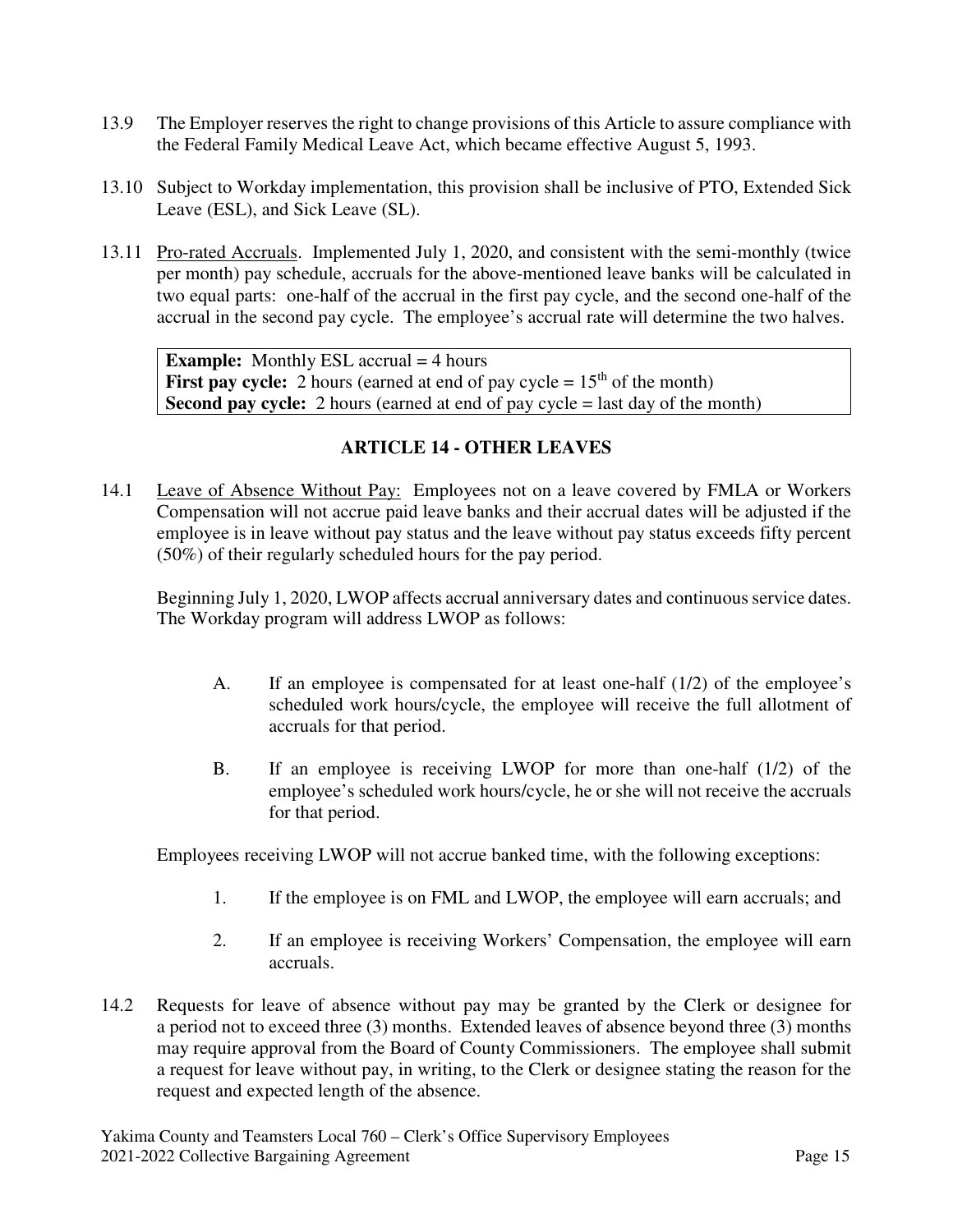- 14.3 An employee on authorized leave of absence without pay may elect to continue to participate in the County's medical and life insurance plan. Full cost of the coverage, to include both Employer and employee shares, shall be paid by the employee. Such payment shall be made in advance for each month or portion thereof for which the employee is absent.
- 14.4 Leave of Absence With Pay: Leave of absence with pay may be granted for the following reasons:
	- a. **Military Leave:** In the case of Military Leave, the County abides by the provisions of the laws of the United States (USERRA) and the State of Washington (RCW 38.40.060). An employee who is a member of the National Guard or Reserves of the United States, and who is ordered to active military duty for training purposes, shall be granted military leave of absence with pay for a period not to exceed twentyone (21) working days each year, beginning October 1 through September 30 the following year. Any days taken beyond the twenty-one (21) Military Leave days must be charged as PTO leave or leave without pay. During the time he/she is on Military Leave with pay, the employee shall receive his or her regular pay, plus the amount of his or her military pay.

Regardless of status, any employee who voluntarily, or upon demand, leaves a position other than a temporary position to enter active duty in the armed forces of the United States, or the Washington National Guard, shall be placed on military leave without pay and shall be entitled to be restored to their former position, or one of like bargaining unit seniority, classification seniority, status, and pay, provided he/she applies for re-employment in accordance with the provision of USERRA, and present proof of honorable discharge or separation.

- b. **Court Leave:** All regular employees, submitting the proper documentation, shall be given Court Leave for the purpose of serving as a member of a jury or subpoenaed as a witness in federal, state, county, or city court during regularly scheduled work hours. This type of leave will not be charged against any other leave accrued, and there will be no deduction in regular compensation for the absence. All fees received for jury duty will be forfeited by the employee, except those received for payment of mileage and other related travel expenses. An employee shall not receive Court Leave for civil cases where the employee is a party in a legal dispute, unless the dispute is related to actions taken by the employee while performing or purporting to perform duties in the course of employment with the County.
- c. **Special Meetings and Training:** Whenever it is deemed in the best interest of the County, as determined by the Clerk or designee, an employee may be granted time off with pay to attend professional, technical institutes, conferences, or special educational training directly appropriate to the employee's position.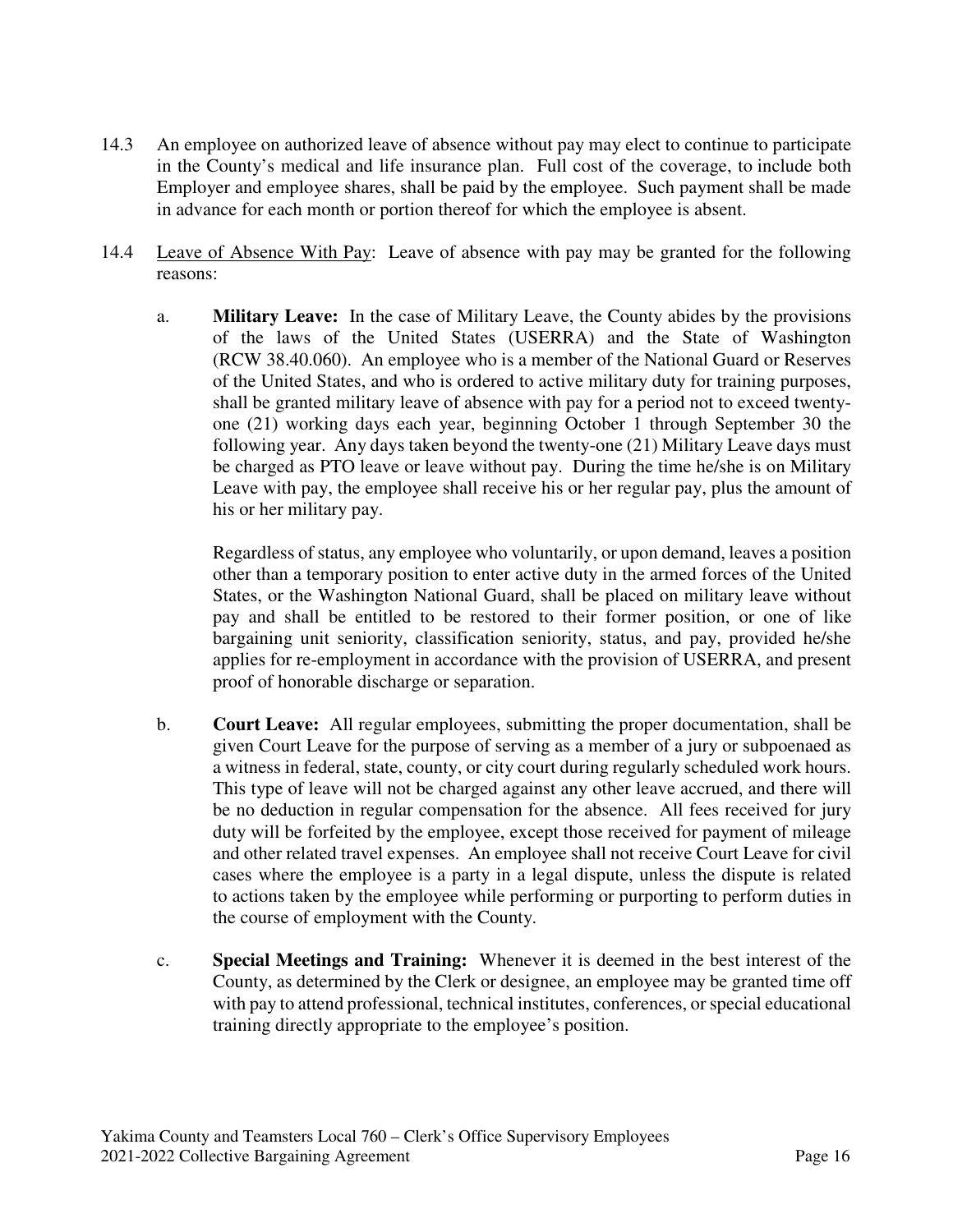14.5 Pregnancy Leave: Leaves of absence resulting from childbirth or temporary disability due to pregnancy shall be authorized in accordance with the Yakima County Pregnancy Leave Policy.

| Date:                      | <b>Name of Holiday:</b>      |
|----------------------------|------------------------------|
| January 1                  | New Year's Day               |
| 3rd Monday of January      | Martin Luther King, Jr., Day |
| 3rd Monday of February     | Presidents' Day              |
| Last Monday in May         | <b>Memorial Day</b>          |
| June 19                    | Juneteenth (beginning 2022)  |
| July 4                     | Independence Day             |
| 1st Monday of September    | Labor Day                    |
| November 11                | Veterans' Day                |
| Thanksgiving               | Thanksgiving Day             |
| The Day after Thanksgiving | Day after Thanksgiving       |
| December 25                | Christmas Day                |

#### **ARTICLE 15 - HOLIDAYS**

15.1 The following days shall be recognized and observed as paid holidays:

- 15.2 Whenever a paid holiday falls on a Sunday, the succeeding Monday shall be observed as the holiday. Whenever a paid holiday falls on a Saturday, the preceding Friday shall be observed as the holiday.
- 15.3 If an employee performs work on a holiday, he/she shall receive, at the employee's option:
	- a. Holiday premium pay at time and one half for each hour worked plus the paid holiday; or
	- b. An alternate day off within the same pay period, which must be mutually agreed upon by the employee and the Supervisor. If the employee works only a partial day on the holiday, he/she must combine hours worked and other paid time off to complete the work day.

Holiday pay shall be included as "time worked" for the purpose of determining whether an employee has "worked" forty (40) hours a week.

- 15.4 Any employee on approved PTO when a holiday occurs will not be charged with PTO leave for that day. (This provision is not applicable to Article 15.3.b., above.)
- 15.5 Any employee who is on compensated sick leave when a holiday occurs will receive a day's pay for that holiday and will not have sick leave charged.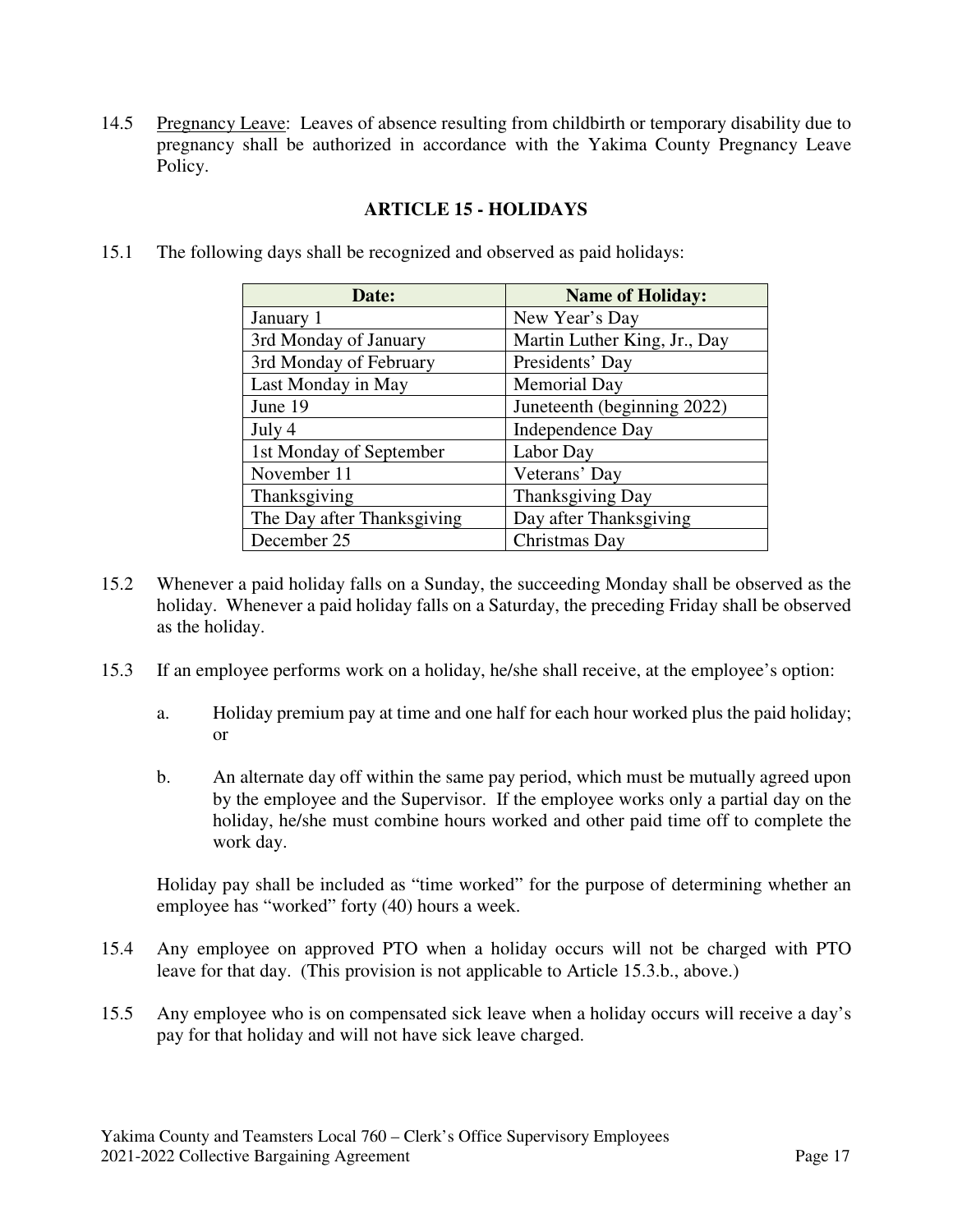- 15.6 An employee who is on leave of absence without pay (LWOP) immediately prior to or following a holiday shall not receive holiday pay.
- 15.7 If a holiday occurs on an employee's scheduled day off, the employee shall be given an alternate day off at the employee's discretion, upon supervisor's approval.
- 15.8 A holiday shall not exceed an 8-hour work day. Holiday benefits are pro-rated for part-time employees.

#### **ARTICLE 16 - HOURS OF WORK AND OVERTIME**

16.1 Regular Hours: Regular hours of work during a work day shall be consecutive, except for interruptions for the rest and lunch periods. Reference to consecutive hours of work shall be construed to include rest and lunch periods.

#### 16.2 Definitions:

- a. Work Week The work week shall normally consist of no more than forty (40) working hours in any given seven (7) day period. The regular work week shall consist of five (5) consecutive work days, Monday through Friday, inclusive; provided, however, that if it is determined by the Board of Commissioners and the Clerk or designee that a need exists for a change in the work schedule of certain employees within the Clerk's Office, the regular work week may be established to consist of four (4) consecutive work days. There are employees in this bargaining unit who work seven and one-half (7.5) hour days rather than eight (8) hour days.
- b. Work Day Any combination of consecutive hours of work in a twenty-four (24) hour day. The Board of County Commissioners and the Clerk or designee shall exercise their prerogatives in determining the number of hours to be worked in each work day. The Courthouse work day is normally 8:00 a.m. to 5:00 p.m., with a one (1) hour lunch for employees; however, regular hours may be varied in accordance with the different work requirements of certain departments. The options for consecutive hours of work for a full-time employee include: seven and one-half (7-1/2) consecutive hours of work, eight (8) consecutive hours of work, and/or ten (10) consecutive hours of work within the twenty-four  $(24)$  hour period.
- c. Work Schedule A specified arrangement of work days at a specified work site or sites in a seven (7) day period.
- 16.3 Alternate Work Schedule: The Employer and employee by mutual agreement may institute an alternate work schedule for a defined period of time.
	- a. When the Employer and employee agree to change work schedules from a normal work schedule to an alternate work schedule, then the change will commence at a mutually agreeable time.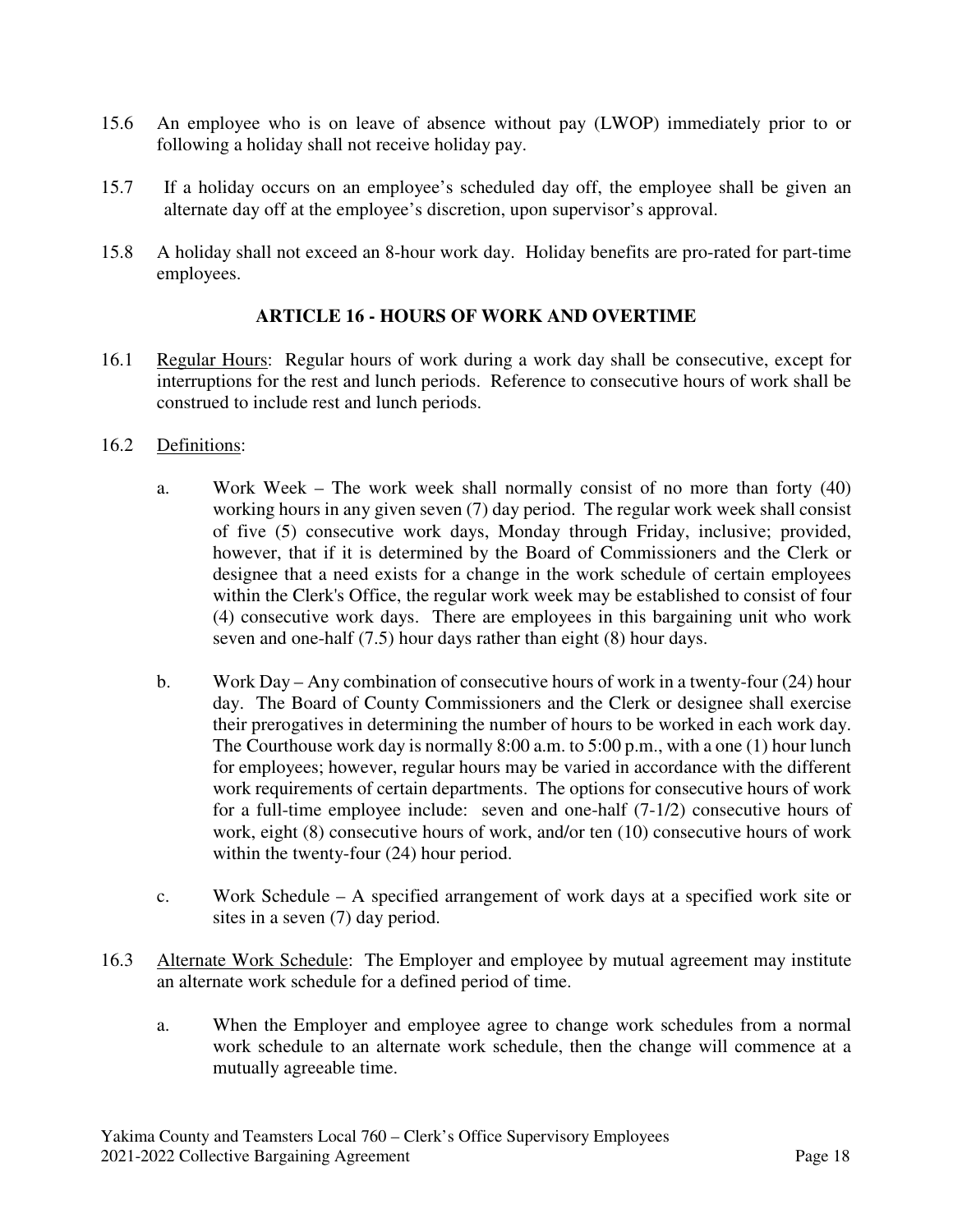- b. When the Employer or employee determines it is necessary to alter or change work schedules from an alternate work schedule back to a normal work schedule, then the party requesting the change will provide five (5) working days' notice to the other party.
- c. The Employer will provide written notice to the Union of any change to or from an alternate work schedule.

## 16.4 Scheduling:

a. The Employer has the right to determine an employee's work week and work day, and schedule the hours of work.

## 16.5 Lunch and Rest Periods:

- a. Employees will be allowed a meal period of at least thirty (30) minutes, commencing no fewer than three (3) hours nor more than five (5) hours from the beginning of the employee's work day. Meal periods shall be on the Employer's time when the employee is required by the Employer to remain on duty or at a prescribed work site. Employees may be compensated for missed lunch breaks subject to the follow sentence and in accordance with the Fair Labor Standards Act (FLSA) if the employee was denied taking any lunch break during a work day. The missed lunch break pay provision above is subject to the circumstances and the provision of alternative break time due to staffing shortfalls, unavailability of staff and/or office work/service requirements. The parties acknowledge and agree that there are instances when providing an uninterrupted lunch break at a precise time is not possible because of the need to address services, such as members of the public being at the front counter(s), court proceedings not controlled by the Clerk's or designee's management, etc. In those instances, the lunch break opportunity will be met and no compensation is due when an alternative time during that work day is provided by management. Employees may not forego lunches to adjust the employee's standard work day unless mutually agreed to in writing (example, e-mails) by the employee and employer, in order to maintain the operational needs of the Clerk's Office.
- b. An employee who works three (3) or more hours beyond his or her normal work day will be allowed a thirty (30) minute meal period prior to or during this period.
- c. Employees shall be allowed a rest period of fifteen (15) minutes per four (4) hours of work time. Rest periods will be on the Employer's time and will be scheduled as near as possible to the mid-point of each half work day period. It is the employee's responsibility to schedule the rest period.
- d. Meal periods and rest breaks shall not be used to arrive late or leave early from work without prior approval of the Clerk or designee.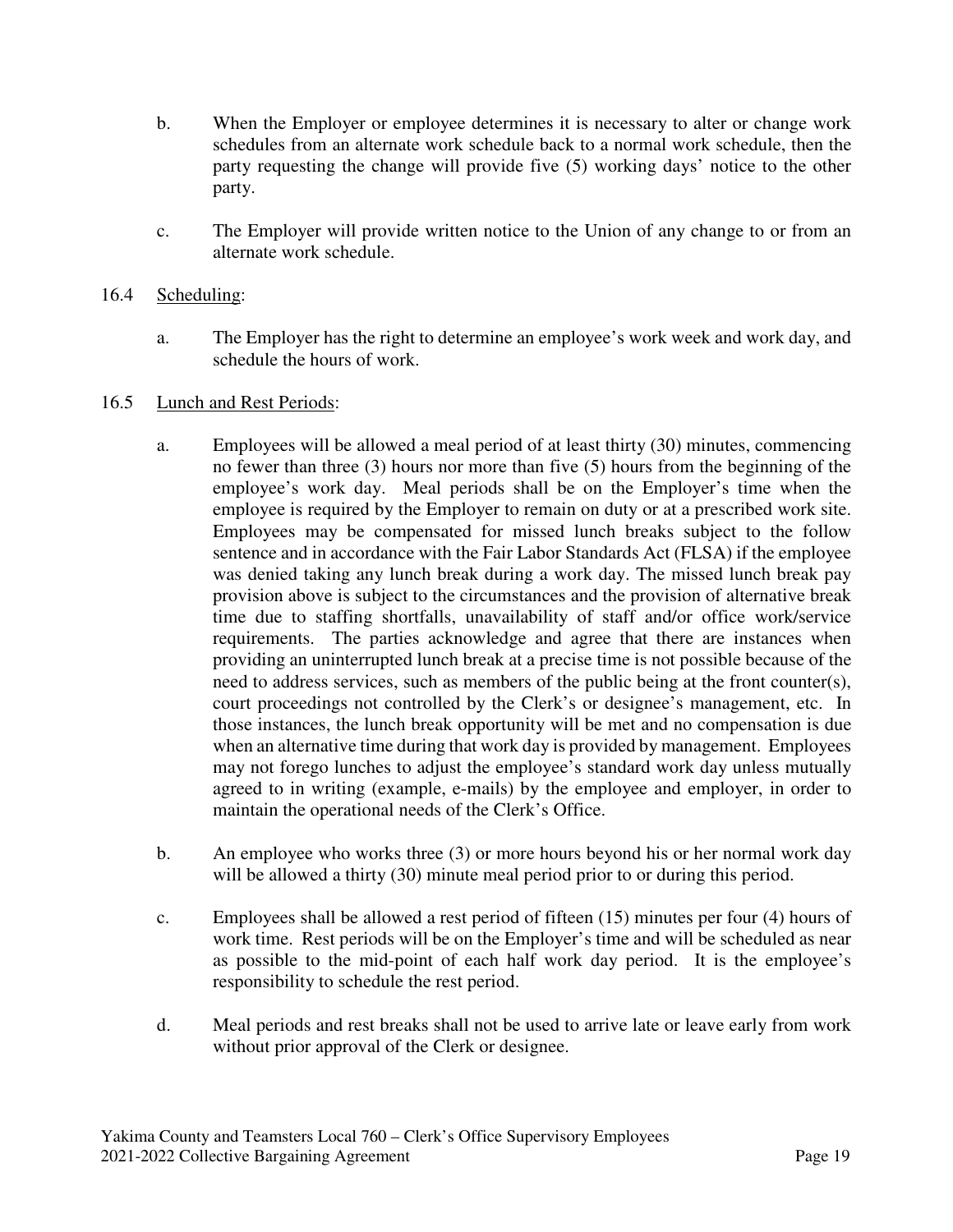- 16.6 Work Day Cancellation: If the Employer cancels a work day or portion thereof due to extreme weather conditions, the safety of the employees, or other operational reasons, then the Employer makes the following provisions:
	- a. If notice of cancellation is given to the employee(s) at any time during the previous day, then no compensation is due for said cancellation; or
	- b. If notice of cancellation occurs during the first half of a regular work day, then said employee(s) shall be paid as if having worked one-half the regular workday; or
	- c. If notice of cancellation occurs during the second half of a regular work day, then said employee(s) shall be paid as if having worked the entire regular work day.
- 16.7 Schedule Changes: The Employer can change scheduling as provided below:
	- a. Any change in the regular work week will require no fewer than fifteen (15) days' prior notice to the affected employee; provided, however, in the case of an emergency, prior notice shall consist of however much time is practicably available to management.
	- b. Short term schedule changes lasting six (6) months or less may be made with five (5) working days' notice to the affected employee, except if the five (5) working days' notice is mutually waived by the employee and management. Where the change is due to the absence of an employee because of resignation, termination, or use of leave, then as much notice as reasonably possible will be provided to the affected employee. Short term schedule changes will be made in writing to the affected employee.
- 16.8 Overtime: Employees shall be compensated for all prior authorized hours worked in excess of forty (40) hours in a work week at one and one-half times their regular straight time hourly rate of pay. For the purposes of overtime threshold, work performed shall also include PTO, sick leave, holiday leave, and compensatory time, but not WPSL. An employee who works overtime may be compensated either by pay or compensatory time off at the employee's option.
	- 16.8.1 Mandatory and Voluntary Overtime:
		- a. The Clerk or designee, upon determining the need for overtime, will:
			- Post an overtime needs schedule. The intent is to have employees voluntarily submit their interest in working overtime.
			- Make the necessary assignments for work coverage based on the list of voluntary responses to the overtime needs schedule; provided, however, the Clerk or designee may select the employee without regard to the order of the sign-ups when experience and skills are important to the performance of overtime work.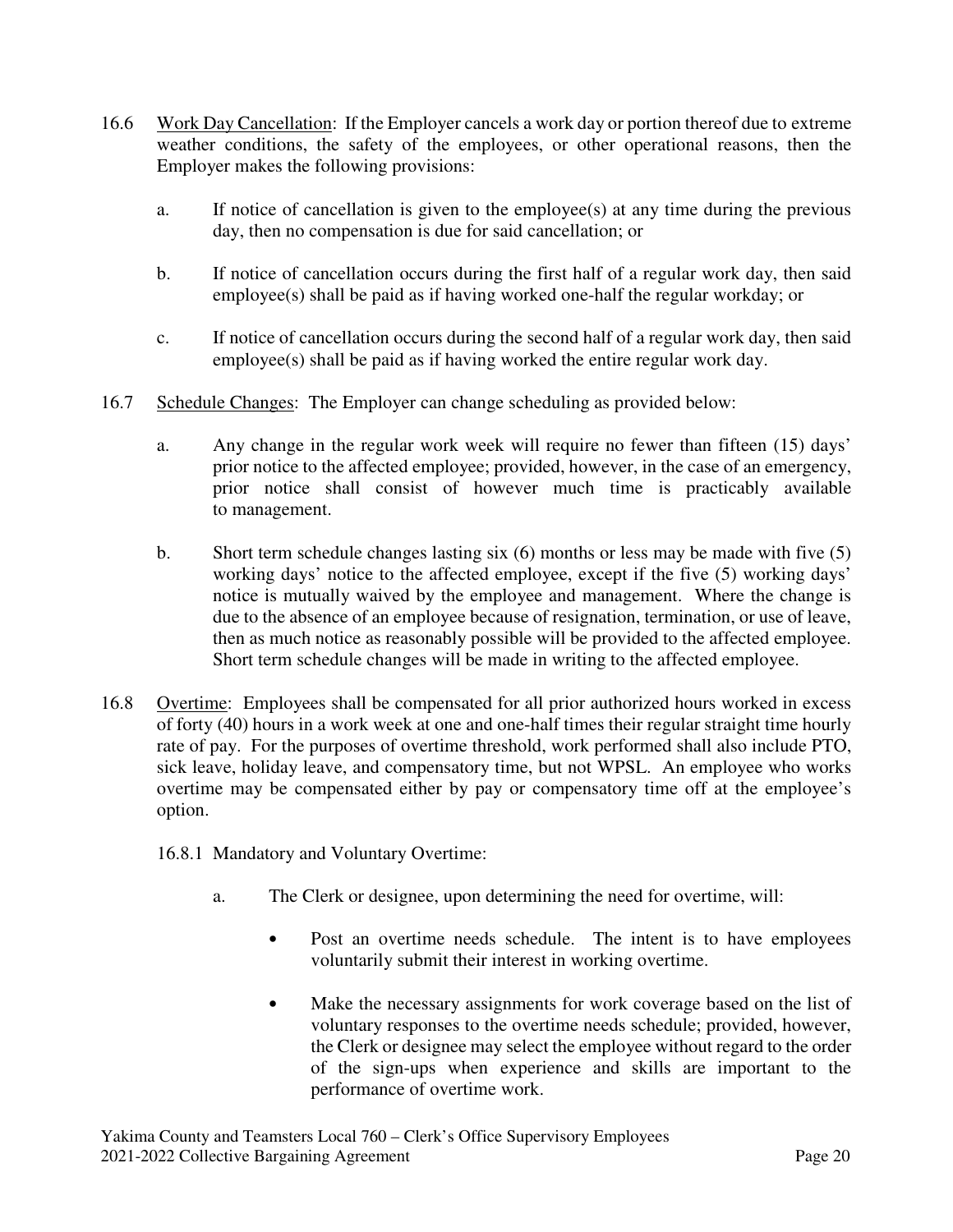- Post every need for overtime separately, as the need arises.
- b. Overtime Assignment Process:
	- The final assignment of staff selected to cover the overtime needs will be in order of seniority, except when the Clerk or designee determines experience and skills are important to the performance of overtime work.
	- The most senior employee who volunteers to work based on the overtime needs schedule shall be picked first and proceed through the list, ending with the least senior employee.
	- Notification will be carried out by e-mail, phone call, inter-office memo, or personal (face-to-face) assignment.
- c. The Clerk or designee will have a continuous mandatory overtime list, as follows:
	- Management shall endeavor to provide reasonable notice of mandatory overtime subject to the circumstances causing the need for mandatory overtime. Reasonable notice is dependent on the nature of the needs. In the case of urgent needs, the notice will necessarily be shorter than in the case of the planned need for mandatory overtime, to timely complete tasks as determined by the Clerk or designee.
	- Notification will be carried out by e-mail, phone call, inter-office memo, or personal (face-to-face) assignment.
- d. Limits on mandatory overtime are as follows:
	- Employees on PTO shall not be subject to mandatory overtime.
	- Except in emergency situations, employees shall not be on duty longer than eleven (11) continuous hours.
	- Employees with planned annual leave activities involving travel and prepaid expenses, such as airline tickets, shall not be subject to mandatory overtime.
- e. Procedure:
	- Overtime Pay and Compensatory Time is applicable if an employee works in excess of forty (40) hours in the work week. E.g., a thirty-seven and one-half (37.5) hour employee will be paid at straight time pay until they have exceeded forty (40) hours in the work week.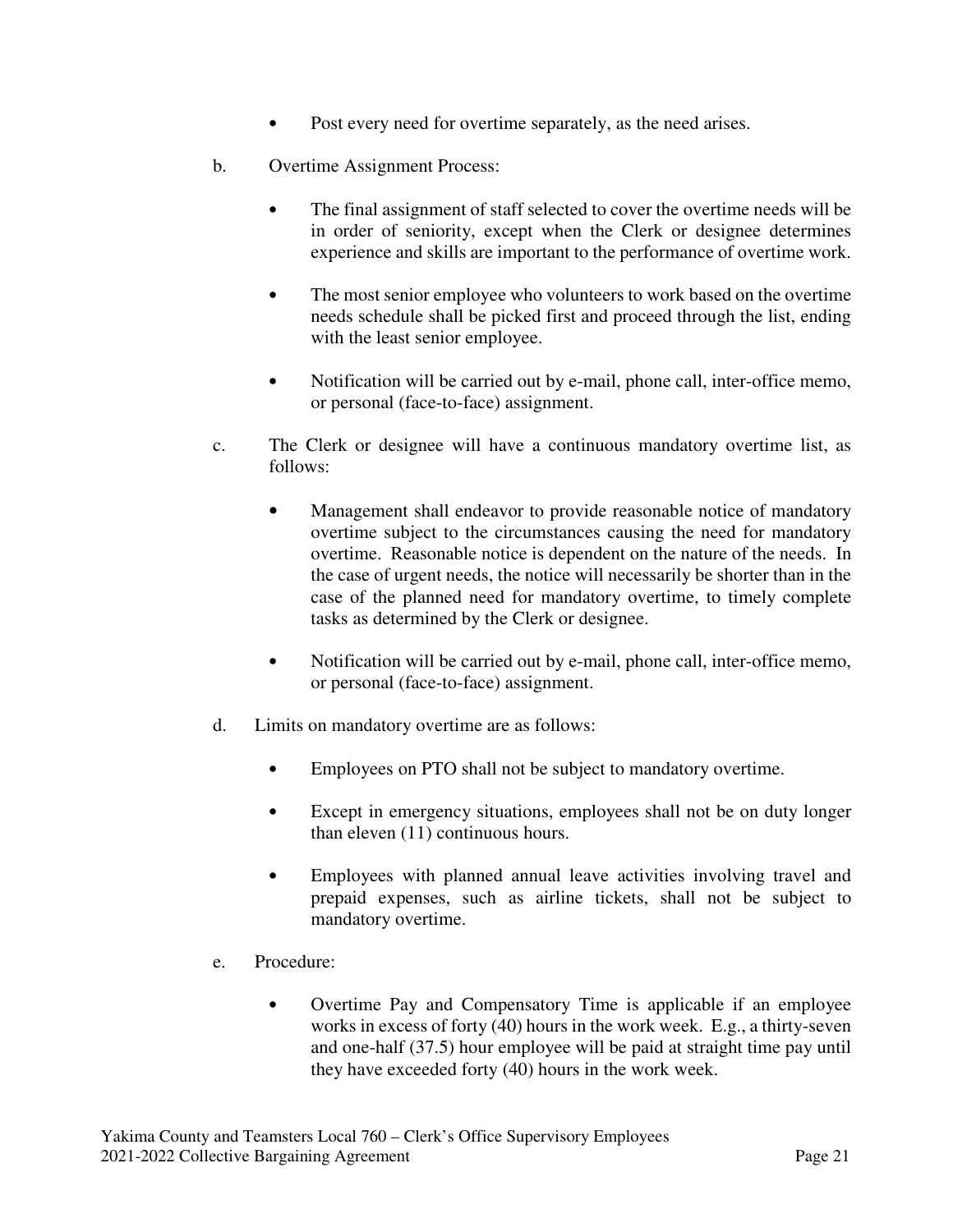- Employees must submit written requests subject to prior written authorization from their supervisor or Clerk or designee allowing them to work in excess of their normal hours in a work week. This applies to both Voluntary and Mandatory Overtime. Said written approval shall be attached to the employee's time sheet submitted to payroll.
- 16.9 Compensatory time off is subject to prior approval of the Clerk or designee based on work requirements. Compensatory time may be accrued to a maximum of sixty (60) hours. Any time accrued in excess of sixty (60) hours will be paid for at the applicable rate. The Employer retains the right to cash out any or all of the employee's compensatory time balances or require the employee to use available compensatory time off, based on financial and operational needs.

## 16.10 Out of Classification Work:

Workday was implemented July 1, 2020, thus when an employee is assigned to work at a higher job classification for fourteen (14) or more consecutive calendar days, said employee will be paid as follows:

- a. When an employee is assigned to work in a job classification that is one (1) classification higher than his or her own for fourteen (14) or more consecutive calendar days, the employee shall be paid at a seven and one-half percent  $(7.5\%)$  flat rate.
- b. When an employee is assigned to work in a job classification that is two (2) classifications higher than his or her own for fourteen (14) or more consecutive calendar days, the employee shall be paid at a fifteen percent (15.0%) flat rate.
- c. When an employee is assigned to work in a job classification that is three (3) classifications or higher than his or her own for fourteen (14) or more consecutive calendar days, the employee shall be paid at a maximum twenty percent (20.0%) flat rate cap.
- d. The language outlined in this section 16.10 was effective July 1, 2020. Departments that wished to continue the out of class assignment submitted a new request to continue the assignment for July 1, 2020, and going forward. Employees continuing such assignments will not be subject to a new eligibility period.
- 16.11 No Pyramiding: Compensation shall not be paid more than once for the same hours under any provision of this Article and this Agreement.

## 16.12 Travel Time:

a. Time spent traveling during normal work hours is considered compensable work time as determined by the Fair Labor Standards Act (FLSA).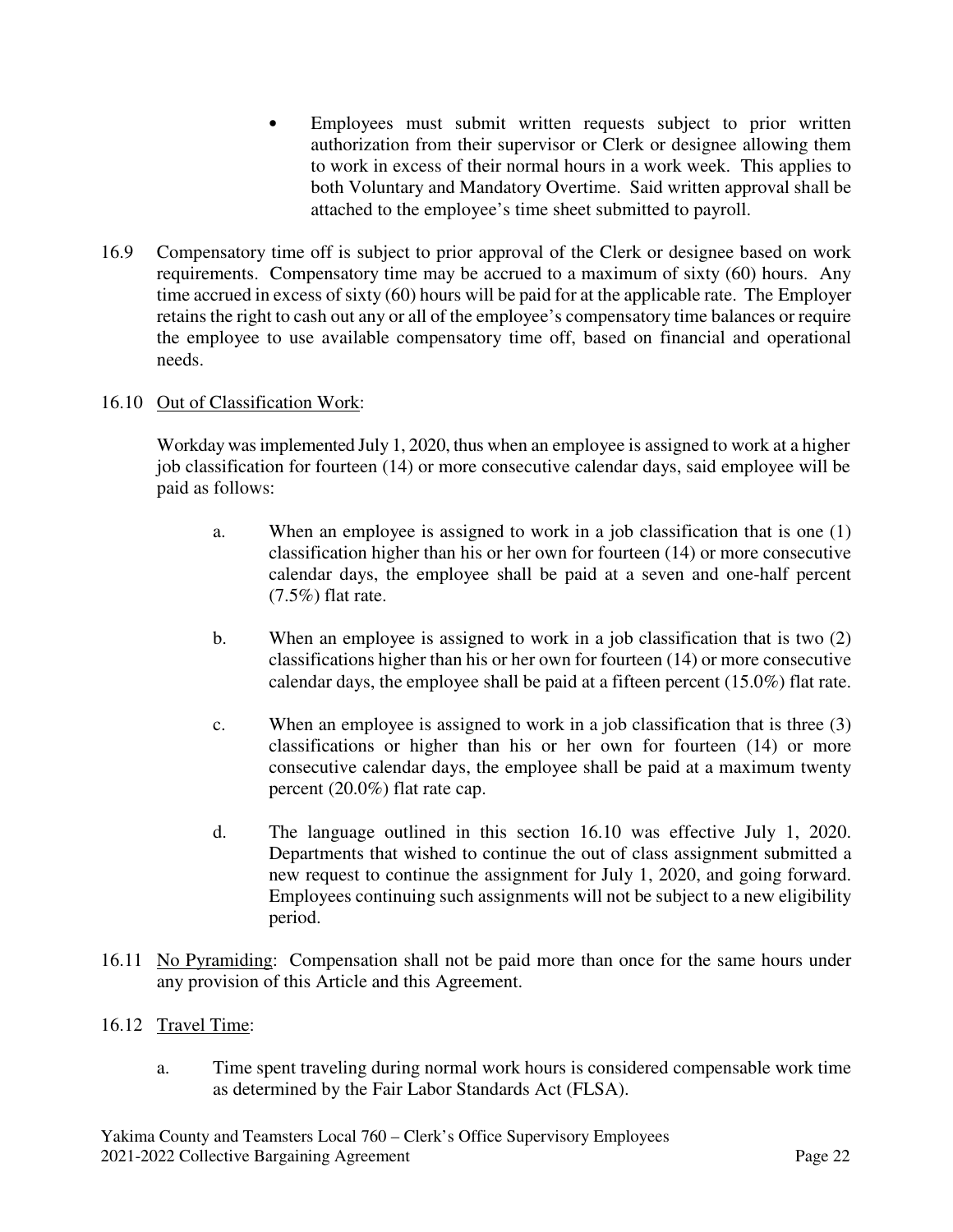- b. If an overnight stay is required, time spent traveling outside normal working hours will be compensated if the traveler is operating a vehicle. Travel outside normal working hours as a passenger on either commercial or private transportation is not considered compensable work unless the employee is directly involved in an activity that benefits the employer.
- c. Time spent traveling outside normal working hours during day trips will be compensated at the regular hourly rate, unless said travel time causes the employee to exceed forty (40) hours total compensable time for the week. Travel time performed in excess of forty (40) hours per week will be compensated at the rate of one and onehalf times the normal rate of pay.
- d. Mileage reimbursement at the time of implementation of this Agreement shall be at the current County rate. Maximum use shall be made by the County of County-owned vehicles in order to avoid use of the employee's vehicle whenever practical.

# **ARTICLE 17 - DISCIPLINE/WORK RULES**

- 17.1 The Clerk or designee may reprimand, suspend without pay, demote, or discharge/terminate an employee for the following causes, but not limited thereto:
	- a. Consuming intoxicants or illegal drugs, excluding drugs taken by prescription while on duty.
	- b. Reporting for duty with the presence of alcohol and/or controlled substances in the employee's bodily systems (blood, breath, and/or urine).
	- c. Disobedience to a legal request by the employee's supervisor.
	- d. Incompetence: Inability to comply with or support the goals of the Employer, including the amount and quality of work.
	- e. Deliberate destruction of Employer's or another employee's property.
	- f. Neglect of duty.
	- g. Unexcused discourtesy to the public, the Employer, and/or fellow employees.
	- h. Refusal to comply with departmental rules, provided that such rules shall be posted in each of the Clerk's Office where they may be read by all employees; and, further, that no changes in present rules or no additional rules shall be made that are inconsistent with this Agreement or Yakima County policies.
	- i. Disorderly conduct.
	- j. Sleeping on duty.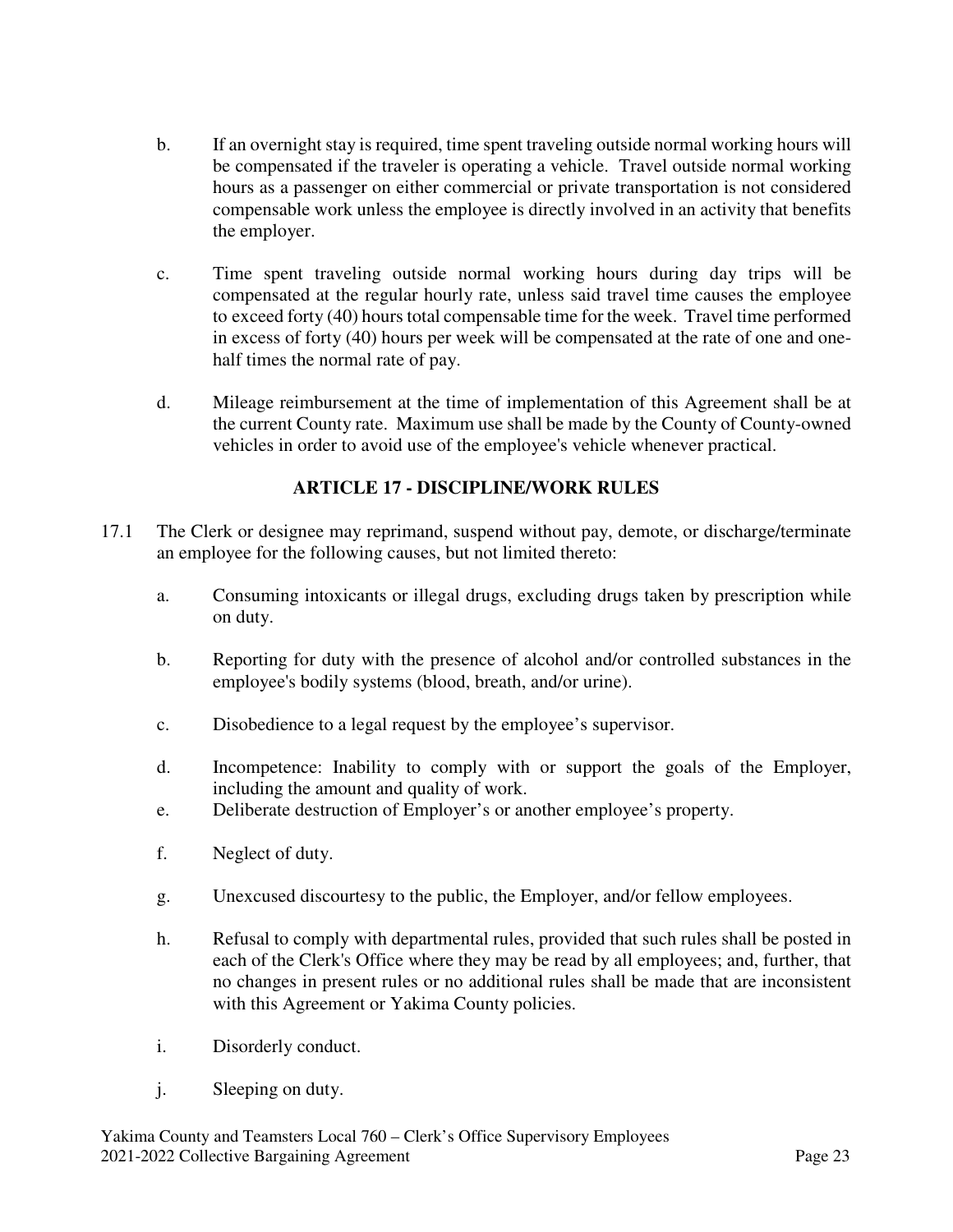- k. Giving or taking of a bribe of any nature.
- l. Failure to report for duty without a bona fide reason.
- m. Misuse of PTO, Sick Leave, or ESL, or excessive absenteeism without advance notice to, or approval by, the Employer and/or supervisor.
- n. Borrowing or taking tools, equipment, or other property of the Employer for private or personal use.
- o. Unauthorized altering, falsification, or destruction of any records or documents.
- p. Violation of No-Strike clause.
- q. Dishonesty.
- r. Provisions in Article 31.
- 17.2 The disciplinary actions which the Clerk or designee may take against an employee include:
	- a. Oral counseling;
	- b. Oral reprimand;
	- c. Written reprimand;
	- d. Suspension from work without pay;
	- e. Demotion (NOTE: Demotion means reduction in classification and pay);
	- f. Discharge/termination of employment.

The disciplinary action taken is dependent upon the seriousness of the affected employee's misconduct and/or violation(s). However, the Employer shall be expected to issue the discipline within a reasonable period of time. Reasonable period of time shall be determined by the Employer based on the nature and complexity of the investigation and the severity of violation(s) and/or misconduct(s). The Clerk or designee may, but is not required to, utilize progressive discipline where the circumstances warrant imposition of a more severe form of discipline, as set forth above. The order listed above is not necessary to be followed if the misconduct and/or violation(s) are serious as determined by the Clerk or designee, regardless of whether the subject employee has prior disciplinary actions in his or her personnel files.

- 17.3 The Clerk or designee may suspend without pay, demote, or discharge/terminate an employee for just cause in accordance with Article 18, Disciplinary Procedures. An employee may not be suspended without pay for more than thirty (30) working days.
- 17.4 The time limitations relating to notification of disciplinary action are only for employee notification purposes and shall not affect the validity of disciplinary action taken by the Clerk or designee. In other words, if the County is unable to provide notification in strict adherence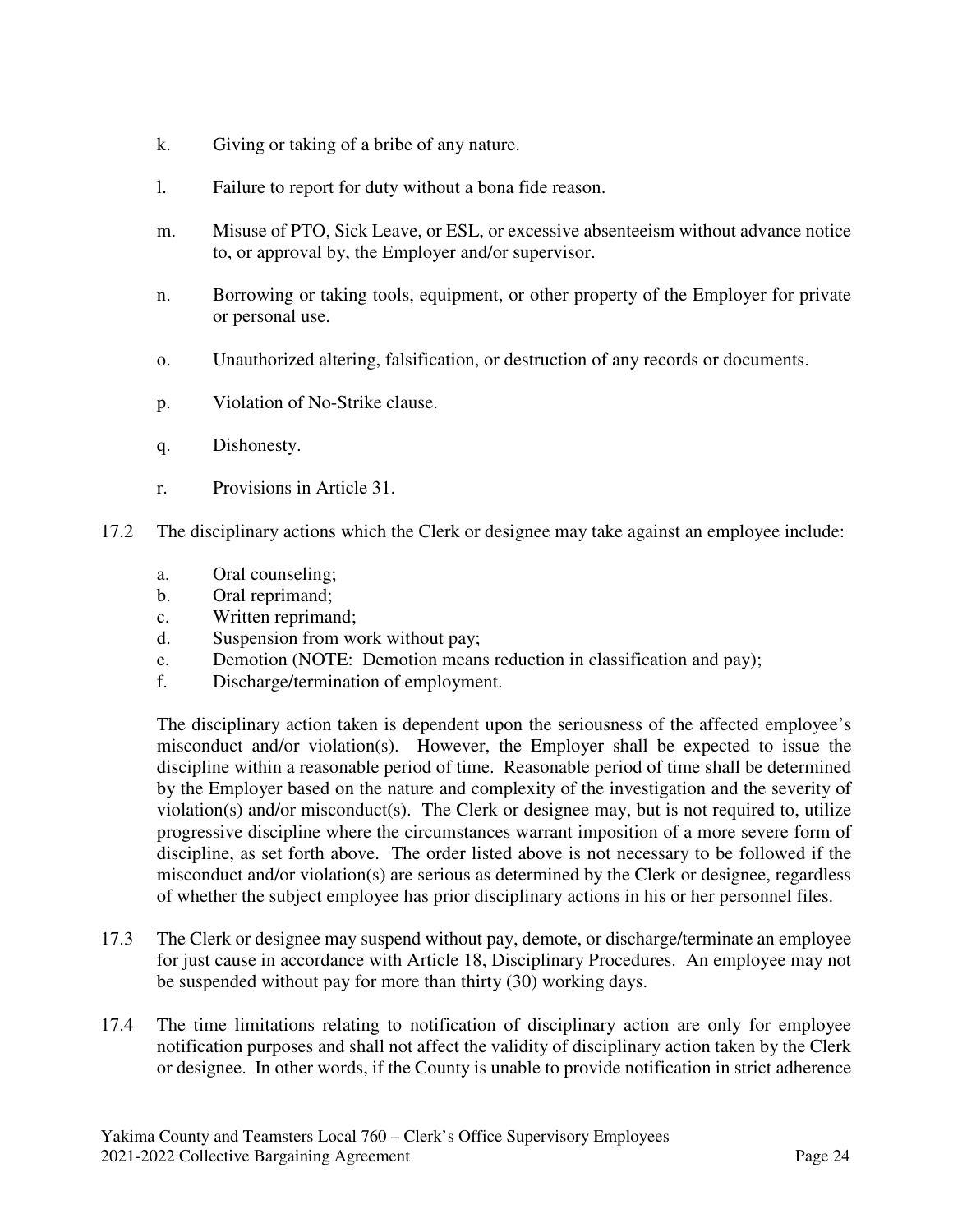to the notification times expressed in the sections hereinabove, said inability shall not affect the validity or effectiveness of any type of disciplinary action against an employee.

- 17.5 The Employer may prepare, issue, and enforce additional rules and safety regulations not specifically outlined above that are necessary for safe, orderly, and efficient operation.
- 17.6 When existing work rules are changed or new rules are established, they shall be sent to the Union and posted prominently electronically (via e-mail to the employees). The shop steward may also post them on the Union bulletin boards. Changes in work rules or new rules must be posted for a minimum period of seven (7) calendar days before becoming effective, except for work rules of an emergency nature.
- 17.7 Employees shall comply with all existing rules that are not in conflict with the express terms of this Agreement and/or County Policies and Procedures, provided that the rules are uniformly enforced and provided that reasonable notice has been given of the existence of the rule.

 Any unresolved complaint as to the reasonableness of any new or existing rule, or any complaint involving discrimination in the application of new or existing rules, shall be resolved through the grievance procedure.

- 17.8 Administrative Leave With Pay: At the discretion of the Clerk or designee, an employee may be placed on administrative leave with pay and benefits pending investigation of allegations of misconduct(s) and/or violation(s), when the nature of the allegations compromise the ability of the employee to perform his or her duties, as determined by the Clerk or designee. Such administrative leave with pay is not a disciplinary action and may not be appealed through the grievance process. If the misconduct and/or violation(s) are substantiated, disciplinary action will be taken in accordance with the nature of the offense(s). If the misconduct(s) and/or violation(s) are unfounded, the employee will be restored to duty with a letter of exoneration. A copy of the letter of exoneration will be sent to the Union. While on administrative leave with pay, the employee must remain available for contact during regular work hours, if needed. The employee must provide current contact information and inform the Clerk or designee of any changes to his or her contact information as soon as possible.
- 17.9 An employee may request that a written reprimand be removed from his or her official personnel file after three (3) years, subject to the following provisions. Such request shall be in writing to the Clerk or designee and Human Resources Director. In the event that the employee has received no further disciplinary action during the three-year period, then the letter of reprimand shall be removed from the personnel file and shall not be used for future discipline. However, said reprimand shall be maintained in a separate file to comply with public records' retention laws and court decisions. In the event that the employee has received further disciplinary action during the three-year period, then the request shall be denied. An employee may rebut any written reprimand, and such rebuttal shall be attached to the original written reprimand unaltered. Suspensions without pay, demotions, and discharge/termination records are considered permanent records and shall not be removed from the employee's personnel file.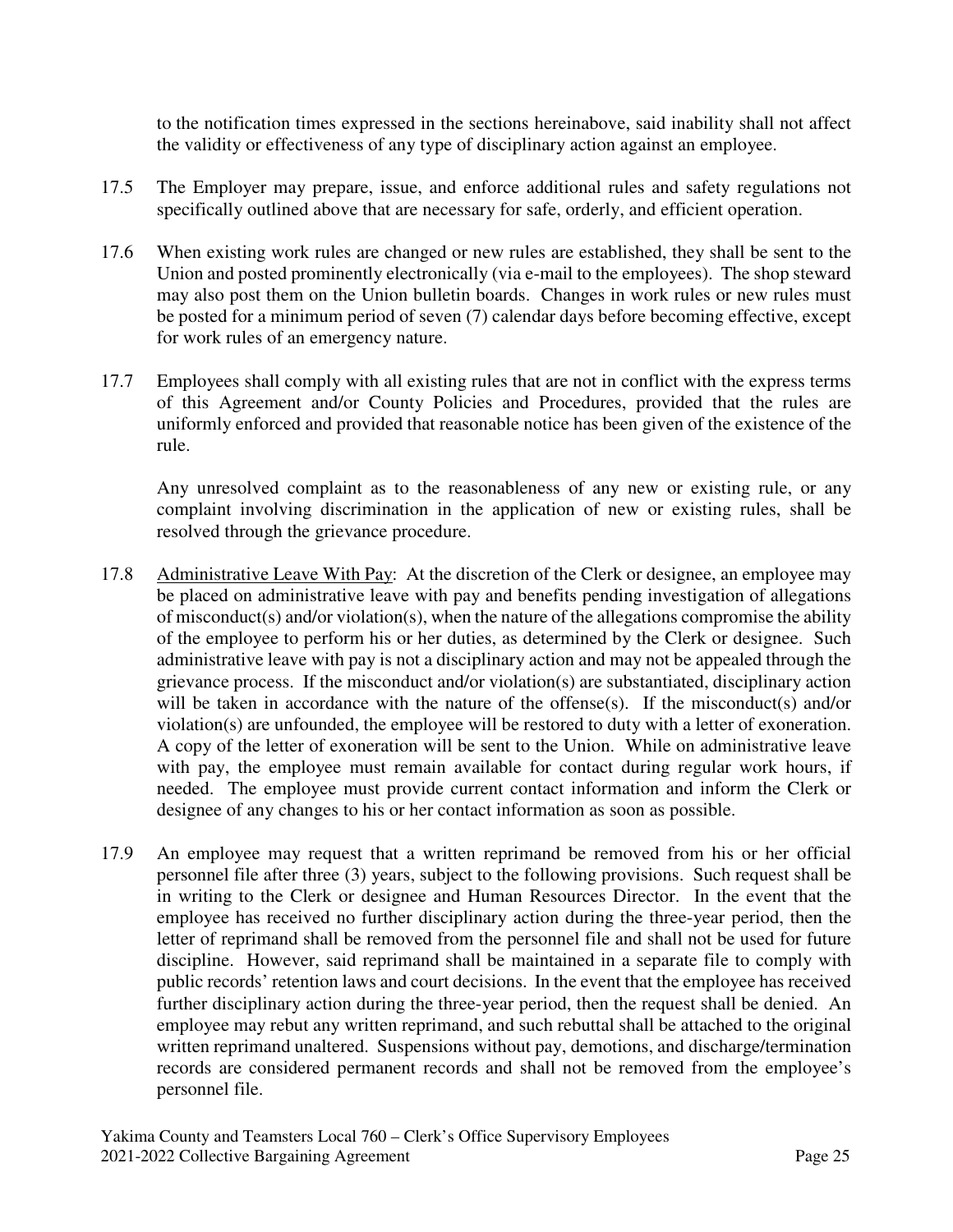- 17.10 Based on reasonable suspicion, the Employer has the right to test for the presence of alcohol and/or controlled substances by testing blood, breath, hair sample, and/or urine.
- 17.11 It is reasonable for management to enter the work area of any employee and to have discussions with such employee about work. Management and Union Steward / Representative, in the employee's absence, can pack and move the employee's personal items after providing reasonable notice to the employee. The availability of the Union Steward/Representative shall not delay management's access to and search of the work area. Reasonable notice is completely dependent on the nature of the circumstances for entering the work area, as determined by management.

Employees shall have no expectation of privacy while employed with the Clerk's Office and while at work regarding the contents of county-issued desks, storage areas, computers, tablets, servers, cell phones, e-mail systems, intranet, etc. Under reasonable suspicion and consistent with the provisions of paragraph 1), below, there is no expectation of privacy as to personal items brought into and kept at the workplace.

The Employer reserves the right to move copiers, printers, scanners, etc., to relocate office items such as computers, hard drives, office equipment, desks, drawers, etc., as well as to move staff work stations and drawers. Personal items at the workplace are subject to the same Employer authority as mentioned above.

If the Employer reasonably suspects an employee of possession of and/or using inappropriate, unprofessional, and/or illegal information, documentation, substances, etc., at the employee's work station, then the employer will follow the procedures below:

- 1) The Employer will notify the Human Resources Department and/or Sheriff's Office and have them conduct an unannounced search for suspected information, documentation, substances, etc., at the employee's work station. If the employee is on duty at their work station, then the search will be conducted in the presence of the employee. If the employee requests that a Union representative or shop steward be present, such request must be made immediately, and fulfillment of the request must not hinder the search. The Employer has the right to maintain surveillance of the work station while awaiting fulfillment of the request. Fulfillment should not take more than one (1) hour.
	- a. If the employee is absent, a shop steward or Union representative shall be present during the search; provided, however, the presence of the shop steward or Union representative shall not unreasonably delay the search.
- 2) If the Human Resources Department and/or the Sheriff's Office personnel discover inappropriate, unprofessional, and/or illegal information, documentation, substances, etc., at the employee's work station, a written report will be provided to the Employer, the employee, and the Union. The Employer will initiate the disciplinary process,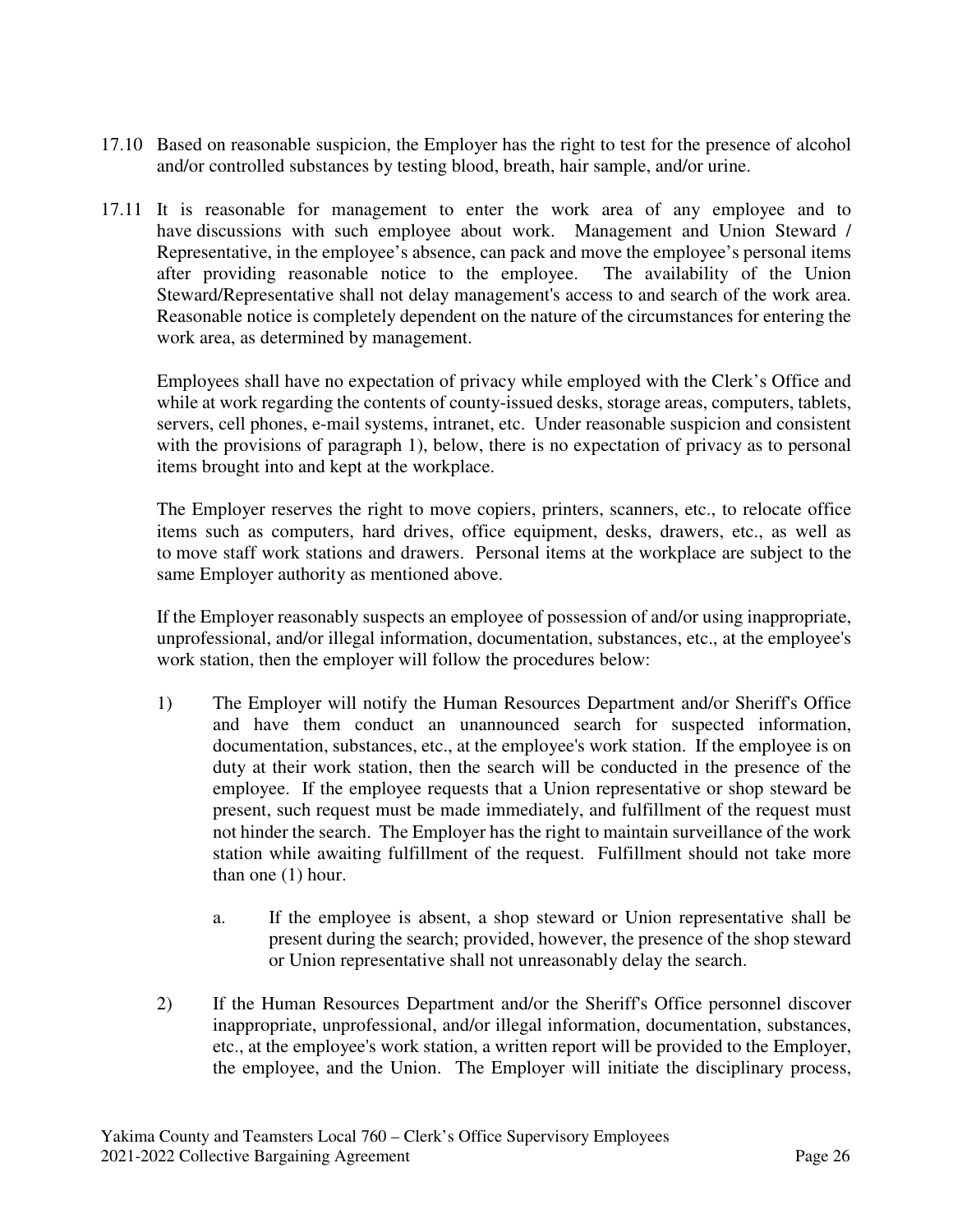including compliance with the employee's Weingarten rights and Loudermill rights, where applicable.

## **ARTICLE 18 - DISCIPLINARY PROCEDURES**

- 18.1 Any supervisor may verbally reprimand an employee. The supervisor may make a notation in the supervisor's notebook regarding the verbal reprimand. A supervisor may issue a written reprimand, subject to approval by the Clerk or designee. Suspensions without pay, demotions, and discharges may be issued only by the Clerk or designee. Copies of written reprimands, suspensions without pay, demotions, or discharge/termination notices shall be sent to the Union at the time said notices are given to the employee.
	- a. Any discussion regarding disciplinary action between a supervisor and employee shall be done during the employee's normal work hours, unless the exigency of the circumstances dictates otherwise.
	- b. Oral reprimands and written reprimands shall not require a pre-disciplinary action meeting/hearing (Loudermill), pursuant to the provisions of Section 18.2, below.
	- c. Written reprimands, suspensions without pay, demotions, and discharge/terminations are documented in writing and placed in the employee's personnel file in the Human Resources Department. Disciplinary records maintained in the Clerk's Office are considered to be working documents. Although records from the Clerk's Office may be utilized for disciplinary purposes and for proceedings relating to such disciplines, the Human Resources Department records shall be considered the official records for grievance and arbitration purposes.
- 18.2 Loudermill Meeting/Hearing: If a disciplinary action could result in suspension without pay, demotion, or discharge/termination, the Employer shall notify the employee and the Union, in writing, of the factual allegations of misconduct(s) and/or violation(s) at least five (5) working days prior to the Loudermill meeting. The notice shall include the date, time, and location of the Loudermill meeting/hearing. The purpose of the Loudermill meeting/hearing is to provide the employee the opportunity to explain his or her perspective of the factual allegations to the Clerk or designee prior to disciplinary action being implemented. The employee has the right to have a Union representative present at the Loudermill meeting/hearing. If the employee and/or Union fail to attend the meeting/hearing and/or fail to respond to the allegations in writing, the Clerk or designee is free to implement the disciplinary action determined to be appropriate.
	- a. In the event discharge/termination of an employee becomes imminent and the Clerk or designee determines an alternative to said discharge/termination is the employee's resignation, the employee will be provided a reasonable opportunity to confer with the Union representative before being requested to respond to the offer of resignation.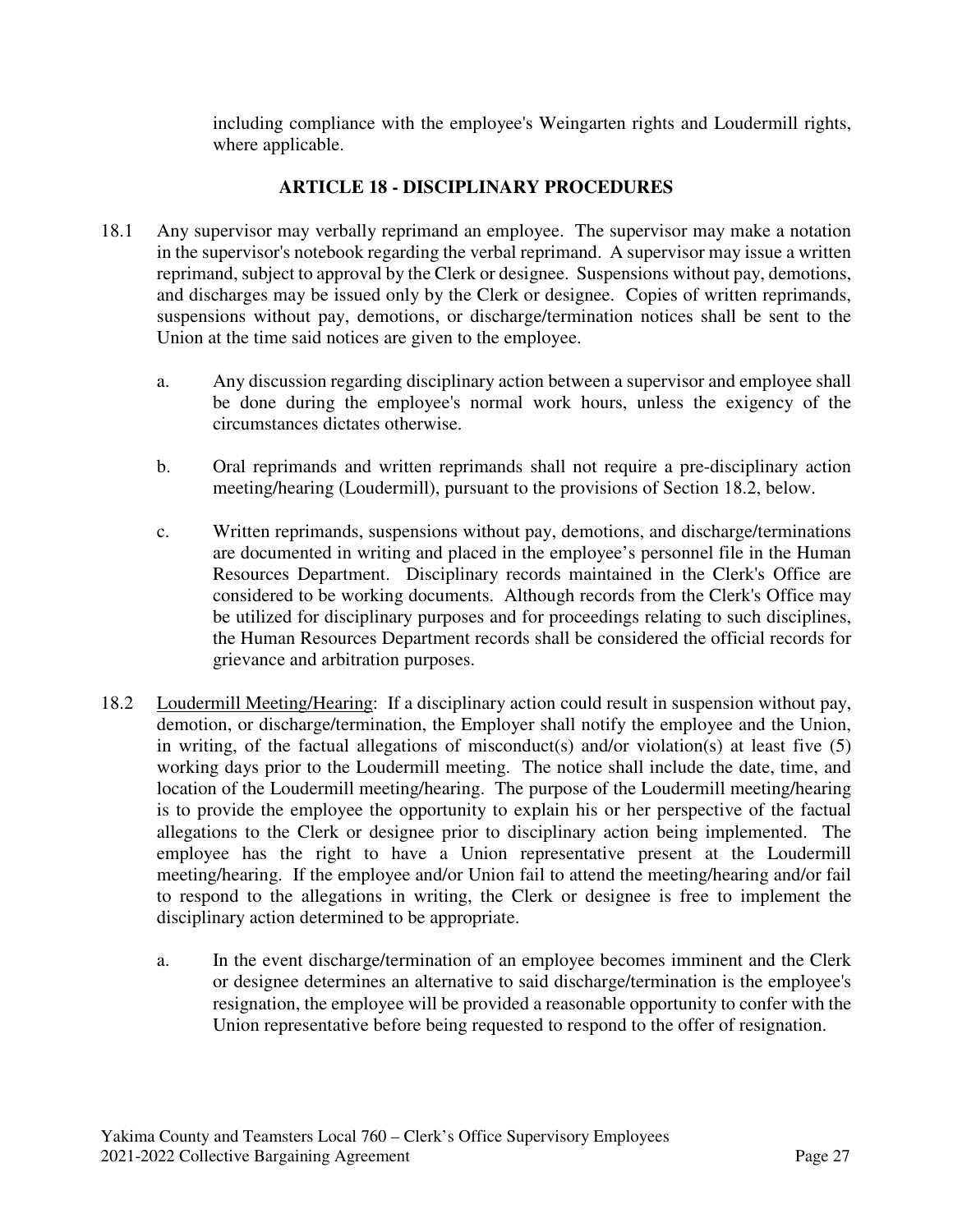- 18.3 An employee shall have the right to have a disciplinary action against him/her reviewed for just cause and severity of discipline through the grievance procedure, in accordance with Article 19, Grievance Procedure.
- 18.4 The provisions of Article 17, Discipline/Work Rules, and Article 18, Disciplinary Procedures, do not apply to probationary employees, who may be discharged without just cause and without any recourse.

## **ARTICLE 19 - GRIEVANCE PROCEDURE**

- 19.1 A grievance is defined as a dispute involving the interpretation, application, or alleged violation of any specific provision of this Agreement.
- 19.2 The parties agree that the time limitations provided are essential to the prompt and orderly resolution of any grievance, and that each will abide by the time limitations, unless waived or extended by mutual agreement of the parties to the grievance. If a grievance deadline falls on a weekend (Saturday or Sunday) or on a legal holiday, the day following the weekend or legal holiday shall be the grievance deadline. Filing a grievance or response can be done via email, fax, or regular mail, as long as receipt is before the deadline.
- 19.3 Employee Grievance: An employee may file a grievance with or without representation. Only the Union may represent an employee under this grievance procedure. If the employee/Union fails to file a grievance, other than for disciplinary actions, within thirty (30) calendar days of its occurrence, then said grievance shall be forever waived and shall be null and void. If a matter involves disciplinary action, then the employee/Union must file a grievance within fourteen (14) calendar days from the date of such disciplinary action; otherwise, said appeal or grievance is forever waived and shall be null and void. Failure to pursue a grievance to the next Step renders final and conclusive the last determination and response.
- 19.4 Union or Employer Grievance: The Union or Employer may initiate the grievance procedure at Step 1 and will take up the grievance with the other party within fourteen (14) calendar days for disciplinary matters, or thirty (30) calendar days for non-disciplinary matters, after the occurrence of the event which gave rise to the grievance; or fourteen (14)/thirty (30) calendar days from the date such grievance reasonably should have become known to the moving party.
- 19.5 The formal grievance procedure shall be as follows:
	- Step 1: If it is an employee or Union grievance in accordance with Sections 19.3 or 19.4, above, the grievance, in written form, shall be timely presented to the Clerk or designee and Human Resources Department Director. Thereafter, the Clerk or designee, in consultation with the Human Resources Department Director, shall respond in writing to the employee or Union within fourteen (14) calendar days after receipt of the grievance. If it is an Employer grievance, the grievance in written form, in accordance with Section 19.4, above, shall be timely presented to the General Teamsters Local No. 760. Thereafter, the Secretary/Treasurer or designee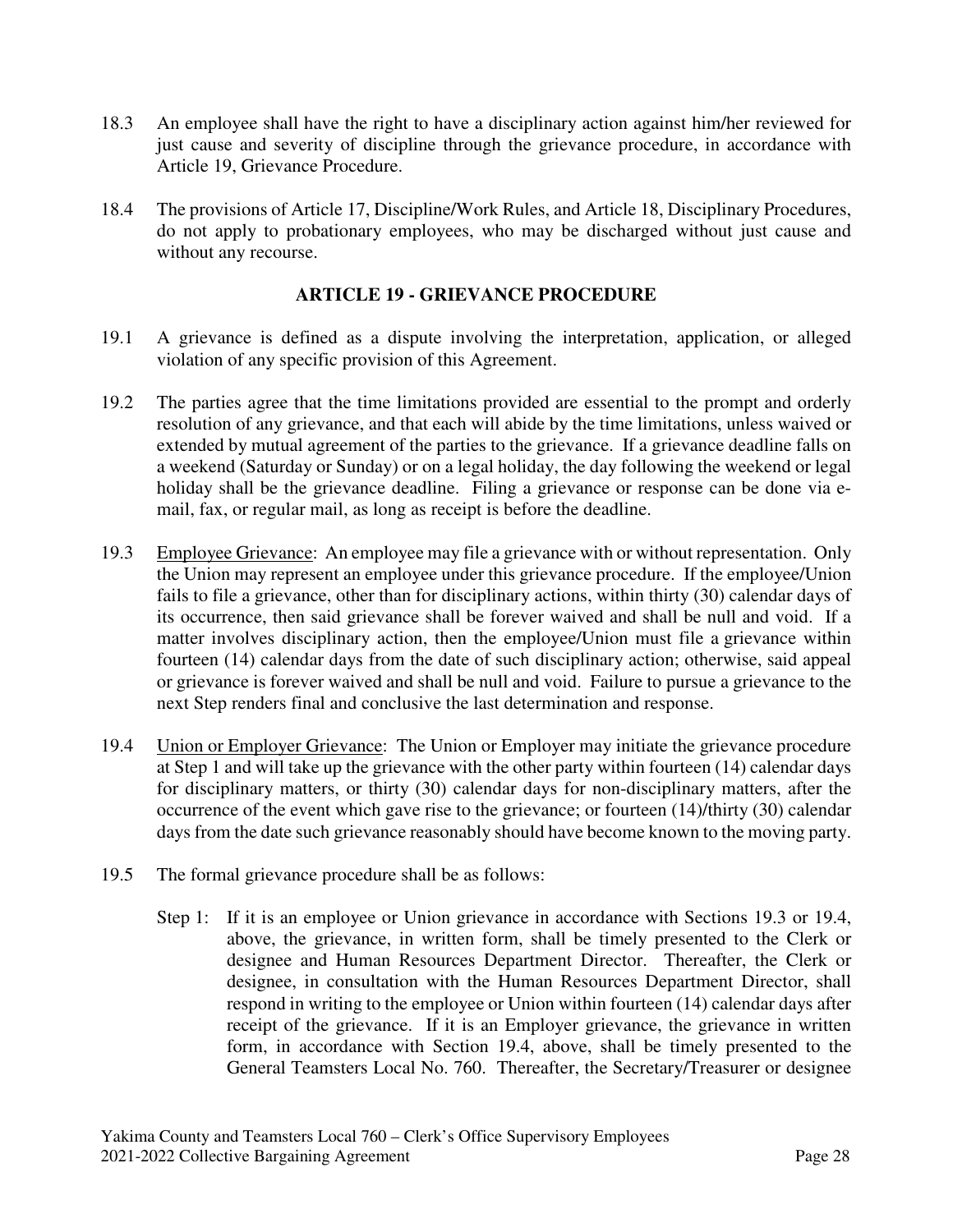shall respond, in writing, to the Employer within fourteen (14) calendar days after receipt of the grievance.

Step 2: If the employee/Union's grievance has not been settled at Step 1, the written grievance and the Clerk's or designee's written response shall be submitted to the Board of County Commissioners within fourteen (14) calendar days of receipt of the response, except that a grievance cannot be appealed to the BOCC unless it is a subject matter where the outcome of the grievance has an impact on the budget. If the matter does not have an impact on the budget, then the Clerk or designee and Union may agree to proceed with Step 3, Final and Binding Arbitration. If the outcome of the grievance has an impact on the budget, then the BOCC may conduct a grievance meeting within fourteen (14) calendar days of receipt of the grievance or refer the grievance to Step 3, below. If the BOCC chooses to hold a grievance meeting, then the BOCC shall respond to the Union representative within fourteen (14) calendar days of this grievance meeting.

If the Employer's grievance has not been settled at Step 1, the BOCC may advance the grievance to Step 3 within fourteen (14) calendar days of receipt of the Teamsters Secretary/Treasurer's response.

Step 3:

- a. Final and Binding Arbitration: Only the Union or the BOCC may timely refer unsettled grievances to final and binding arbitration.
- b. Notice Time Limitation: The referring party shall notify the other party, in writing, of submission to arbitration within fourteen (14) calendar days after receipt of the Step 1 or Step 2 response, whichever is applicable. Failure to timely notify the other party, in writing, of submission to arbitration will render the grievance being forever waived and null and void, unless the time frame has been extended, in writing, by mutual agreement of the parties.
- c. Arbitrator Selection: After timely notice, the parties shall select an impartial arbitrator within thirty (30) calendar days, if possible, after the request is made to arbitrate. If the parties cannot mutually agree on an impartial arbitrator who is able and willing to serve on a timely basis, either the Union representative or the Clerk or designee or the BOCC representative may demand a list of eleven (11) qualified persons who are willing to abide by time limitations from the Public Employment Relations Commission (PERC). The parties shall flip a coin to determine who will strike the first name, following which the parties will alternately strike one of the names submitted until only one (1) name remains. This person will serve as the sole arbitrator, subject to the following provisions.
- d. Decision Time Limit: The arbitrator will conduct the arbitration hearing within a reasonable amount of time from the date of selection. The arbitrator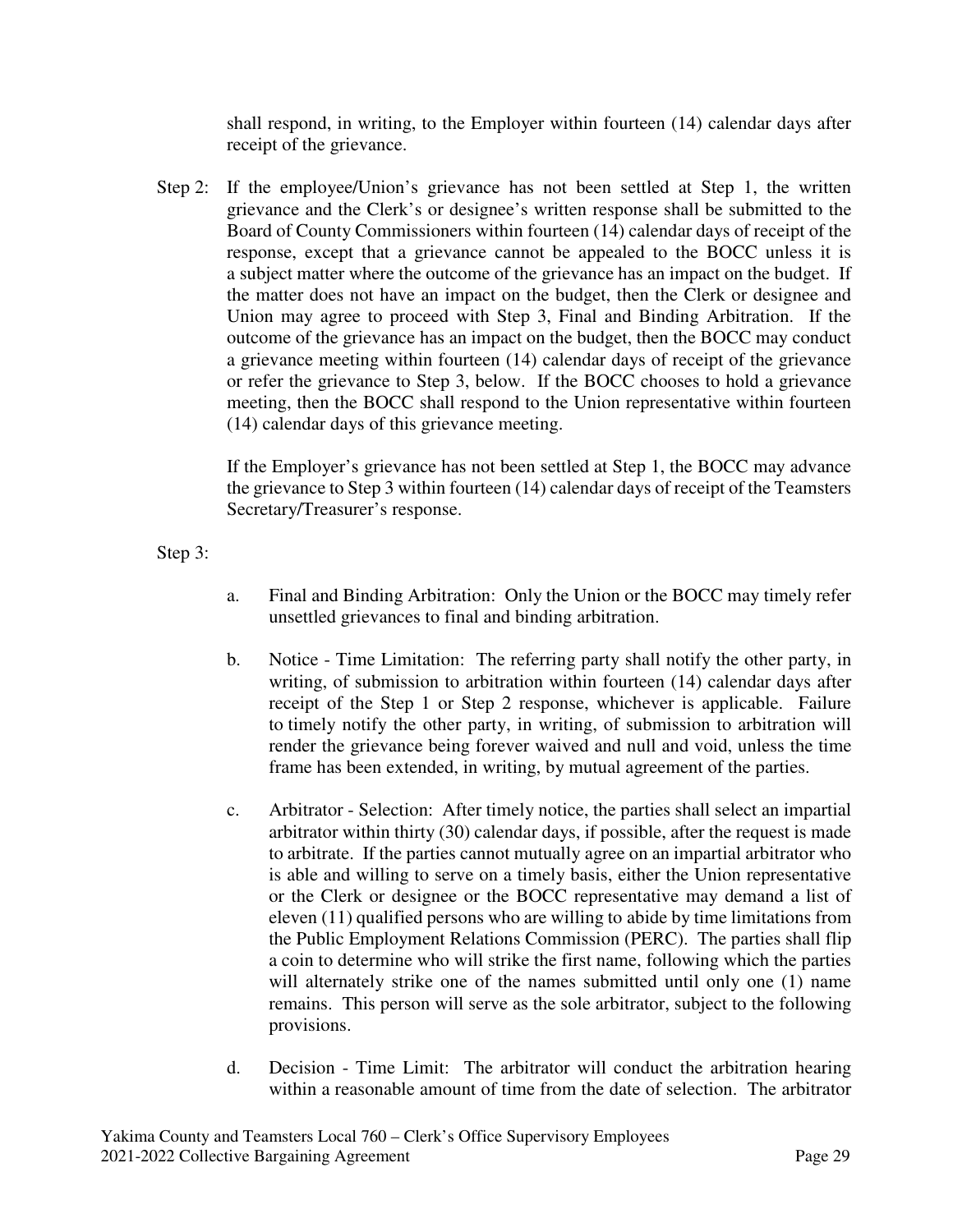shall render a decision within a reasonable amount of time from the date of conclusion of the hearing or receipt of parties' post arbitration briefs, based on the complexity of the case.

- e. Limitations Scope Power of Arbitrator:
	- i. The arbitrator shall not have the authority to add to, subtract from, alter, change, or modify the provisions of this Agreement.
	- ii. The arbitrator shall have the power to interpret and apply the specific terms of the Agreement and/or determine whether there has been a violation of the terms of the Agreement.
	- iii. The arbitrator shall consider and decide the questions or issues raised in the written grievance and responses. In conducting arbitration, the arbitrator shall maintain a verbatim record of the testimony, either by tape recording or a court reporter. If one of the parties requests a court reporter and/or transcription of the official record, then both parties shall share equally in the cost. The arbitrator shall also have the authority to receive evidence and question witnesses.
	- iv. Decisions regarding changes in past practices (Article 3.3 Management Rights) shall be advisory only and not binding on the parties.
- f. Arbitration Award Damages Expenses
	- i. The arbitrator shall not have the authority to award any punitive damages.
	- ii. Each party hereto shall bear equally the expenses of the arbitrator. Each party shall pay the fees and expenses of their own attorneys, representatives, witnesses, and other costs associated with the presentation of their case, regardless of whether the award addresses back pay, back benefits, future pay, future benefits, or any other wage or economic issues.

## **ARTICLE 20 - SALARIES**

- 20.1 The Pay Plans for 2021 and 2022 are set forth in Exhibit "A," which is attached hereto and incorporated herein by reference. These 2021 and 2022 Pay Plans are the same as the Pay Plans were for 2020.
- 20.2 The Pay Plan Structure for 2021 and 2022 is set forth in Exhibit "B," which is attached hereto and incorporated herein by reference. The 2021 and 2022 Pay Plan Structure is the same as the Pay Plan Structure was for 2020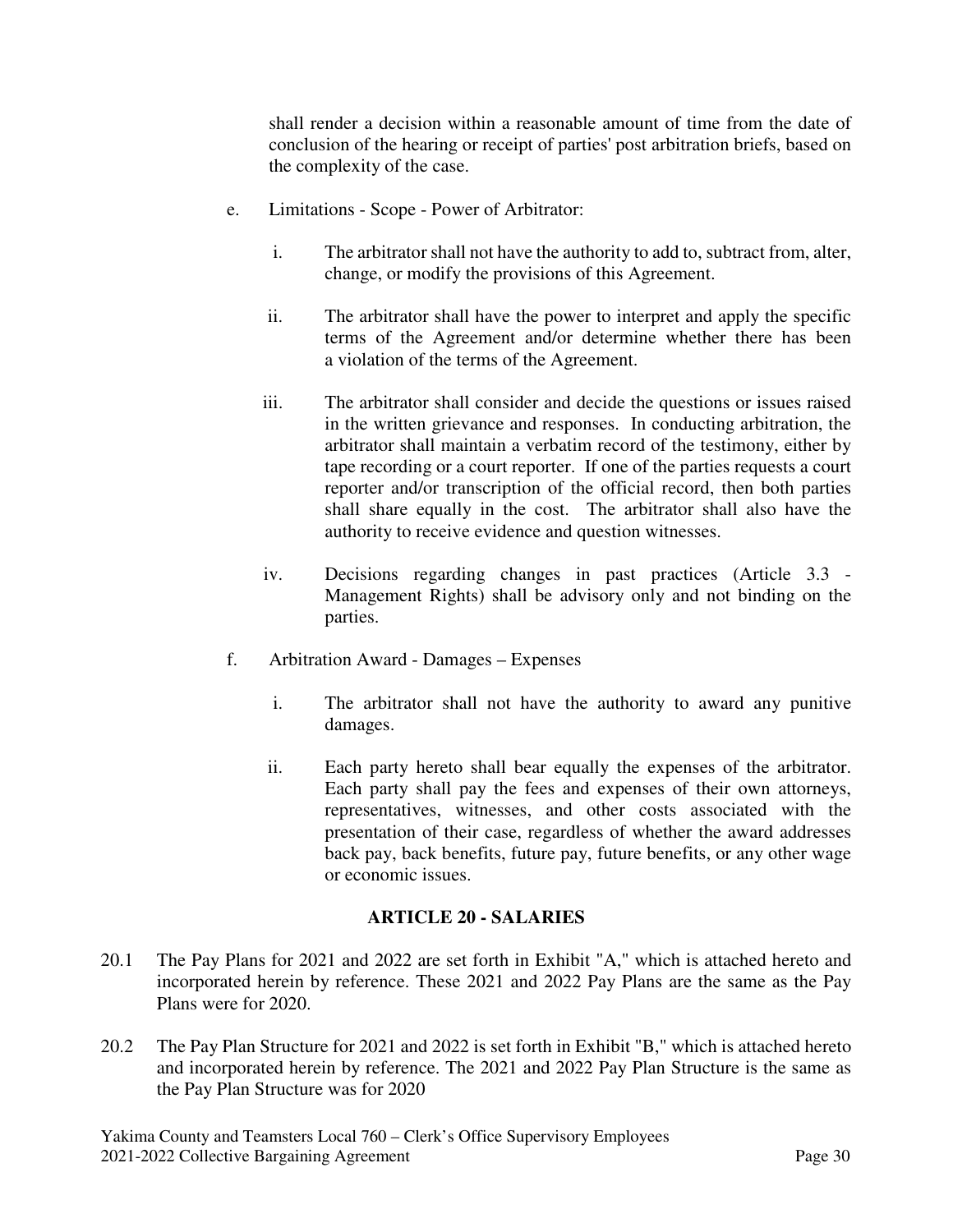- 20.2.1For 2021, Yakima County shall pay a one-time lump sum payment of six percent (6%) based on only the annual base wage reflected in Exhibit A or B of the 2020 Collective Bargaining Agreement. The lump sum payment applies only for each regular or temporary budgeted eligible employee within the Teamsters Bargaining Unit. The following provisions set forth the pay and criteria regarding the lump sum payment. To be eligible for the lump sum:
	- (1) Employee must have been employed by Yakima County for a minimum of six (6) months prior to the parties signing the applicable CBA; and,
	- (2) Employees must be in paid status during the pay cycle for which the pay check is issued. Paycheck received from any leave bank balances is considered being in paid status; and,
	- (3) Employees on leave without pay (LWOP) status for the entire pay cycle in which the paycheck is issued are not eligible for the lump sum payment; and,
	- (4) The calculated lump sum payment shall be less applicable taxes/deductions. Receiving the lump sum less taxes and deductions is subject to the timely ratification and the signing of the final CBA by each of the parties, with the Board being the last party; and,
	- (5) Any payouts for overtime, out of classification pay, compensatory time, paid time off (PTO), any other payout category and any miscellaneous earnings shall not be used for the purposes of calculating the six percent  $(6\%)$  lump sum amount. Only the annual base pay set forth in Exhibit A or B of the 2020 Collective Bargaining Agreement shall be used for these calculations; and.
	- (6) Employees who are actively receiving workers compensation indemnity payments starting six (6) months prior to the final signing of this CBA by the parties will be eligible for the lump sum payment; and,
	- (7) Employees who receive the lump sum payment less applicable taxes/deductions who end employment **after** receiving said payment shall not be required to repay any portion of the lump sum payment.
- 20.2.2 No Retroactive Payments for 2021: There shall be no retroactive payments for the 2021 lump sum if the CBA is not signed by all parties before November 30, 2021
- 20.2.3 For January 1, 2022, Yakima County shall pay a one-time lump sum payment of three percent (3%) based on only the annual base wage reflected in Exhibit A or B of the 2020 Collective Bargaining Agreement. The lump sum payment applies only for each regular or temporary budgeted eligible employee within the Teamsters Bargaining Unit. To be eligible for the lump sum:
	- (1) Employees must have been hired on or before December 31, 2021; and
	- (2) Employee must be in paid status between July 1 July 15, 2022. Paycheck received from any leave bank balances is considered being in pay status; and,
	- (3) Employees in Leave without pay (LWOP) status for the entire pay cycle in which the paycheck is issued are not eligible for the lump sum payment; and,
	- (4) The calculated lump sum payment will appear on the July 25, 2022, paycheck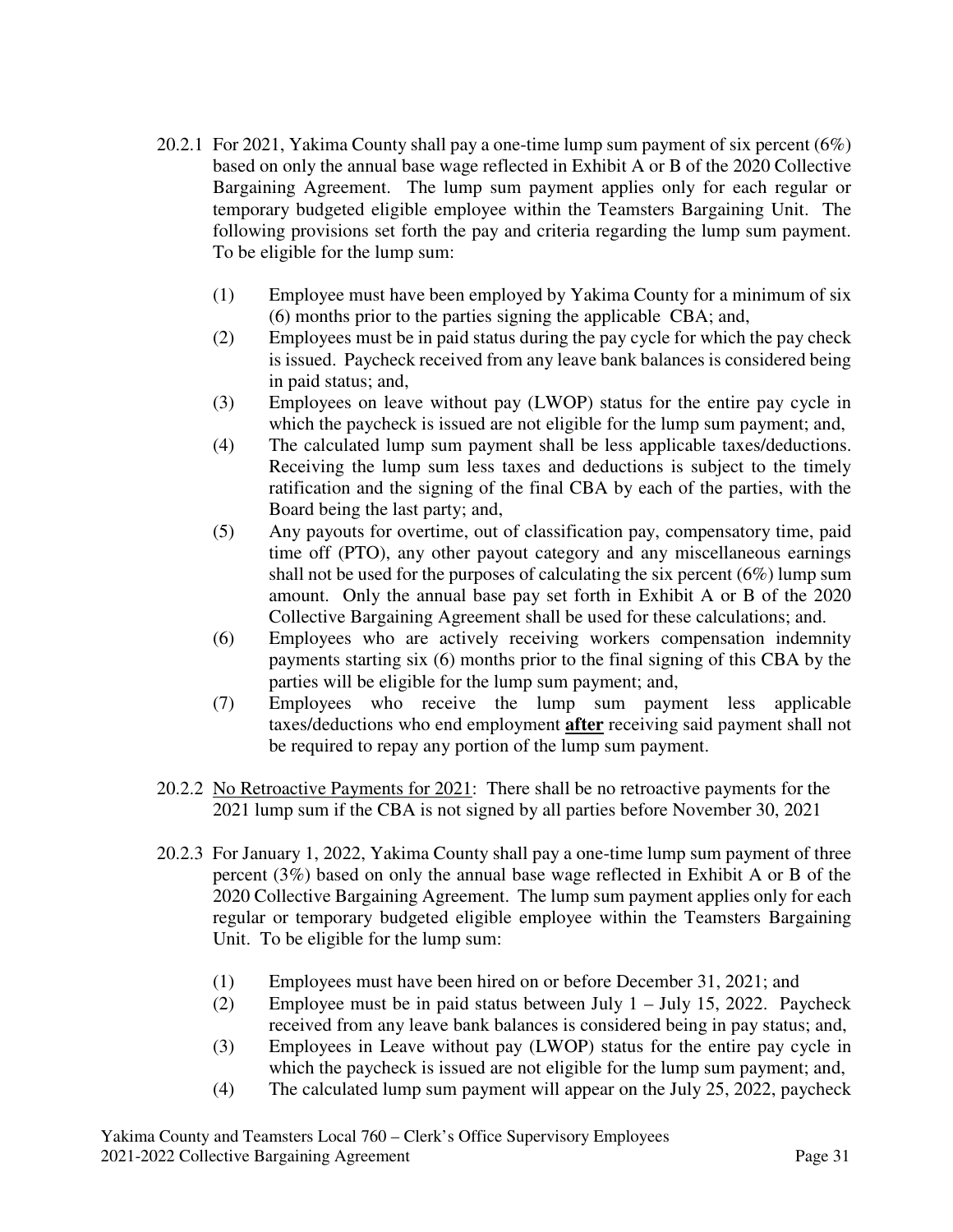less applicable taxes/deductions; and,

- (5) Any payouts for overtime, out of classification pay, compensatory time, paid time off (PTO), any other payout category and any miscellaneous earnings shall not be used for the purposes of calculating the three percent (3%) lump sum amount. Only the annual base pay set forth in Exhibit A or B of the 2020 Collective Bargaining Agreement shall be used for these calculations; and,
- (6) Employees who are actively receiving workers compensation indemnity payments starting on or after February 1, 2022, will be eligible for the agreed upon lump sum payment on July 25, 2022; and,
- (7) Employees who receive the lump sum payment less applicable taxes/deductions in the July 25, 2022, paycheck who end employment **after**  receiving said payment shall not be required to repay any portion of the lump sum payment.
- 20.2.4 Regarding all the provisions of Article 20, all calculations of the above lump sum payments shall be less all applicable taxes and deductions. The Human Resources Department's determinations as to any and all applicable timelines, eligibility requirements, language interpretations and calculations of lump sum amounts shall be final and binding on the parties. The Human Resources Department's determinations shall not be subject to any grievance procedures.
- 20.3 The administration of the pay plan contained in this Article shall be conducted by and subject to the determinations of the Yakima County Human Resources Department.
- 20.4 Historically, effective in 2018, the task force of bargaining unit representatives and management established in 2017 (established at the 2017 Task Force on Benefits and Salary), as well as the Salary Committee, will be maintained to engage in informational only discussions about the outcome of survey conducted by the Human Resources Department, addressed as Exhibit "B." These informational discussions are not to be interpreted nor to be construed to mean that the Employer is agreeing to negotiate about the market survey, comparables, the survey's provisions and procedures. Each CBA already states that the market survey is for only informational purposes, and there is no obligation on the part of the Employer to negotiate about and implement the results of any survey.
	- 20.4.1 Beginning in 2018 with a frequency of every four (4) years, a full/in-depth survey will be conducted by the Human Resources Department using the six (6) comparable counties discussed. The six (6) comparable counties are: Benton, Spokane, Kitsap, Thurston, Whatcom, and Grant. For the in-between years (2019, 2020, 2021), a basic touchpoint will be conducted with the sole purpose of gauging the trend in the market. There were 37 jobs identified by the salary committee and task force to be included in the survey. See attachment for list of jobs. The methodology used for analysis will remain the same as outlined in HR 001 Class and Compensation Policy.
	- 20.4.2 In regards to the reference above in section 20.4.1 to the conducting of a full/in depth survey by the Human Resources Department during 2020, in light of the provisions of section 20.6 below, the parties have mutually agreed that Human Resources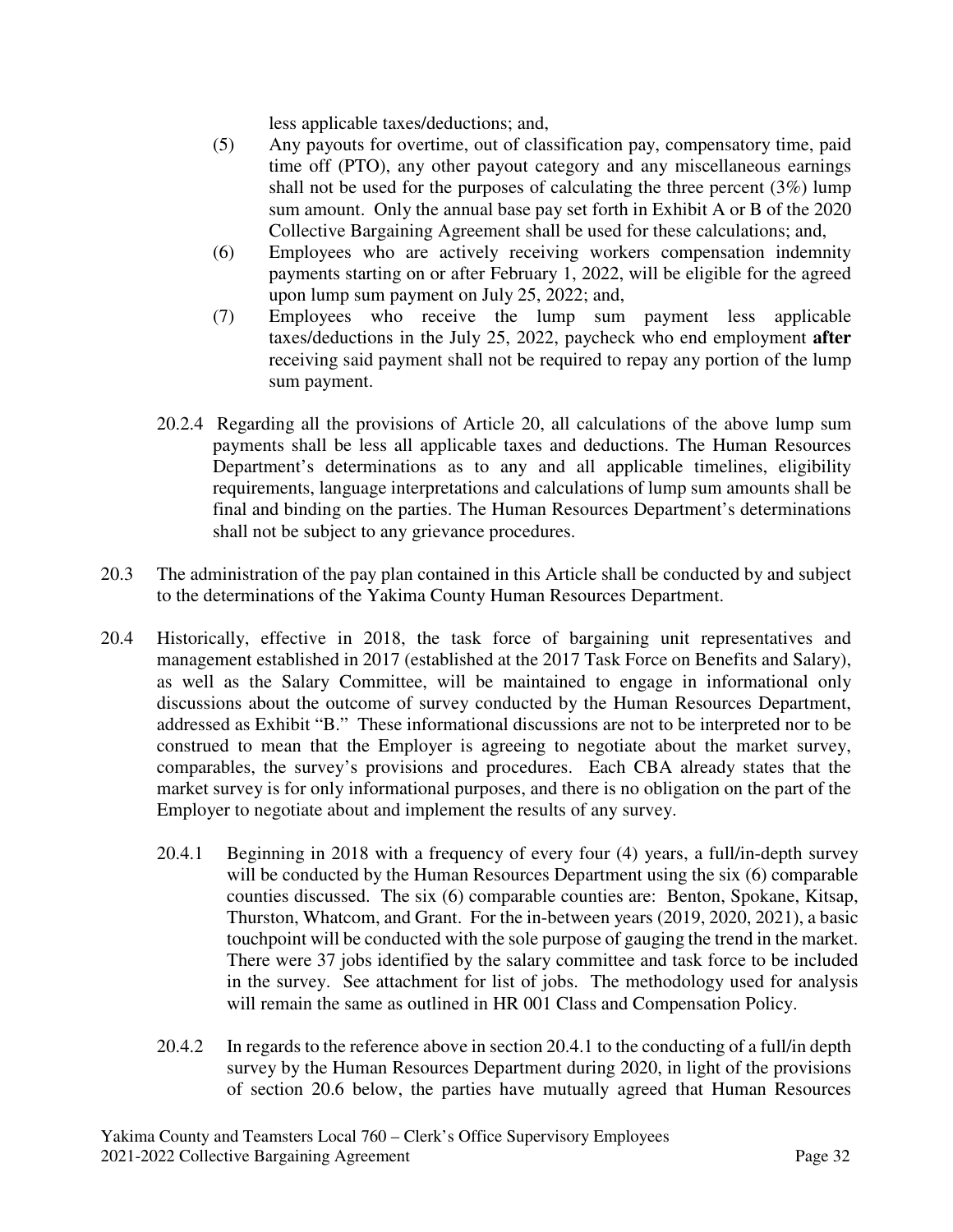Department shall not conduct a full/in-depth survey and instead will dedicate resources to the comprehensive study and analysis of the current job classification (DBM) and pay plan system to reasonably achieve a better job classification and pay plan system.

- 20.4.3 The Human Resources Department will determine the frequency of meetings with the respective committee and task force members. Notice of meetings will be provided in advance of meetings.
- 20.5 In January 2020, the change in minimum wage was addressed by removing the hourly rate of pay that falls below the State minimum. Increment 1 and increment 2 of the A11 pay plan was discontinued for hiring purposes. The updated pay plan schedule is available on the County's website.
- 20.6 Starting in 2021 and ending in 2022, the Employer will be conducting, through the Human Resources Department, a comprehensive study of the current job classification (DBM) and pay system. The Elected Officials, Department Heads, Bargaining Representatives and bargaining unit representatives as well as the members of the Executive Committee will serve on a task force similar to the Task Force on Benefits and Salary as well as the Salary Committee mentioned above in Section 20.4. This task force will engage in informational discussions which shall not to be interpreted nor construed to mean that the Employer is agreeing to negotiate about the methodologies used to conduct the comprehensive study but rather the task force will engage in information discussions about the outcomes of the study and analysis. The purpose of the comprehensive study is to determine whether the current job classification (DBM) and pay plan system can be improved or whether a new job classification and pay plan system will be in the best interests of the Employer and the Employees. The comprehensive study and analysis may also result in significant changes to the methodology used for analysis as outlined in HR 001 Class and Compensation Policy. It is also possible that if a new job classification and pay plan system is one of the recommendations of the study then the provisions pertaining to Section 20.4 and Section 20.4.1 may be significantly modified and no longer in effect as currently written. The results of this comprehensive study and analysis will be shared with all the affected bargaining units and their representatives. Further, the results of the study will become the subject of bargaining during the relevant successor labor contract term. The parties understand and agree that the ability to pay continues as an important factor with regards to addressing the results of the study and analysis as well as addressing the implementation of aspects of the study and analysis. The parties recognize that the Board of County Commissioners, based on their authority over the budgets, have the final decision making authority relating to implementation of the results of the comprehensive study and analysis.

#### **ARTICLE 21 - PAY ARRANGEMENTS**

- 21.1 Pay Period:Based on the 2020 implementation of Workday , employees shall be paid on a semi-monthly (twice per month) basis.
	- a. The first pay period will be the  $1<sup>st</sup>$  through the  $15<sup>th</sup>$  of the month.

Yakima County and Teamsters Local 760 – Clerk's Office Supervisory Employees 2021-2022 Collective Bargaining Agreement Page 33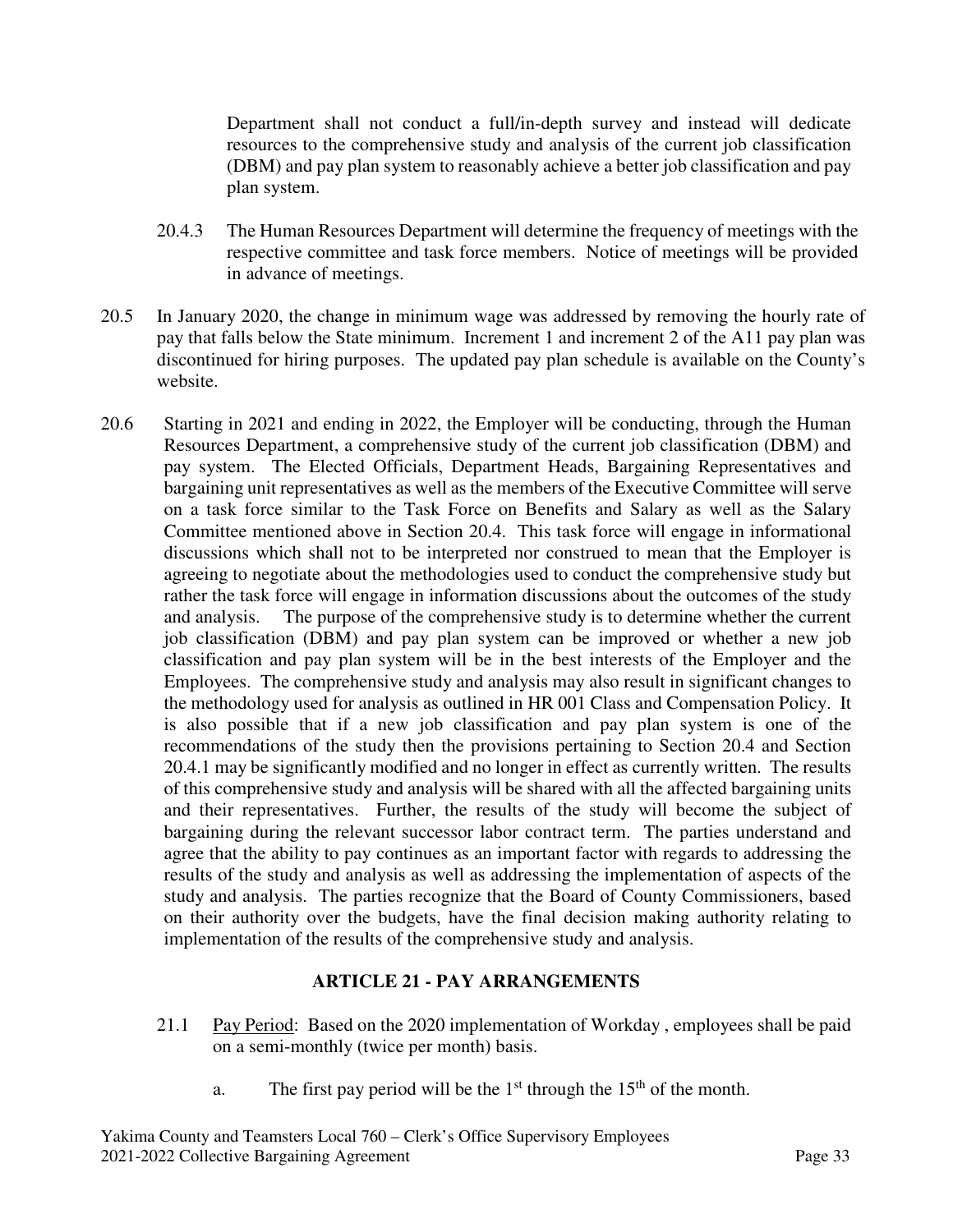- b. The second pay period will be the  $16<sup>th</sup>$  through the last day of the month.
- c. Pay for work performed during the first pay period will be issued on the  $25<sup>th</sup>$ of the month.
- d. Pay for work performed during the second pay period will be issued on the  $10<sup>th</sup>$ of the month following the pay period end.
- e. There shall be no deductions other than required by law or authorized by this Agreement or authorized in writing by the employee. Required and authorized deductions will be applied to each paycheck.
- f. All employees are required to provide information for mandatory direct deposit of all employee paychecks.
- g. Upon request by an employee, opening a payroll debit card with the County's financial institution is available.
- 21.2 Employees shall be paid in conformity with the County's payroll system. There shall be no deductions other than those required by law or authorized by this Agreement, or authorized in writing by the employee.
- 21.3 Each employee shall receive an itemized statement of earnings and deductions specifying his or her wage rate, hours paid, and other compensation payable to him/her, as well as any and all deductions from his or her gross wages for the pay period.
- 21.4 Upon termination, an employee shall receive compensation due in accordance with the terms and conditions of this Agreement no later than the pay period following the termination.

## **ARTICLE 22 - MEDICAL BENEFITS**

- 22.1 Effective January 1, 2020, the Employer contribution for employee and dependent medical, vision, dental, and life insurance coverage shall be up to a maximum of Nine Hundred Dollars (\$900.00) per month.
- 22.2 For 2021, in lieu of an additional Fifty Dollars (\$50.00) per month medical contribution in 2021, Yakima County will pay a one-time lump sum of Two Hundred Fifty Dollars (\$250.00). This one-time lump sum payment will be subject to applicable taxes/deductions and paid in the same paycheck as the lump sum wage payment. As is the case with the lump sum wage payment, this payment in lieu of medical contribution, is subject to the same timeliness requirements regarding the 2021 six percent (6%) lump sum. Employee must have been employed by Yakima County for a minimum of six (6) months prior to the parties signing this CBA.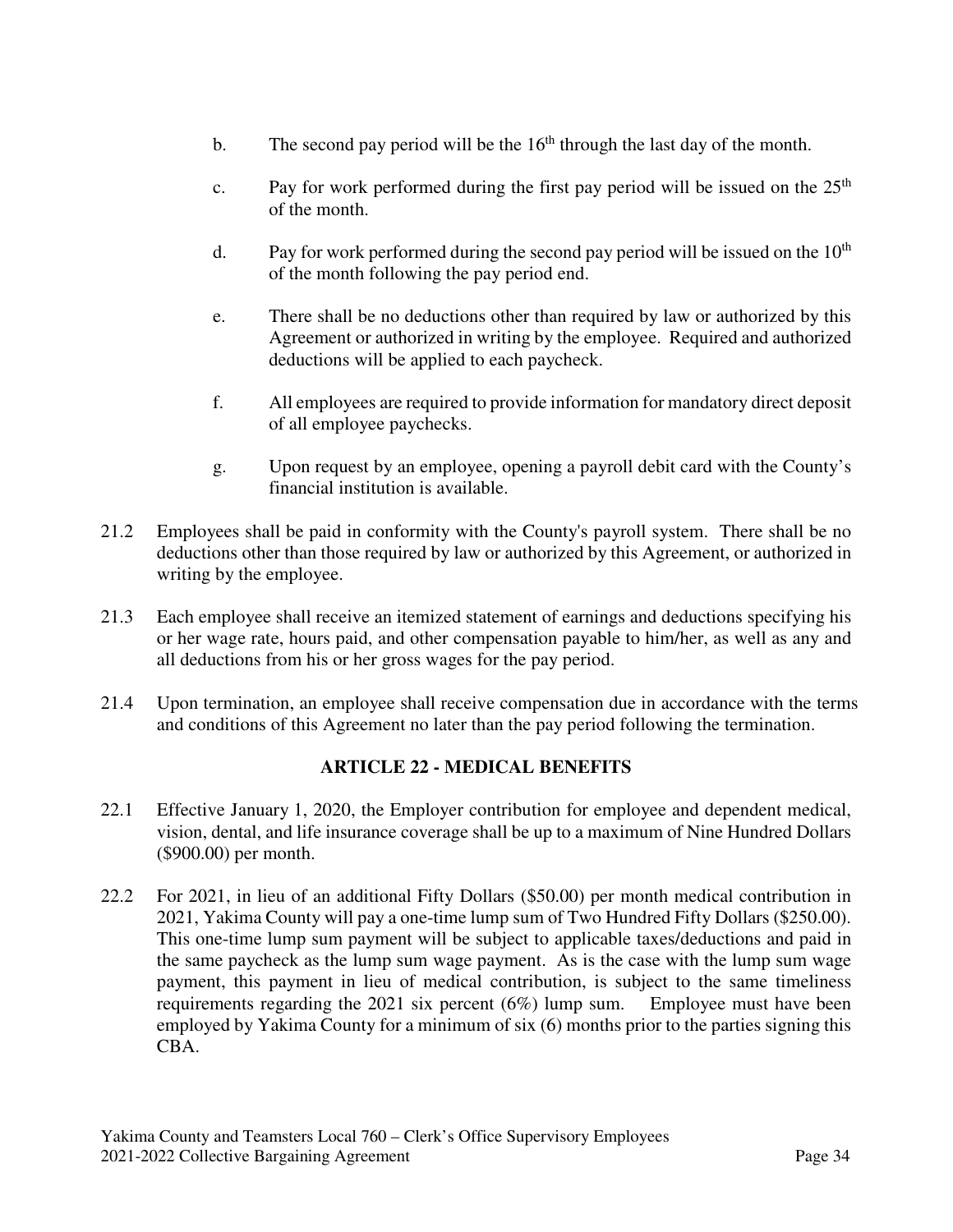- 22.2.1 Regarding the provisions of Article 20, pertaining to the 2021 insurance lump sum payment, the payment shall be less all applicable taxes and deductions. The Human Resources Department's determinations as to any and all applicable timelines, eligibility requirements, language interpretations and calculation of lump sum amount shall be final and binding on the parties. The Human Resources Department's determinations shall not be subject to any grievance procedures.
- 22.2.2 No Retroactive Payments for 2021: There shall be no retroactive payments for the 2021 in lieu of medical contribution lump sum of Two Hundred Fifty Dollars (\$250.00) if this CBA is not signed by all parties before November 30, 2021.
	- A. For employees who are enrolled in the Premera Blue Cross (High Deductible) Plans, the Employer Contribution to the Health Savings Account (HSA) for the Employee Only Tier shall be the difference between the premium for Employee Only coverage and the Employer maximum contribution.
	- B. For employees who are enrolled in any Premera Blue Cross Plan other than the Premera Blue Cross (High Deductible) Plans with Employee Only coverage, the Employer shall contribute the difference between the premium for the Employee Only Tier and the Employer maximum contribution to an HRA VEBA account for the employee.
	- C. For employees enrolled in all other Premera Blue Cross plans or tiers, the employee will pay the difference between the premium and the employer's maximum contribution.
	- D. Employees can waive medical coverage; however, contributions must still be made for the mandatory Premera Blue Cross Dental, Basic Life Insurance and Basic Long Term Disability (LTD). The employer shall contribute only the premium amount for the mandatory Premera Blue Cross Dental, Basic Life Insurance and Basic LTD for employees that waive medical coverage through Premera Blue Cross.
- 22.3 Effective for 2022, the Employer will increase its contribution towards medical by up to One Hundred Dollars (\$100.00) per month (up to Fifty Dollars (\$50.00) per pay period) beginning in the January 25, 2022, paycheck. This additional up to One Hundred Dollars (\$100.00) per month shall cease on December 31, 2022, and the Employer's contribution shall return to up to Nine Hundred Dollars (\$900.00) per month.

**Specific Sunset Clause: The Union agrees that the Employer additional up to One Hundred Dollars (\$100.00) contribution towards the medical premium in 2022 shall sunset/cease effective December 31, 2022, unless the parties have mutually agreed in writing to extend this contribution into 2023 prior to December 31, 2022. The parties agree to exclude the provisions of the additional up to One Hundred Dollars (\$100.00) per month Medical Contribution from the application of the provisions of RCW 41.56.123, Section (1). The parties further agree that this exclusion is to enforce the**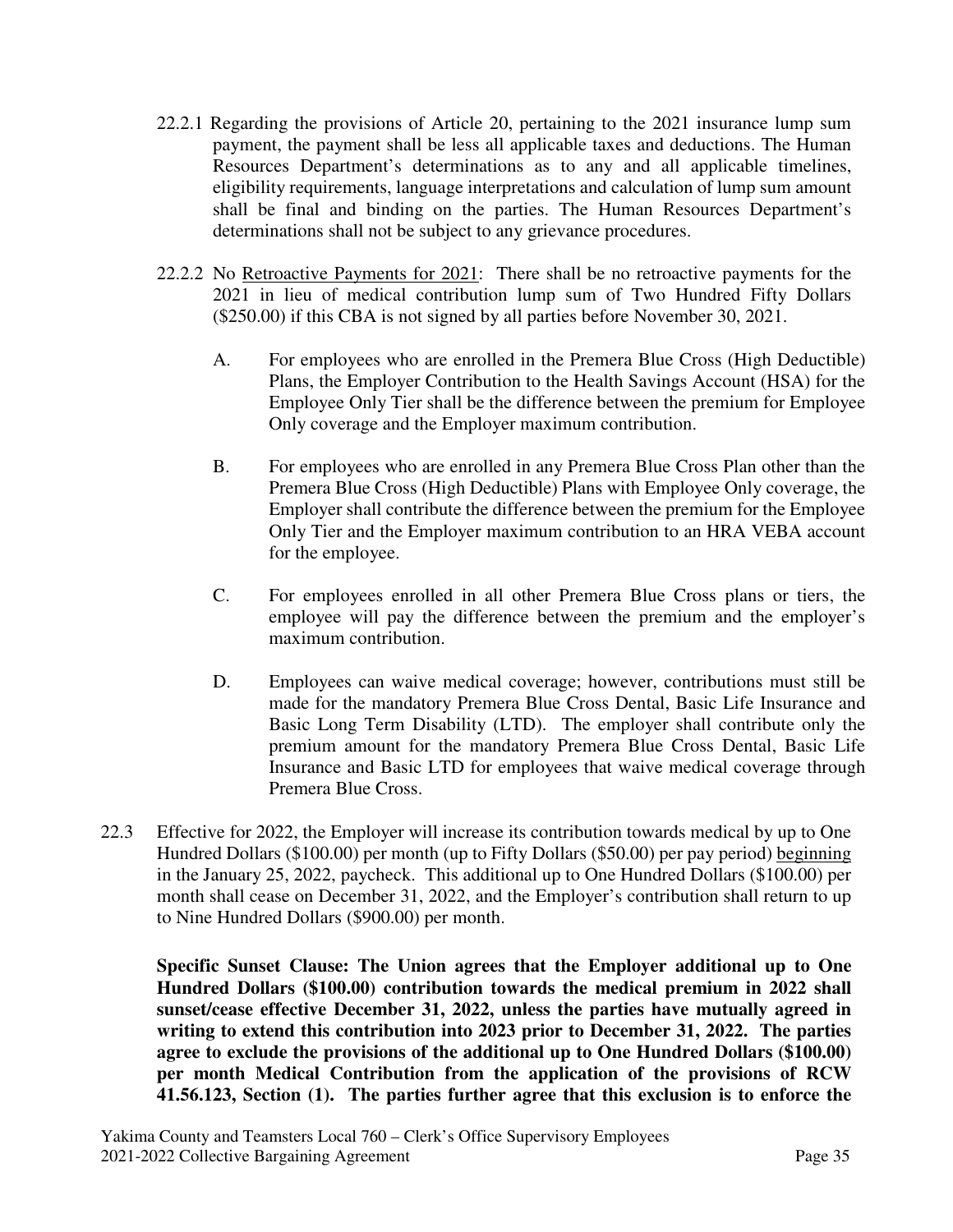#### **provisions of RCW 41.56.123, Section (2) as relates to the additional up to One Hundred Dollars (\$100.00) per month Medical Contribution and the cessation of such contribution on December 31, 2022.**

- 22.3.1 No Retroactive Payments for 2022: There shall be no retroactive payments for the 2022 up to One Hundred Dollars (\$100.00) medical contribution if this CBA is not signed by all parties before November 30, 2021.
- 22.4 Said insurance shall be for employee and dependent medical, dental, vision (buy up plan only), and life insurance.
- 22.5 The Employer shall determine which insurance programs and benefits may be continued or implemented from time to time. If there are changes in the insurance programs, the Employer will notify the Union of said changes. Said notification shall not interfere or hinder the right of the Employer to change the benefit structure, benefit level, and/or premium level.
- 22.6 If the insurance company or companies providing the above-referenced benefits notifies the Employer of changes in the premium structure and/or benefit levels, then and in that event the Union and employees shall comply with said changes if requested to do so by the Employer.
- 22.7 Any disputes, disagreements, and/or claims regarding insurance coverage and/or policies between an employee and an insurance carrier and/or administrator are not grievable by the Union and/or the employee.
- 22.8 The medical benefits package is subject to the provisions and actions of the Yakima County Employee Benefit Committee.
- 22.9 Regular part time employees who work at least fifty percent (50%) of the normal forty (40) hour work week will receive a pro-rated employer medical contribution. The percentage of hours worked and pro-rated contribution shall be established by budget.
- 22.10 Effective for 2021 and 2022, the task force made up of some of the insurance benefits committee members, Human Resources Department staff, bargaining unit representatives, and management will remain in place but will serve as a communication tool during 2021-2022 regarding Premera Blue Cross insurances. This task force communication is neither to be interpreted nor to be construed to obligate the Employer to negotiate about carriers, medical benefits, and coverages. There already is an insurance benefits committee made up of employees representing departments who are also in some cases members of certain bargaining units, and this committee has historically been coordinated through and with the expertise of the Human Resources Department. The insurance benefits committee is recommendatory only, and only the Board of County Commissioners has the final determination for carriers, plans, programs, and coverages.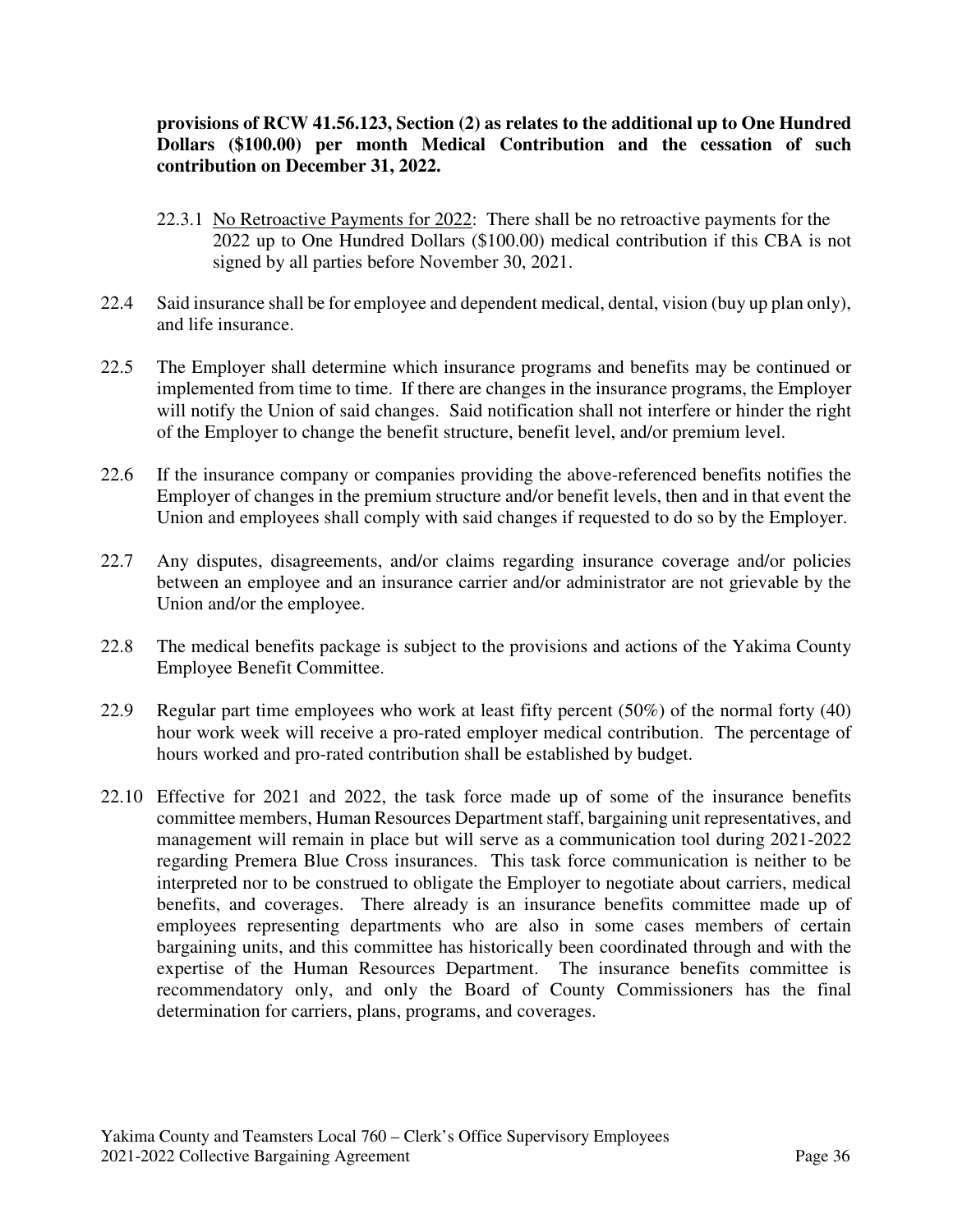22.10.1 The Human Resources Department will determine the frequency of meetings with the respective committee and task force members. Notice of meetings will be provided in advance of meetings.

## **ARTICLE 23 – RETIREMENT - INDUSTRIAL ACCIDENT INSURANCE**

23.1 The Employer shall pay into the appropriate employees' retirement program (Social Security and FICA) and Industrial Insurance (Workers' Compensation) at the prescribed rate and as required by law.

# **ARTICLE 24 - GENERAL PROVISIONS**

- 24.1 No employee shall be unlawfully discriminated against for upholding Union principles and activities, provided such activities do not interfere with the employee's duties.
- 24.2 Safety Safe and healthful working conditions are recognized as mutually beneficial to the employees and Employer. Employees may report what they believe to be an unsafe and unhealthful working condition to management. Management shall investigate the report.
- 24.3 Gender Where masculine gender has been used in any provision of this Agreement, it is used solely for the purpose of illustration and shall not in any way be used to designate the sex of the employee eligible for any position, classification, or benefits provided in this Agreement.
- 24.4 The Union recognizes the right of the Employer to establish reasonable employer rules as he/she may deem necessary, provided that such rules are lawful. Employees shall be made aware of such rules established by the Employer.
- 24.5 When any classification not listed on the County's Class Code Structure is established, the Employer shall designate a job classification and pay rate for the classification based upon the County Classification System (Decision Band Methodology). Notice of establishment of the new classification shall be provided to the Union. In the event the Union does not agree with the classification pay band, the Union shall notify the Employer, in writing, within fourteen (14) calendar days of receipt of the notice. The Union may present an appeal to the Personnel Committee. The Personnel Committee shall review the appeal and make a written recommendation regarding the appeal to the Board of County Commissioners, with a copy to the Union. The decision of the Board of County Commissioners shall be final and binding.

# **ARTICLE 25 - PERSONNEL FILES**

25.1 Personnel files are the property of the Employer. The Employer agrees that the contents of the personnel files, including personal photographs, shall be confidential, and shall restrict the use of information in the files to internal use by the Yakima County Human Resources Department and the Clerk's Office, except where this is contrary to state and federal laws. It is further agreed that the information in employee personnel files shall not be released to outside groups without proper Court order or as otherwise required by law.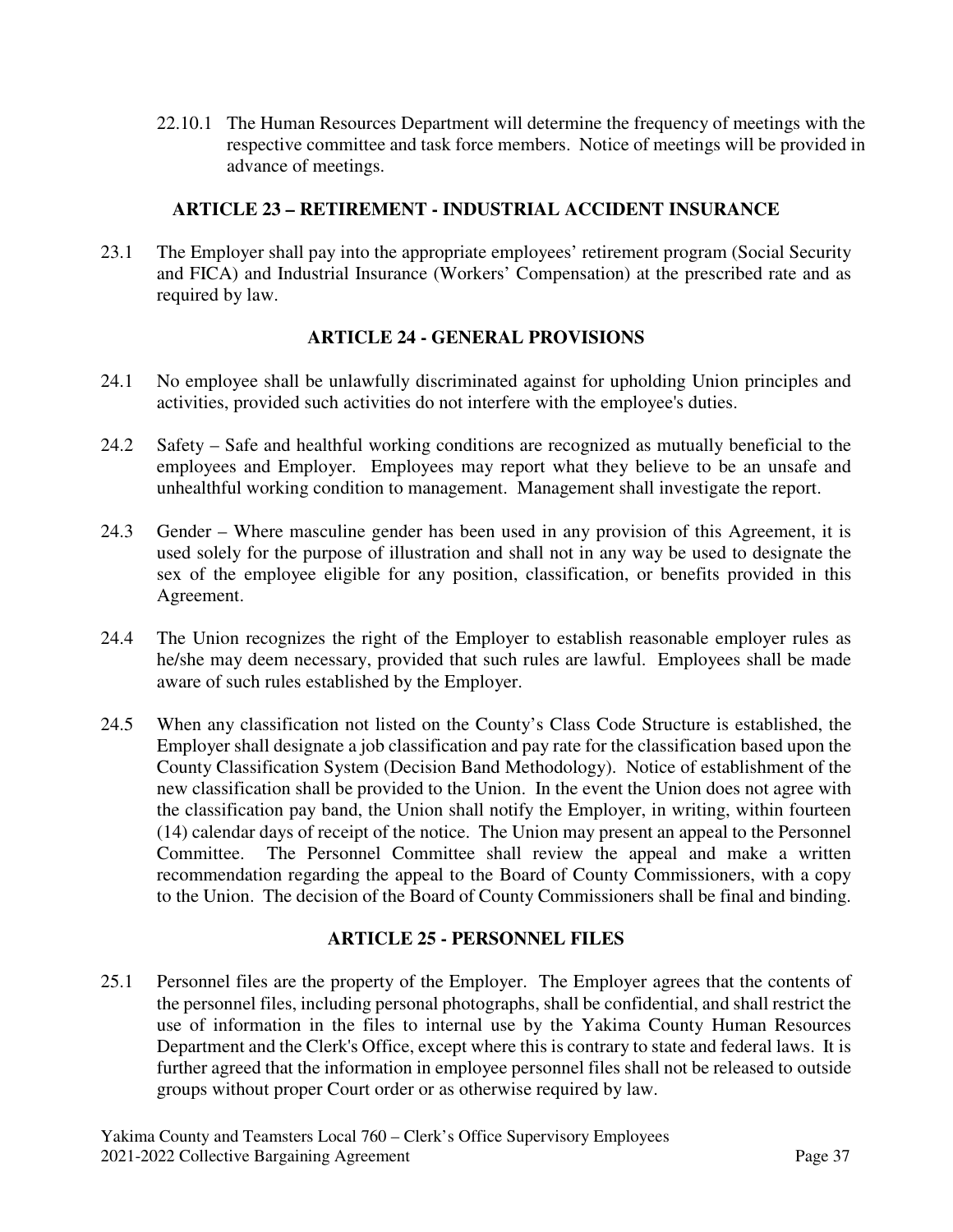- 25.2 An employee shall be notified and receive a copy of material placed in his or her personnel file relating to job performance or personal character. Employees have the right to attach rebuttals to any and all evaluative and disciplinary material in their personnel file.
- 25.3 Upon appropriate request, an employee may inspect his personnel file, subject to the following provisions:
	- a. Inspection shall occur during the employee's non-working hours, including lunch and break periods, or at a time and in a manner mutually acceptable to the employee and the Human Resources Department Director.
	- b. Upon request, an employee who has a written grievance on file who is inspecting his personnel file with respect to such grievance may have a Union representative present during such inspection.
	- c. Copies of materials in the employee's personnel file shall be provided to the employee upon written request. The employee may be charged for copies in accordance with County policy.

# **ARTICLE 26 - NO DISCRIMINATION**

26.1 There shall be no discrimination by the Employer or Union against any employee or applicant for employment on account of membership or non-membership in the Union, or because of a person's sex, sexual orientation, race, national origin, genetic information, age, mental or physical disability, religion, marital status, political belief, veteran's status, or any other protected status under federal or state statute, unless based upon a bona fide occupational qualification. No employee will be required to make a contribution to a political party or to a candidate for political office.

## **ARTICLE 27 - SAVINGS CLAUSE**

- 27.1 If any Article or section of this Agreement or any addendum thereto should be held invalid by operation of law or by any tribunal of competent jurisdiction, or if compliance with or enforcement of any Article or section should be restrained by such tribunal, the remainder of this Agreement and addenda shall not be affected thereby, and the parties shall enter into immediate negotiations for the purpose of arriving at a mutually satisfactory replacement for such Article or section.
- 27.2 Workday Program: The Union Representative and the bargaining unit employees agree to fully cooperate with Management's implementation of all of the Workday programs, phases and changes necessary to carry out Workday functions.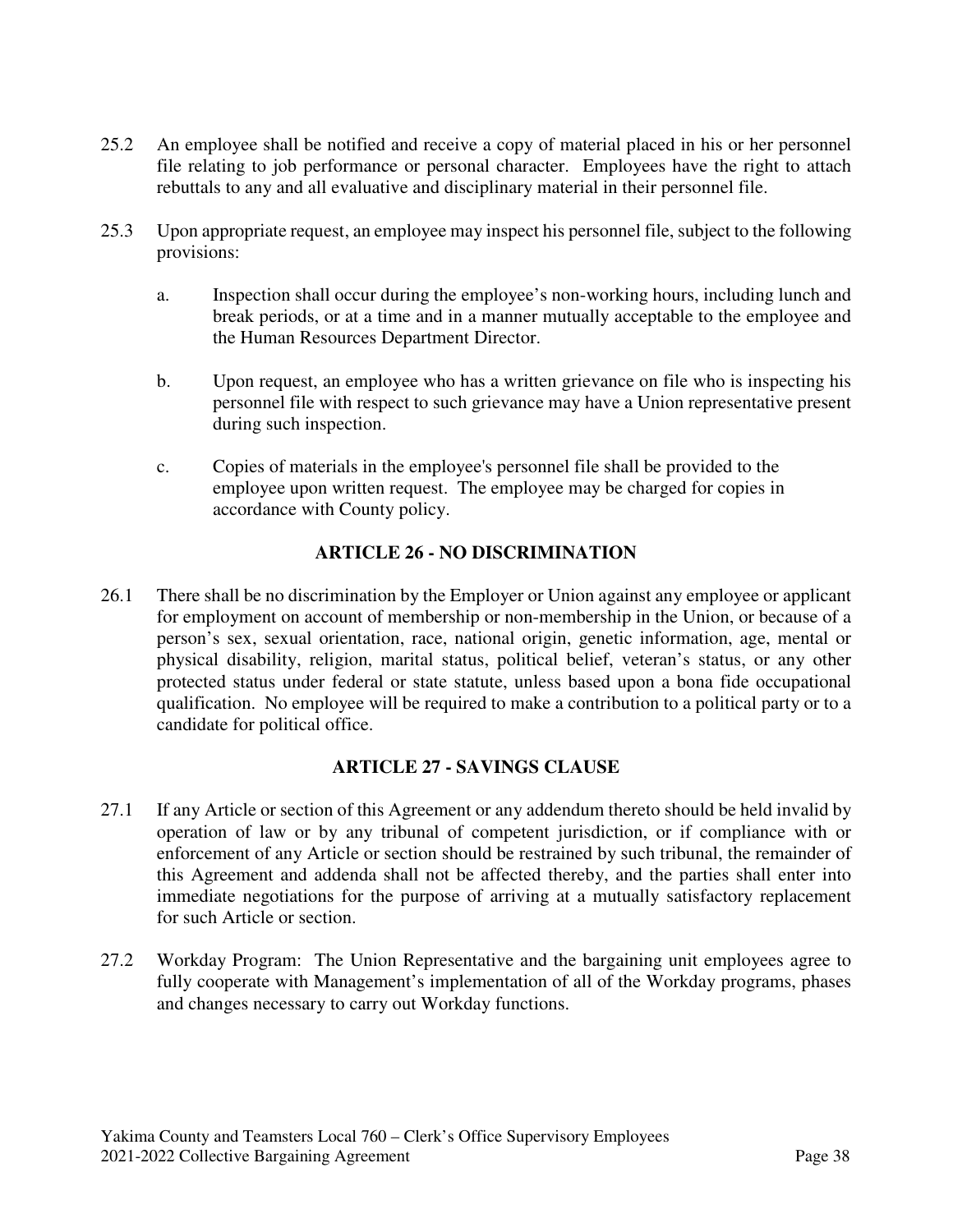#### **ARTICLE 28 - NO STRIKE - NO LOCKOUT**

- 28.1 Strikes, slowdowns, work stoppages, or any other interference with the work by the employees, are prohibited.
- 28.2 The Employer may discharge/terminate and/or discipline any employee who violates this Article. No employee shall be entitled to any pay and/or benefits for the period in which he/she engaged in any strikes, slowdowns, work stoppages, or other interference with work.
- 28.3 Nothing contained herein shall preclude the Employer from obtaining judicial restraint and damages in the event of a violation of this Article.
- 28.4 No lockout of employees shall be instituted by the Employer.

## **ARTICLE 29 - AMENDMENTS**

29.1 In the event either party desires to amend this Agreement, that party shall notify the other party, in writing, of the desire to so amend. The parties may mutually amend this agreement as provided in Article 6, Union/Management Relations. Neither party is required during the term of this Agreement to agree to a change in this Agreement.

#### **ARTICLE 30 - ENTIRE AGREEMENT**

30.1 This document shall constitute the complete Agreement by and between the parties, and no other agreement and/or understandings, written or otherwise, prior to the signing of this Agreement shall be binding on the parties.

## **ARTICLE 31 - SUPERVISOR RESPONSIBILITIES AND EXPECTATIONS**

- 31.1 Supervisors shall carry out their supervisory responsibilities in an efficient, productive, and accountable manner. Supervisors' duties shall be carried out in a professional and positive manner, exhibiting support for the mission, goals, and directives of the Clerk's Office.
- 31.2 Supervisors shall help manage resources in a responsible and fiscally sound manner.
- 31.3 Supervisors are expected to consistently present Clerk's Office services in a positive manner to both the general public and staff. They are required to adhere to directives, policies, and procedures, verbal and written, with regard to services, including explaining those directives, policies, and procedures, verbal and written, to the public and staff. Supervisors will explain directives, policies, and procedures to the public and staff in a professional and positive manner, working collaboratively with the Clerk or designee, other managers, and staff members.
- 31.4 Supervisors will participate in confidential discussions with the Clerk or designee about budget and resources. Disclosure of such confidential information is prohibited.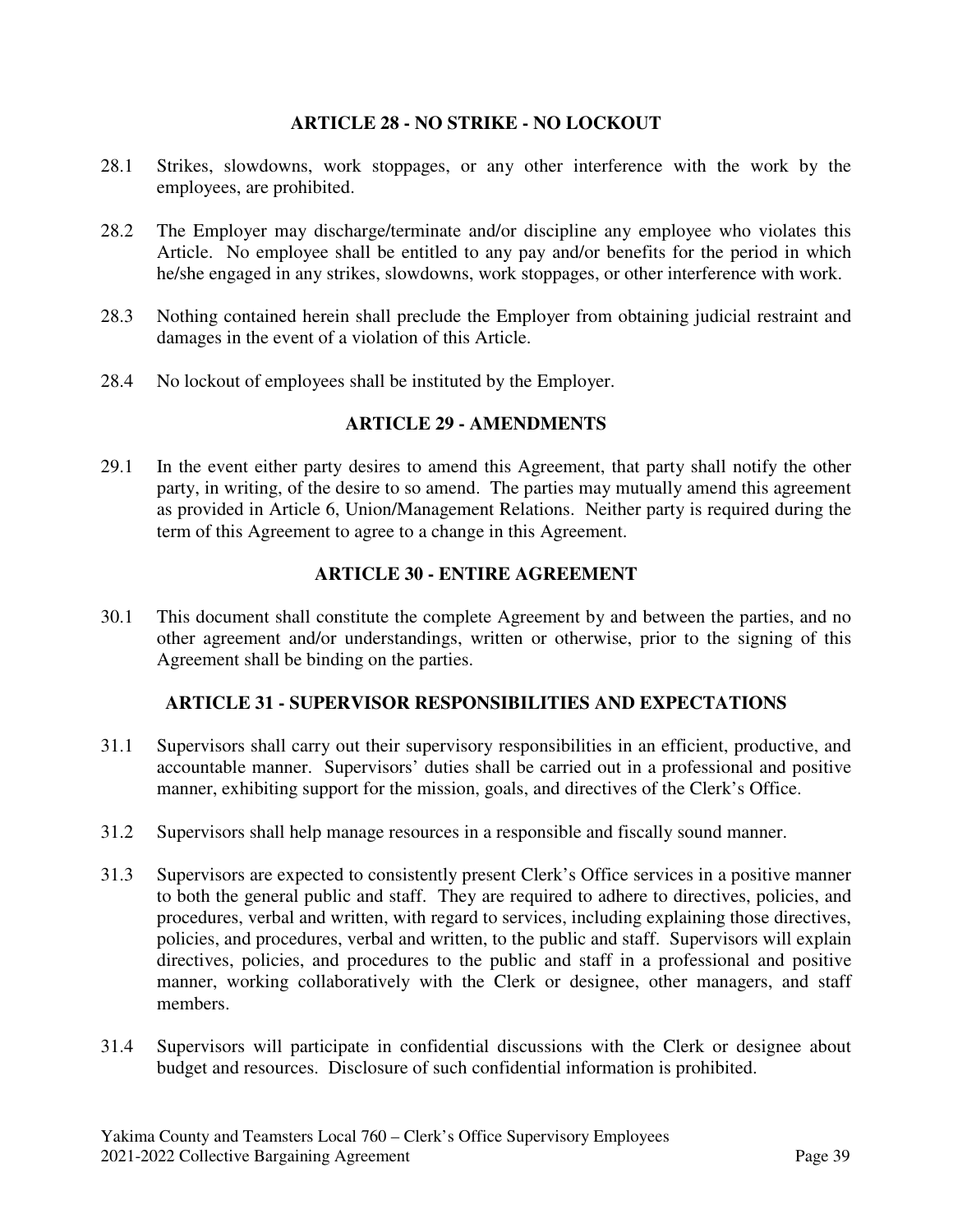- 31.5 The Union and Supervisors will follow the chain of command regarding work directives, policies, and procedures, as well as the provisions of the applicable CBA. The Clerk or designee shall have initial authority to make decisions of a managerial nature regarding the activities and responsibilities of the supervisors. Any communications with regard to labor and personnel issues will be delivered simultaneously to the Clerk or designee and the Human Resources Department Director.
- 31.6 Supervisors will address personnel issues involving staff in a pro-active, private, and constructive manner. Supervisors are expected to follow through with personnel actions inclusive of disciplinary action, performance appraisals, and other personnel actions regarding staff members consistent with the directives of the Clerk or designee.
- 31.7 Supervisors are expected to act professionally and present any potential questions and/or disagreements they might have regarding policies, procedures and the administration thereof directly to the Clerk or designee on a confidential basis; or in a Supervisors' only group meeting and/or venue designed for a purpose identified by the Clerk or designee on a confidential basis.
- 31.8 Supervisors will comply with their job descriptions and the provisions of this Article and the CBA.
- 31.9 Supervisors may be disciplined for misconduct(s) and/or violation(s) of this Article and other CBA provisions, in accordance with Articles 17 and 18.

# **ARTICLE 32 - TERM OF AGREEMENT**

- 32.1 This Agreement shall be effective as of the first  $(1<sup>st</sup>)$  day of January, 2021, except as otherwise provided in this Agreement and except for contract language changes which shall take effect subsequent to the date of signing of this Agreement by the last signing party, and shall remain in full force and effect through the thirty-first (31st) day of December, 2022. Written notice of intent to modify this Agreement as related to extension of the Agreement or changes to the Agreement must be served by the requesting party upon the other party at least ninety (90) calendar days prior to the date of expiration.
- 32.2 The parties shall start negotiations in the fall of 2022, for a successor 2023 and perhaps beyond CBA. Negotiations shall be conducted on mutually agreeable dates.
- 32.3 If the parties have not reached agreement, then either party may request a mediator from the Public Employment Relations Commission. The determination of the mediator shall be advisory only and not binding on either party.

In the event that negotiations for a new agreement extend beyond the 31st day of December, 2020, the terms of this Agreement related to wages, benefits, and working conditions shall remain in full force and effect during the negotiation and mediation process.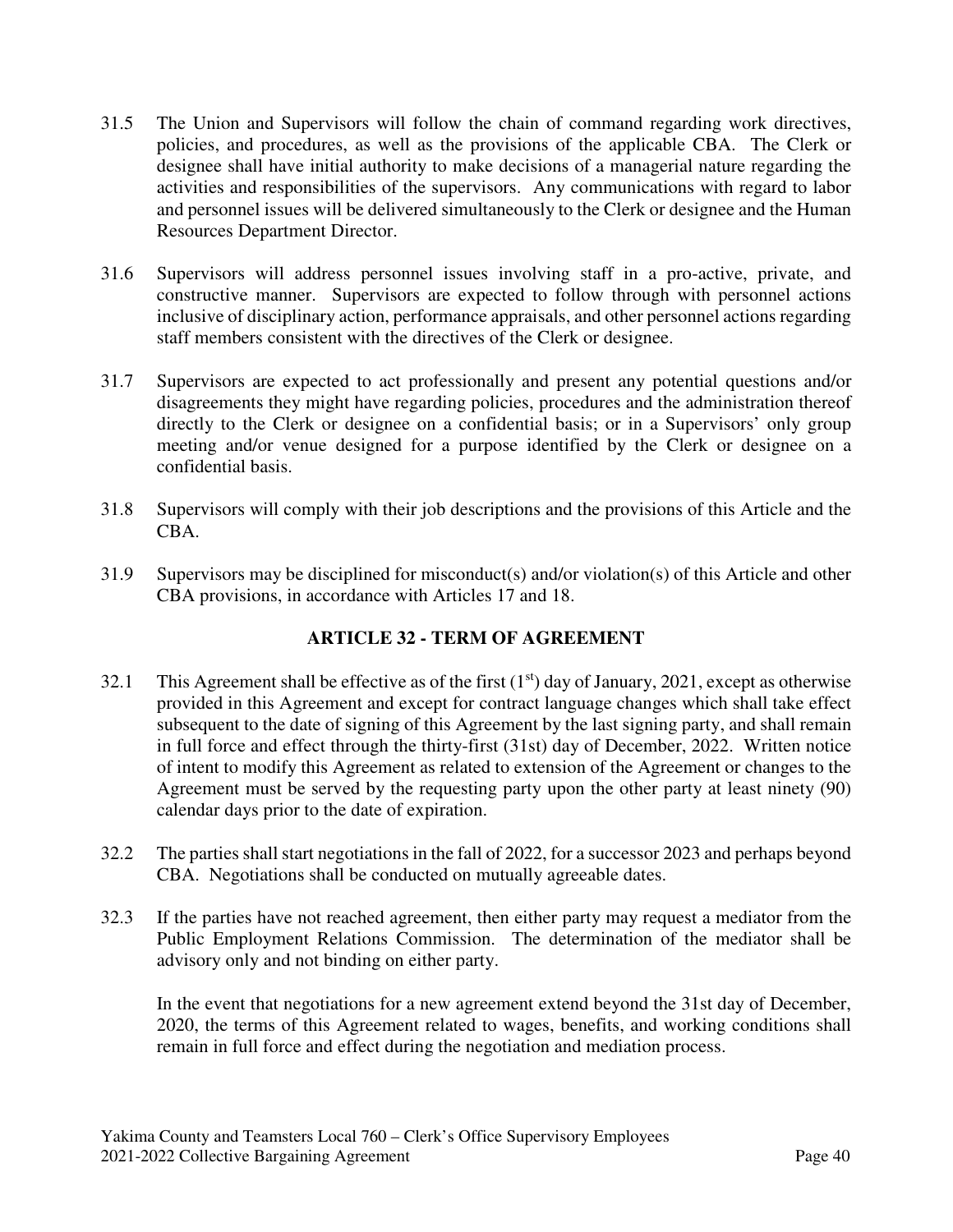#### **IN WITNESS WHEREOF**, the parties have executed this Agreement on this **\_\_\_\_\_\_\_\_\_\_** day of  $, 2021.$

#### **FOR THE EMPLOYER:**

Board of Yakima County Commissioners

\_\_\_\_\_\_\_\_\_\_\_\_\_\_\_\_\_\_\_\_\_\_\_\_\_\_\_\_\_\_\_\_\_\_\_\_\_\_\_

\_\_\_\_\_\_\_\_\_\_\_\_\_\_\_\_\_\_\_\_\_\_\_\_\_\_\_\_\_\_\_\_\_\_\_\_\_\_\_

\_\_\_\_\_\_\_\_\_\_\_\_\_\_\_\_\_\_\_\_\_\_\_\_\_\_\_\_\_\_\_\_\_\_\_\_\_\_\_

Amanda McKinney, Commissioner

**FOR THE UNION:**  Teamsters Local Union No. 760

Ron Anderson, Chairman

\_\_\_\_\_\_\_\_\_\_\_\_\_\_\_\_\_\_\_\_\_\_\_\_\_\_\_\_\_\_\_\_\_\_\_\_\_\_\_ Leonard Crouch, Secretary/Treasurer

Adopted Copy Available at Yakima County Human Resources 128 N. 2<sup>nd</sup> Street, Room B27 Yakima, WA 98901

\_\_\_\_\_\_\_\_\_\_\_\_\_\_\_\_\_\_\_\_\_\_\_\_\_\_\_\_\_\_\_\_\_\_\_\_\_\_\_ Tracey Slagle, County Clerk

LaDon Linde, Commissioner

\_\_\_\_\_\_\_\_\_\_\_\_\_\_\_\_\_\_\_\_\_\_\_\_\_\_\_\_\_\_\_\_\_\_\_\_\_\_\_\_ Jacqui Lindsay, Human Resources Director

Represented by:

\_\_\_\_\_\_\_\_\_\_\_\_\_\_\_\_\_\_\_\_\_\_\_\_\_\_\_\_\_\_\_\_\_\_\_\_\_\_\_\_ Anthony F. Menke, Management Labor Attorney and Chief Negotiator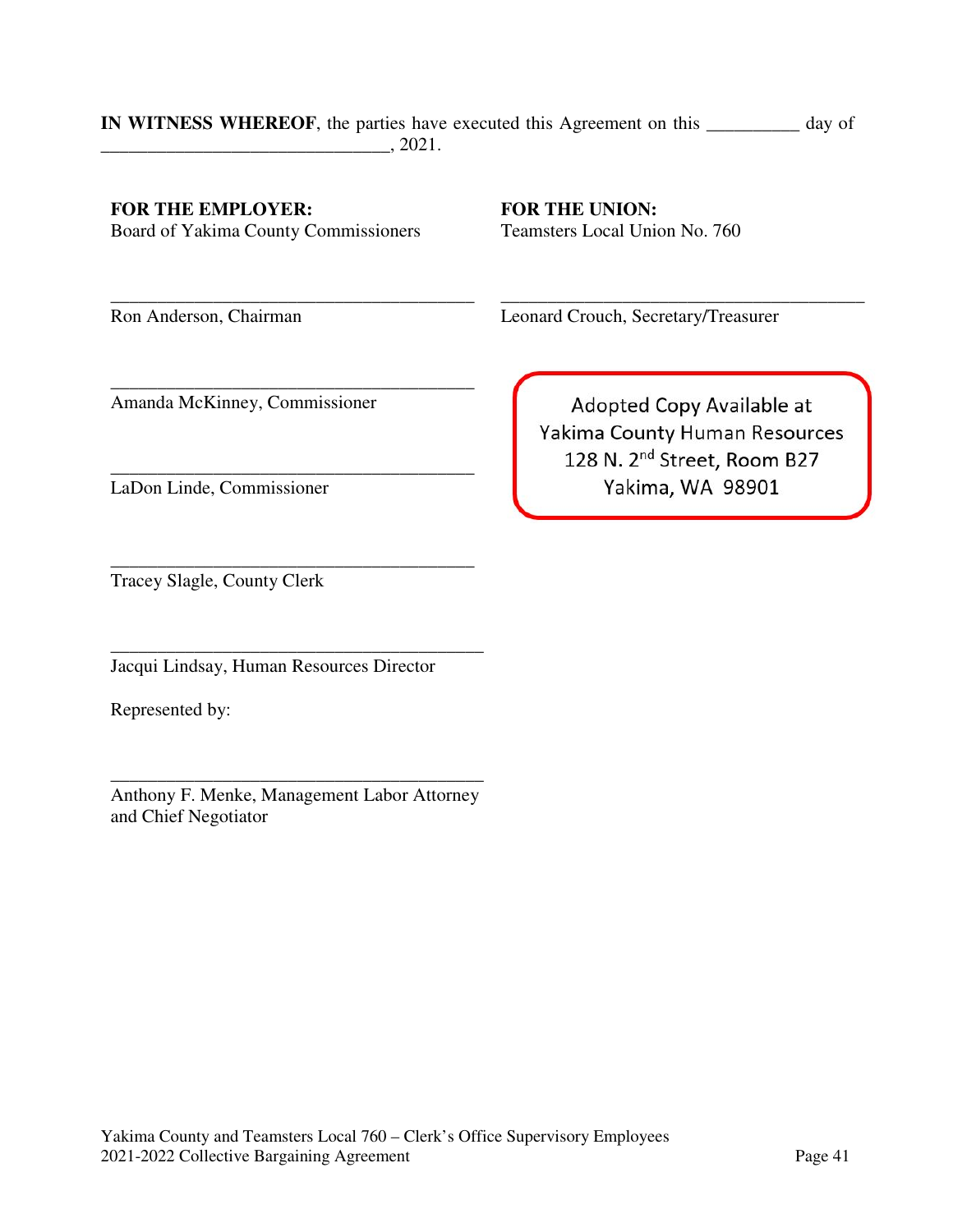| <b>EXHIBIT "A"</b>                                                                                                                                                                                                                                                                                                                                                      |           |        |               |              |                        |        |        |        |        |                  |                  |        |        |        |        |
|-------------------------------------------------------------------------------------------------------------------------------------------------------------------------------------------------------------------------------------------------------------------------------------------------------------------------------------------------------------------------|-----------|--------|---------------|--------------|------------------------|--------|--------|--------|--------|------------------|------------------|--------|--------|--------|--------|
| 2021-2022 Pay Plan                                                                                                                                                                                                                                                                                                                                                      |           |        |               |              |                        |        |        |        |        |                  |                  |        |        |        |        |
| <b>Clerk's Office Supervisory Employees</b>                                                                                                                                                                                                                                                                                                                             |           |        |               |              |                        |        |        |        |        |                  |                  |        |        |        |        |
| Beginning in 2021, the shaded increments will cease to be shaded in accordance with Exhibit B, Section 1; Provided, however, each step increase is                                                                                                                                                                                                                      |           |        |               |              |                        |        |        |        |        |                  |                  |        |        |        |        |
| currently subject to negotiations. Without the parties' agreement, there are no step increases. The 2020 Pay Plan serves as the basis for the HR                                                                                                                                                                                                                        |           |        |               |              |                        |        |        |        |        |                  |                  |        |        |        |        |
| Department's calculations of the 2021 lump sum and the 2022 lump sum in accordance with Article 20.<br><b>Increment</b><br><b>Increment</b><br><b>Increment</b><br><b>Increment</b><br><b>Increment</b><br><b>Increment</b><br><b>Increment</b><br><b>Increment</b><br><b>Increment</b><br><b>Increment</b><br><b>Increment</b><br><b>Increment</b><br><b>Increment</b> |           |        |               |              |                        |        |        |        |        |                  | <b>Increment</b> |        |        |        |        |
| Pay Grade                                                                                                                                                                                                                                                                                                                                                               |           |        | $\mathcal{D}$ | $\mathbf{3}$ | $\boldsymbol{\Lambda}$ | 5      | 6      |        | 8      | $\boldsymbol{q}$ | 10               | 11     | 12     | 13     | 14     |
| 8 hr                                                                                                                                                                                                                                                                                                                                                                    | YR        | 40,870 | 41,760        | 42,675       | 43,602                 | 44.554 | 45.531 | 46,520 | 47,533 | 48.572           | 49,635           | 50,723 | 51,836 | 52,973 | 54,135 |
|                                                                                                                                                                                                                                                                                                                                                                         | 8 hr MO   | 3,406  | 3,480         | 3,556        | 3,634                  | 3,713  | 3,794  | 3,877  | 3,961  | 4,048            | 4,136            | 4,227  | 4,320  | 4,414  | 4,511  |
|                                                                                                                                                                                                                                                                                                                                                                         |           |        |               |              |                        |        |        |        |        |                  |                  |        |        |        |        |
| <b>B23</b>                                                                                                                                                                                                                                                                                                                                                              | <b>HR</b> | 19.65  | 20.08         | 20.52        | 20.96                  | 21.42  | 21.89  | 22.37  | 22.85  | 23.35            | 23.86            | 24.39  | 24.92  | 25.47  | 26.03  |
| 7.5 hr                                                                                                                                                                                                                                                                                                                                                                  | MO        | 3,193  | 3,263         | 3,334        | 3,406                  | 3,481  | 3,557  | 3,634  | 3,714  | 3,795            | 3,878            | 3,963  | 4,050  | 4,139  | 4,229  |
| 7.5 hr                                                                                                                                                                                                                                                                                                                                                                  | YR        | 38,316 | 39,150        | 40,008       | 40,877                 | 41,769 | 42,685 | 43,612 | 44,563 | 45,536           | 46,533           | 47,553 | 48,596 | 49,662 | 50,752 |
| 8 hr                                                                                                                                                                                                                                                                                                                                                                    | YR        | 46,211 | 47,064        | 47,929       | 48.807                 | 49,709 | 50,624 | 51,551 | 52,503 | 53,467           | 54,444           | 55,445 | 56,459 | 57,498 | 58,548 |
|                                                                                                                                                                                                                                                                                                                                                                         | 8 hr MO   | 3,851  | 3,922         | 3,994        | 4.067                  | 4,142  | 4,219  | 4,296  | 4,375  | 4,456            | 4,537            | 4,620  | 4,705  | 4,791  | 4,879  |
| <b>B24/B31</b>                                                                                                                                                                                                                                                                                                                                                          | <b>HR</b> | 22.22  | 22.63         | 23.04        | 23.46                  | 23.90  | 24.34  | 24.78  | 25.24  | 25.71            | 26.18            | 26.66  | 27.14  | 27.64  | 28.15  |
| 7.5 hr                                                                                                                                                                                                                                                                                                                                                                  | MO        | 3.610  | 3,677         | 3,744        | 3,813                  | 3,884  | 3.955  | 4,027  | 4,102  | 4,177            | 4,253            | 4,332  | 4,411  | 4,492  | 4,574  |
| 7.5 hr                                                                                                                                                                                                                                                                                                                                                                  | YR        | 43,322 | 44,122        | 44,933       | 45,756                 | 46.602 | 47,460 | 48,329 | 49,222 | 50,126           | 51,041           | 51,980 | 52,930 | 53,904 | 54,889 |
| 8 hr                                                                                                                                                                                                                                                                                                                                                                    | YR        | 51,032 | 51,922        | 52,825       | 53,739                 | 54,679 | 55,631 | 56,595 | 57,584 | 58,585           | 59,611           | 60,650 | 61,713 | 62,789 | 63,889 |
|                                                                                                                                                                                                                                                                                                                                                                         | 8 hr MO   | 4,253  | 4,327         | 4,402        | 4,478                  | 4,557  | 4,636  | 4,716  | 4,799  | 4,882            | 4,968            | 5,054  | 5,143  | 5,232  | 5,324  |
| <b>B25/B32</b>                                                                                                                                                                                                                                                                                                                                                          | <b>HR</b> | 24.53  | 24.96         | 25.40        | 25.84                  | 26.29  | 26.75  | 27.21  | 27.68  | 28.17            | 28.66            | 29.16  | 29.67  | 30.19  | 30.72  |
| 7.5 hr                                                                                                                                                                                                                                                                                                                                                                  | MO        | 3,987  | 4,056         | 4,127        | 4,198                  | 4,272  | 4,346  | 4,421  | 4,499  | 4,577            | 4,657            | 4,738  | 4,821  | 4,905  | 4,991  |
| 7.5 hr                                                                                                                                                                                                                                                                                                                                                                  | YR        | 47,842 | 48,677        | 49,523       | 50,381                 | 51,261 | 52,154 | 53,058 | 53,985 | 54,924           | 55,886           | 56,859 | 57,856 | 58,864 | 59,896 |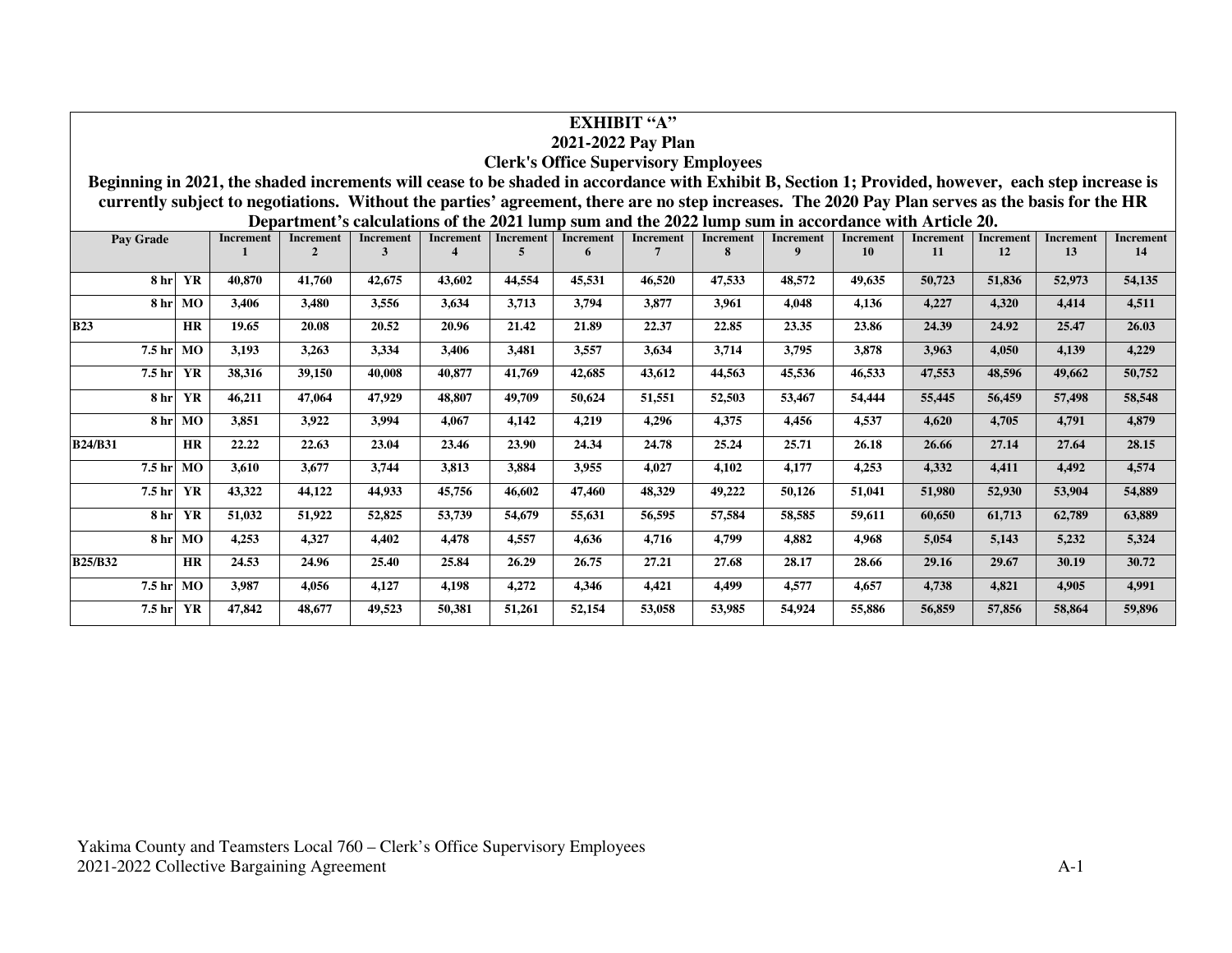#### **EXHIBIT "B" YAKIMA COUNTY TEAMSTERS LOCAL 760 CLERK'S OFFICE SUPERVISORY EMPLOYEES**

#### **2020 PAY PLAN STRUCTURE**

- 1. Effective in 2021, the restrictions on employees hired after December 31, 2011, shall cease and all employees shall be eligible for all 14 steps; Provided, however, currently the parties must bargain each individual step before the step will be implemented from year to year. Without an agreement, there are no step increases. This may also be impacted by the provisions of Article 20 regarding the Human Resources Department comprehensive study of the current job classification (DBM) and pay plan system during 2021 and 2022. The following pay plan structure shall be in effect:
- 2. Article 20 addresses 2021 and 2022 lump sum payment and pay provisions.
- 3. No employee shall receive an increment advancement during 2021 and 2022.
- 4. The Human Resources Department will determine all calculations.
- 5. Article 20 addresses the comprehensive study and analysis of the job classification and pay system to be conducted by the Human Resources Department in lieu of an in-depth comparability study. The parties understand and agree that the terms of Article 20 are controlling with regard to the study and analysis.

#### **Salary Surveys**

Historically, pay ranges in the Yakima County compensation structure are determined by a comparison of Yakima County benchmark positions to the comparable labor market. The comparable labor market has been changed effective beginning in 2018 to only the following counties: Benton, Grant, Kitsap, Spokane, Thurston, and Whatcom. Beginning in 2018, the Yakima County Benchmark positions have been reduced from seventy-seven (77) to thirty-seven (37) positions. Determination of the market for each pay range is established by salary survey of the comparable counties and use of regression analysis methodology to establish a trend line for the Yakima County classifications in the Decision Band Method classification structure. The market survey includes benchmark classifications for each occupational group as well as all classifications with an existing market premium. Detailed market surveys will be conducted at least every four years for only informational purposes. Abbreviated market surveys of limited benchmarks, as determined by the HR Department, will be conducted every year for only informational purposes. Salary Survey information is intended to be used prospectively, and shall not be used in establishing pay plans for the same year during which the salary survey is conducted. The Union will receive a copy of the completed survey for their review within one (1) week of completion. This Salary Survey subject matter is subject to the provisions of Section 20.4.

The above salary survey provisions are subject to changes based on the provisions of Article 20.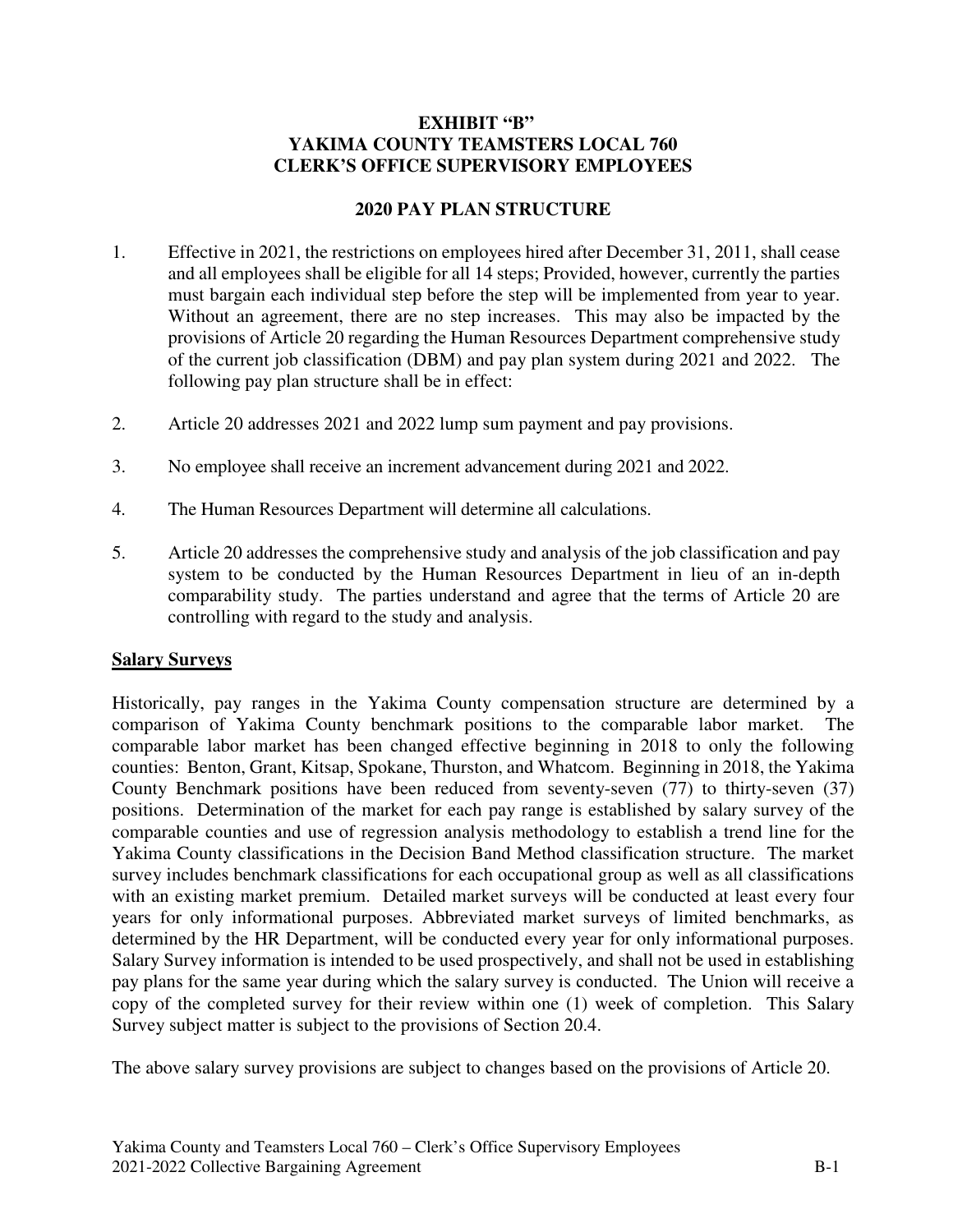| <b>Job Family</b>                | <b>Classification</b>                           | <b>DBM</b>      | <b>Selected</b> |  |
|----------------------------------|-------------------------------------------------|-----------------|-----------------|--|
| Administration - Clerical        | Office Technician                               | A12             | 1               |  |
| Administration - Clerical        | Office Support Technician                       | A13             | $\mathbf{1}$    |  |
| Administration - Clerical        | Office Specialist                               | <b>B21</b>      | 1               |  |
| Administration - Clerical        | Office Coordinator                              | <b>B22</b>      | $\mathbf{1}$    |  |
| Administration - Clerical        | Office Supervisor                               | <b>B25</b>      | 1               |  |
| Administration - Financial       | <b>Financial Technician</b>                     | A13             | $\mathbf{1}$    |  |
| Administration - Financial       | <b>Financial Specialist</b>                     | <b>B21</b>      | $\mathbf{1}$    |  |
| Administration - Financial       | Accountant                                      | C <sub>41</sub> | $\mathbf{1}$    |  |
| Administration - Financial       | Senior Accountant                               | C43             | $\mathbf{1}$    |  |
| <b>Administration - Programs</b> | Program Specialist                              | <b>B22</b>      | 1               |  |
| <b>Administration - Programs</b> | Program Analyst                                 | C42             | $\mathbf{1}$    |  |
| <b>Administration - Programs</b> | Senior Program Analyst                          | C43             | $\mathbf{1}$    |  |
| <b>Appraisal Services</b>        | Appraiser                                       | <b>B23</b>      | $\mathbf{1}$    |  |
| <b>Appraisal Services</b>        | <b>Commercial Appraiser</b>                     | <b>B24</b>      | 1               |  |
| <b>Community Development</b>     | <b>Building Inspector</b>                       | <b>B25</b>      | 1               |  |
| <b>Community Development</b>     | Plans Examiner                                  | C42             | 1               |  |
| <b>Community Development</b>     | Senior Project Planner                          | C44             | $\mathbf{1}$    |  |
| <b>Computer Services</b>         | Computer Support Technician                     | <b>B24</b>      | $\mathbf{1}$    |  |
| <b>Computer Services</b>         | Technology Administrator                        | C43             | 1               |  |
| <b>Computer Services</b>         | Senior Technology Administrator                 | C <sub>45</sub> | 1               |  |
| Engineering                      | Senior Engineering Technician                   | <b>B25</b>      | 1               |  |
| Engineering                      | Engineer I                                      | C <sub>41</sub> | 1               |  |
| Engineering                      | Engineer II                                     | C42             | 1               |  |
| Engineering                      | Project Engineer                                | C44             | 1               |  |
| Engineering                      | Senior Engineer                                 | C <sub>45</sub> | 1               |  |
| Engineering                      | Senior Natural Resource Specialist              | C <sub>45</sub> |                 |  |
| Legal - Administration           | Paralegal                                       | <b>B25</b>      | 1               |  |
| Legal - Law Enforcement          | Juvenile Correction Officer (Detention Officer) | <b>B22</b>      | 1               |  |
| Legal - Law Enforcement          | Law Enforcement Dispatcher                      | <b>B23</b>      | 1               |  |
| Legal - Law Enforcement          | Probation Officer                               | C <sub>41</sub> | 1               |  |
| <b>Trades - Construction</b>     | Road Maintenance Technician                     | <b>B23</b>      | $\mathbf{1}$    |  |
| Trades - Construction            | Mechanic                                        | <b>B24</b>      | $\mathbf{1}$    |  |
| Trades - Construction            | Lead Road Maintenance Technician                | <b>B25</b>      | 1               |  |
| Trades - Maintenance             | Maintenance Technician                          | A13             | 1               |  |
| Trades - Maintenance             | Maintenance Specialist                          | <b>B21</b>      | 1               |  |
| Trades - Maintenance             | Facilities Maintenance Technician               | <b>B23</b>      | 1               |  |
| Trades - Maintenance             | <b>Facilities Maintenance Specialist</b>        | <b>B24</b>      | $\mathbf{1}$    |  |
|                                  |                                                 | <b>TOTAL</b>    | 37              |  |

# **Market Premiums**

If the market compensation study determines that the trend line base salary range for a classification is ten percent (10%) or more below the market target position's median at both entry and maximum, then the Union and the Employer shall meet to negotiate the appropriate method and economic adjustment (market premium or reclassification) for the classification. The results of the negotiation shall be applied in the following fiscal year. If the Union and Employer agree that reclassification is appropriate, the reclassification shall occur in accordance with the County Classification and